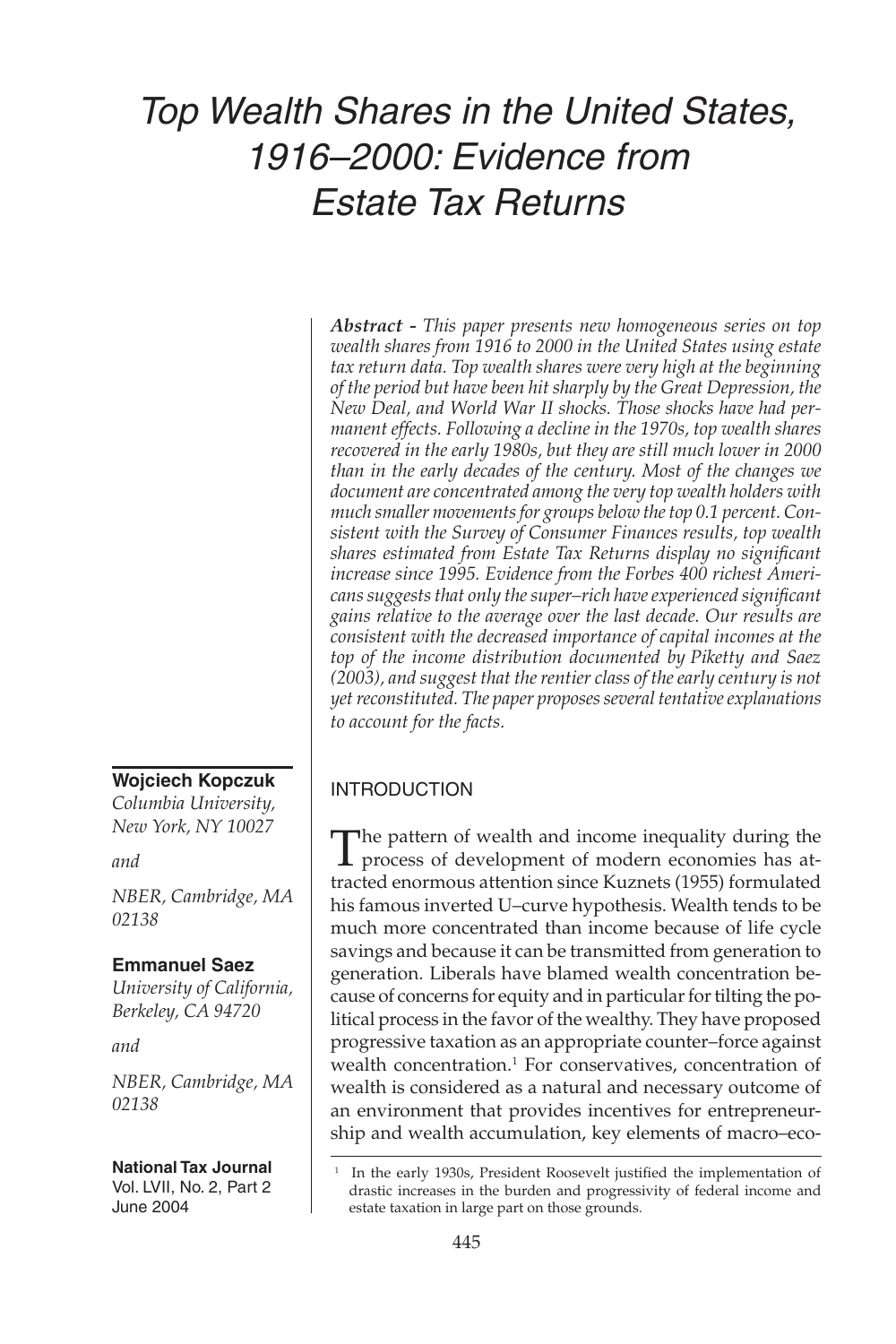nomic success. Redistribution through progressive taxation might weaken those incentives and generate large efficiency costs. Therefore, it is of great importance to understand the forces driving wealth concentration over time and whether government interventions through taxation or other regulations are effective and/or harmful to curb wealth inequality. This task is greatly facilitated by the availability of long and homogeneous series of income or wealth concentration. Such series are in general difficult to construct because of lack of good data. In this paper, we use the extraordinary micro dataset of estate tax returns that has been recently compiled by the Statistics of Income Division of the Internal Revenue Service (IRS) in order to construct homogeneous series of wealth shares accruing to the upper groups of the wealth distribution since 1916, the beginning of the modern federal estate tax in the United States.

The IRS dataset includes detailed micro–information for *all* federal estate tax returns filed during the 1916–1945 period.<sup>2</sup> We supplement these data with both published tabulations and other IRS micro–data of estate tax returns from selected years of the second half of the century. We use the estate multiplier technique, which amounts to weighting each estate tax return by the inverse probability of death, to estimate the wealth distribution of the living adult population from estate data. First, we have constructed almost annual series of shares of total wealth accruing to various sub–groups within the two percent of the wealth distribution.<sup>3</sup> Although small in size, these top groups hold a substantial fraction of total net worth in the economy. Second, for each of these groups, we decompose wealth into various sources such as real estate, fixed claims assets (bonds, cash, mortgages, etc.), corporate stock, and debts. We also display the composition by gender, age, and marital characteristics. This exercise follows in the tradition of Lampman (1962), who produced top wealth share estimates for a few years between 1922 and 1956. Lampman, however, did not analyze groups smaller than the top .5 percent and this is an important difference because our analysis shows that, even within the top percentile, there is dramatic heterogeneity in the shares of wealth patterns. Most importantly, nobody has attempted to estimate, as we do here, homogeneous series covering the entire century.<sup>4</sup>

Our series show that there has been a sharp reduction in wealth concentration over the 20th century: the top 1 percent wealth share was close to 40 percent in the early decades of the century but has fluctuated between 20 and 25 percent over the last three decades. This dramatic decline took place at a very specific time period, from the onset of Great Depression to the end of World War II, and was concentrated in the very top groups within the top percentile, namely groups within the top 0.1 percent. Changes in the top percentile below the top 0.1 percent have been much more modest. It is fairly easy to understand why the shocks of the Great Depression, the New Deal policies which increased dramatically the burden of estate and income taxation for the wealthy, and World War II, could have had such a dramatic impact on wealth concentration. However, top wealth shares did not re-

<sup>&</sup>lt;sup>2</sup> The estate tax return data was compiled electronically and, hence, saved for research purposes thanks to Fritz Scheuren, former director of the Statistics of Income division at the IRS.<br><sup>3</sup> For the period 1916–1945, because of very high estate tax exemption levels, the largest group we can consider

is the top 1 percent. 4 Smith (1984) provides estimates for some years between 1958 and 1976 but his series are not fully consistent with

Lampman (1962). Wolff (1994) has patched series from those authors and non–estate data sources to produce long–term series. We explain in detail in the third part of the fifth section why such a patching methodology can produce misleading results.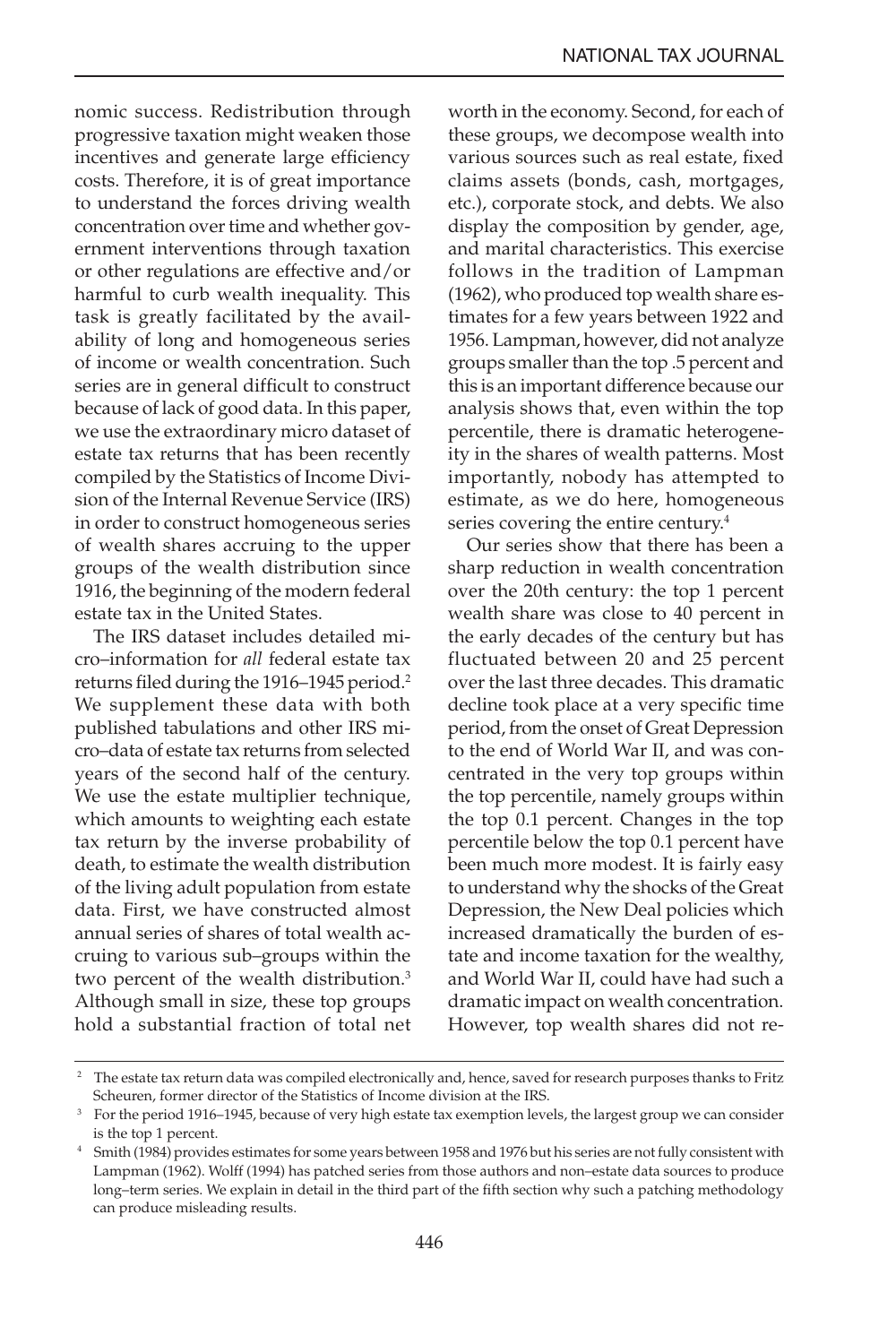cover in the following decades, a period of rapid growth and great economic prosperity. In the early 1980s, top wealth shares have increased, and this increase has also been very concentrated. However, this increase is small relative to the losses from the first part of the twentieth century and the top wealth shares increased only to the levels prevailing prior to the recessions of the 1970s. Furthermore, this increase took place in the early 1980s and top shares were stable during the 1990s. This evidence is consistent with the dramatic decline in top capital incomes documented in Piketty and Saez (2003) using income tax return data. As they do, we tentatively suggest (but do not prove) that steep progressive income and estate taxation, by reducing the rate of wealth accumulation of the rich, may have been the most important factor preventing large fortunes to be reconstituted after the shocks of the 1929–1945 period.

Perhaps surprisingly, our top wealth shares series do not increase during the 1990s, a time of the Internet revolution and the creation of dot–com fortunes, extra–ordinary stock price growth, and of great increase in income concentration (Piketty and Saez, 2003). Our results are nevertheless consistent with findings from the Survey of Consumer Finances (Kennickell, 2003; Scholz, 2003), which also indicate hardly any growth in wealth concentration since 1995. This absence of growth in top wealth shares in the 1990s is not necessarily inconsistent with the income shares results from Piketty and Saez (2003) because the dramatic growth in top income shares since the 1980s has been primarily due to a surge in top labor incomes, with little growth of top capital incomes. This may suggest that the new high income earners have not had time yet to accumulate substantial fortunes,

either because the pay surge at the top is too recent a phenomenon, or because their savings rates are very low. We show that, as a possible consequence of democratization of stock ownership in America, the top one percent individuals do not hold today a significantly larger fraction of their wealth in the form of stocks than the average person in the U.S. economy, explaining in part why the bull stock market of the late 1990s has not benefited disproportionately the rich.<sup>5</sup>

Although there is substantial circumstantial evidence that we find persuasive, we cannot prove that progressive taxation and stock market democratization had the decisive role we attribute to them. In our view, the primary contribution of this paper is to provide new and homogeneous series on wealth concentration using the very rich estate tax statistics. We are aware that the assumptions needed to obtain unbiased estimates using the estate multiplier method may not be met and, drawing on previous studies, we try to discuss as carefully as possible how potential sources of bias, such as estate tax evasion and tax avoidance, can affect our estimates. Much work is still needed to compare systematically the estate tax estimates with other sources such as capital income from income tax returns, the Survey of Consumer Finances, and the Forbes 400 list.

The paper is organized as follows. The second section describes our data sources and outlines our estimation methods. The third section presents our estimation results. We present and analyze the trends in top wealth shares and the evolution of the composition of these top wealth holdings. The fourth section proposes explanations to account for the facts and relates the evolution of top wealth shares to the evolution of top income shares. The fifth

We also examine carefully the evidence from the Forbes 400 richest Americans survey. This evidence shows sizeable gains, but those gains are concentrated among the top individuals in the list and the few years of the stock market "bubble" of the late 1990s, followed by a sharp decline from 2000 to 2002.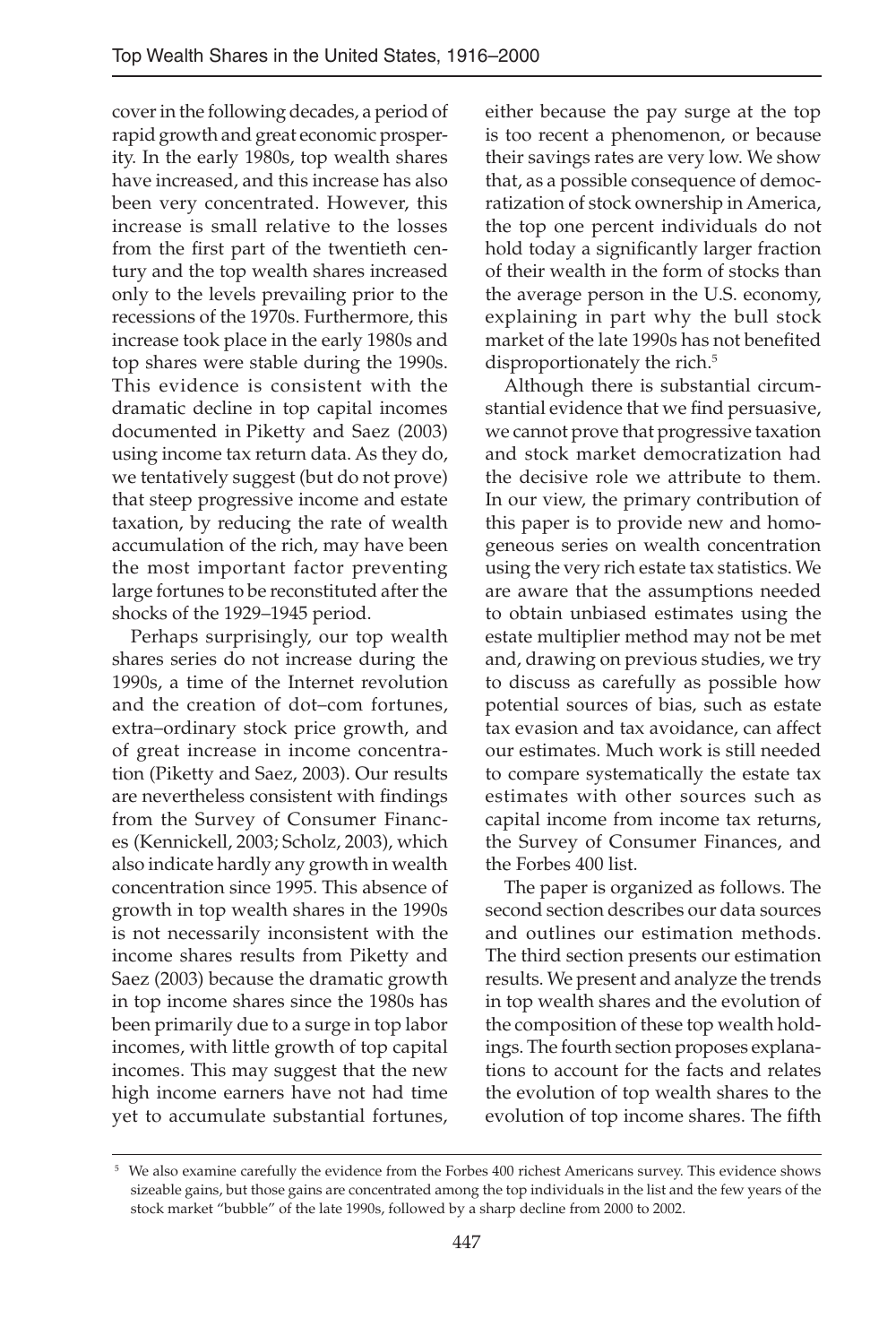section discusses potential sources of bias, and compares our wealth share results with previous estimates and estimates from other sources such as the Survey of Consumer Finances and the Forbes richest 400 list. The final section offers a brief conclusion. All series and complete technical details about our methodology are gathered in appendices of the longer NBER working paper version of the paper (Kopczuk and Saez, 2004).

# DATA, METHODOLOGY, AND MACRO–SERIES

In this section, we describe briefly the data we use and the broad steps of our estimation methodology. Readers interested in the complete details of our methods are referred to the extensive appendices at the end of the NBER working paper version of the paper. Our estimates are from estate tax return data compiled by the Internal Revenue Service (IRS) since the beginning of the modern estate tax in the United States in 1916. In the 1980s, the Statistics of Income division of the IRS constructed electronic micro–files of *all* federal estate tax returns filed for individuals who died in the period 1916 to 1945. Stratified and large electronic micro–files are also available for 1965, 1969, 1972, 1976, and every year since 1982.<sup>6</sup> For a number of years between 1945 and 1965 (when no micro–files are available), the IRS published detailed tabulations of estate tax returns (U.S. Treasury Department, Internal Revenue Service, various years a).7 This paper uses both the micro–files and the published tabulated data to construct top wealth shares and composition series for as many years as possible.

In the United States, because of large exemption levels, only a small fraction of decedents has been required to file estate tax returns. Therefore, by necessity, we must restrict our analysis to the top two percent of the wealth distribution. Before 1946, we can analyze only the top one percent. As the analysis will show, the top one percent, although a small fraction of the total population, holds a substantial fraction of total wealth. Further, there is substantial heterogeneity between the bottom of the top one percent and the very top groups within the top one percent. Therefore, we also analyze in detail smaller groups within the top one percent: the top .5 percent, the top .25 percent, the top .1 percent, the top .05 percent, and the top .01 percent. We also analyze the intermediate groups: top 1–.5 percent denotes the bottom half of the top one percent, top .5–.25 percent denotes the bottom half of the top .5 percent, etc. Estates represent wealth at the individual level and not the family or household level. Therefore, it is very important to note that our top wealth shares are based on individuals and not families. We come back to this issue later. Each of our top groups is defined relative to the total number of adult individuals (aged 20 and above) in the U.S. population, estimated from census data. Column (1) of Table 1 reports the number of adult individuals in the United States from 1916 to 2002. The adult population has more than tripled from about 60 million in 1916 to over 200 million in 2000. In 2000, there were 201.9 million adults and, thus, the top one percent is defined as the top 2.019 million wealth holders, etc.

We adopt the well–known estate multiplier method to estimate the top wealth shares for the living population from estate data. The method consists in inflating each estate observation by a multiplier equal to the inverse probability of death.8 The probability of death is es-

<sup>&</sup>lt;sup>6</sup> Those data are stratified and, hence, always contain 100 percent of the very large estates.<br><sup>7</sup> Those tabulations are also based on stratified samples with 100 percent coverage at the top.<br><sup>8</sup> This method was first pro (1978) describe the method in detail.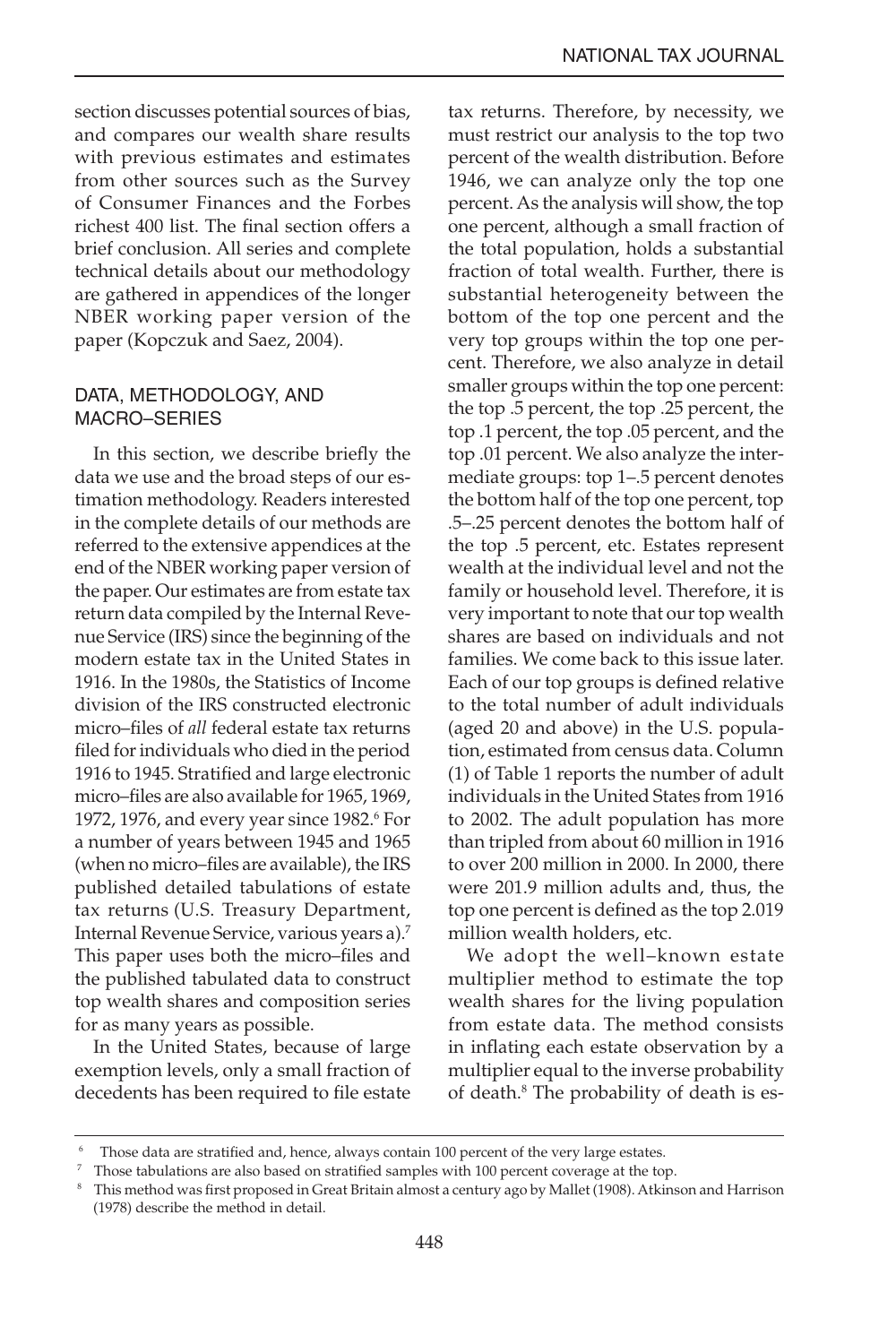timated from mortality tables by age and gender for each year for the U.S. population multiplied by a social differential mortality factor to reflect the fact that the wealthy (those who file estate tax returns) have lower mortality rates than average. The social differential mortality rates are based on the Brown et al. (2002) differentials between college educated whites relative to the average population and are assumed constant over the whole period (see Appendix B of the NBER working paper version for a detailed discussion and analysis of the validity of this assumption). The estate multiplier methodology will provide unbiased estimates of the wealth distribution if our multipliers are correct on average and if probability of death is independent of wealth within each age and gender group for estate tax return filers. This assumption might not be correct for three main reasons. First, extraordinary expenses such as medical expenses and loss of labor income may occur and reduce wealth in the years preceding death. Second, even within the set of estate tax filers, it might be the case that the most able and successful individuals have lower mortality rates, or inversely that the stress associated with building a fortune increases the mortality rate. Last and most importantly, for estate tax avoidance and other reasons, individuals may start to give away their wealth to relatives as they feel that their health deteriorates. We will later address each of these very important issues, and try to analyze whether those potential sources of bias might have changed over time.

The wealth definition we use is equal to all assets (gross estate) less all liabilities (mortgages, and other debts) as they appear on estate tax returns. Assets are defined as the sum of tangible assets (real estate and consumer durables), fixed claim assets (cash, deposits, bonds, mort-

gages, etc.), corporate equities, equity in unincorporated businesses (farms, small businesses), and various miscellaneous assets. It is important to note that wealth reported on estate tax returns only includes the cash surrender value of pensions. Therefore, future pension wealth in the form of defined benefits plans, and annuitized wealth with no cash surrender value is excluded. Vested defined contributions accounts (and in particular 401(k) plans) are included in the wealth definition. Social Security wealth as well as all future labor income and human wealth are obviously not included in gross estate. Estate tax returns include the full payout of life insurance but we include only the cash value of life insurance (i.e., the value of life insurance when the person is living) in our estimates.

Therefore, we focus on a relatively narrow definition wealth, which includes only the marketable or accumulated wealth that remains upon the owner's death. This point is particularly important for owners of closely held businesses: in many instances, a large part of the value of their business reflects their personal human capital and future labor, which vanishes at their death. Both the narrow definition of wealth (on which we focus by necessity because of our estate data source), and broader wealth definitions, including future human wealth, are interesting and important to study. The narrow definition is more suited to examine problems of wealth accumulation and transmission, while the broader definition is more suited to study the distribution of welfare.<sup>9</sup>

For the years for which no micro data is available, we use the tabulations by gross estate, age and gender and apply the estate multiplier method within each cell in order to obtain a distribution of gross wealth for the living. We then use a simple Pareto interpolation technique and the composi-

The analysis of income distribution captures both labor and capital income and is, thus, closer to an analysis of distribution of the broader wealth concept.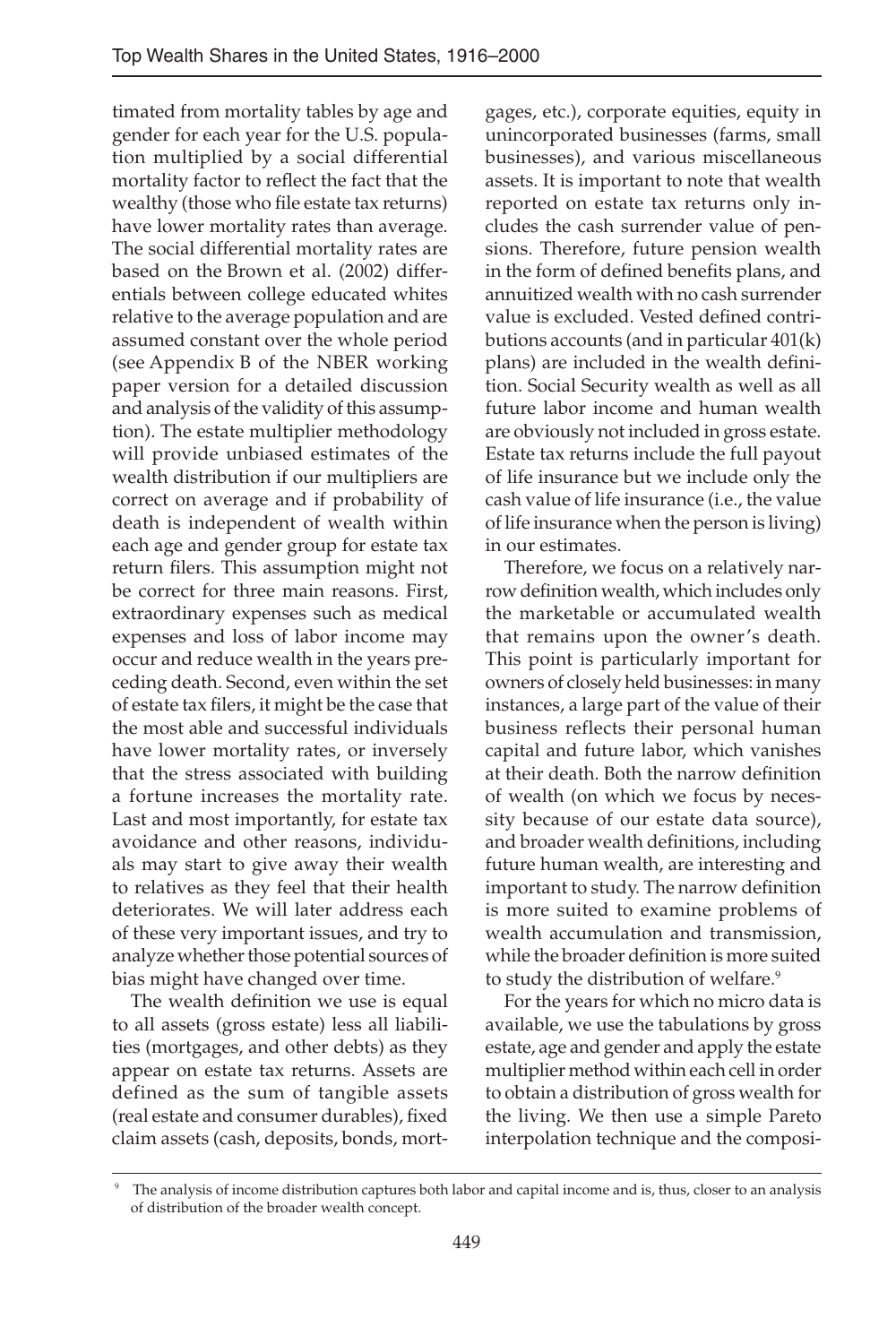|                                                                   | Inflation                    | (2000 base)<br>$CDI-U$<br>$\begin{array}{c} 1 \end{array}$ |        | 6.324<br>7.425 | 8.716  |                |                                           |        | 001588<br>11.585<br>11.587<br>9.889<br>9.899 | $\begin{array}{l} 4480 \\[-4pt] 2480 \\[-4pt] 2490 \\[-4pt] 2490 \\[-4pt] 2490 \\[-4pt] 2490 \\[-4pt] 2490 \\[-4pt] 2490 \\[-4pt] 2490 \\[-4pt] 2490 \\[-4pt] 2490 \\[-4pt] 2490 \\[-4pt] 2490 \\[-4pt] 2490 \\[-4pt] 2490 \\[-4pt] 2490 \\[-4pt] 2490 \\[-4pt] 2490 \\[-4pt] 2490 \\[-4pt] 2490 \\[-4pt] 2490 \\[-4pt] 24$ |        |        |                                                                     | 333555<br>235555<br>28555 |  | 7.960<br>8.040                      | 8.329 | 도움함末<br>- 동음료                                                                                                                         |  | 9.458 |                            |        |        |                            |                        |                         |                  |              |         | 16.343<br>16.784                                                                     |
|-------------------------------------------------------------------|------------------------------|------------------------------------------------------------|--------|----------------|--------|----------------|-------------------------------------------|--------|----------------------------------------------|-----------------------------------------------------------------------------------------------------------------------------------------------------------------------------------------------------------------------------------------------------------------------------------------------------------------------------|--------|--------|---------------------------------------------------------------------|---------------------------|--|-------------------------------------|-------|---------------------------------------------------------------------------------------------------------------------------------------|--|-------|----------------------------|--------|--------|----------------------------|------------------------|-------------------------|------------------|--------------|---------|--------------------------------------------------------------------------------------|
|                                                                   |                              | Liabilities<br>(10)                                        |        |                |        |                | 55999999                                  |        |                                              | ۹۹۹۹۹<br>۹۲۲۴                                                                                                                                                                                                                                                                                                               | $-8.3$ | $-8.1$ |                                                                     |                           |  |                                     |       |                                                                                                                                       |  |       | ဖစ္ပစ္ပဲ<br>မိုဟို ဟို     | $-4.6$ | $-4.6$ | $-5.3$                     |                        | نه نونه نه<br>خوان نونه | $-9.7$           |              | $-10.4$ | $-11.7$                                                                              |
|                                                                   |                              | Insurance<br>Reserves<br>$\odot_{\rm life}^{\rm (6)}$      |        |                |        |                |                                           |        |                                              |                                                                                                                                                                                                                                                                                                                             |        |        |                                                                     |                           |  | フフタミミクワスミースミルミングのこうますでしょう こうごうこうしょう |       | OC CA CA CA LOO CO CO CO CO CA U<br>CA NA LA CA CA CA CA CA CA CA CA CA CA                                                            |  |       |                            |        |        |                            |                        |                         |                  |              |         | ம்ம                                                                                  |
|                                                                   |                              | Non-Corp<br>Equity<br>⊛                                    |        |                |        |                | 440.021<br>888584                         |        |                                              |                                                                                                                                                                                                                                                                                                                             |        |        |                                                                     |                           |  |                                     |       |                                                                                                                                       |  |       |                            |        |        |                            |                        |                         |                  |              |         | 24.5<br>24.5                                                                         |
|                                                                   | Wealth Composition (percent) | Corporate<br>Equity<br>Q                                   |        |                |        | 213836<br>2020 | 14.3                                      |        | 16.7<br>17.7<br>18.4                         | rnasses<br>สีสีสีสีลีลี                                                                                                                                                                                                                                                                                                     |        |        |                                                                     |                           |  |                                     |       | nasa da hana da ha                                                                                                                    |  |       |                            |        |        |                            | $1276998$<br>$1211298$ | 14.1                    |                  | 14.9<br>17.8 |         | $18.4$<br>$19.2$                                                                     |
|                                                                   |                              | Fixed Claim<br>Assets<br>⊚                                 |        |                |        |                | ngaynga<br>Panaan                         |        |                                              |                                                                                                                                                                                                                                                                                                                             |        |        |                                                                     |                           |  |                                     |       |                                                                                                                                       |  |       |                            |        |        |                            |                        |                         |                  |              |         |                                                                                      |
| TABLE <sub>1</sub>                                                |                              | and Durables<br>Real Estate<br><u>ව</u>                    |        |                |        |                |                                           |        |                                              | n n a n n a a a n n a s<br>A R R R R R R R R R R                                                                                                                                                                                                                                                                            |        |        |                                                                     |                           |  |                                     |       | o, ∞ H ₹ H ₹ + O ∞ Φ N m N N m o O + ∞ N m + N + 0 m m m O + N m<br>8 A H & H % H & R & A & R & H & W + N N N A H & W & W & W & W & W |  |       |                            |        |        |                            |                        |                         |                  |              |         | 40.3                                                                                 |
| REFERENCE TOTALS FOR POPULATION, WEALTH, AND INFLATION, 1916–2002 |                              | Average Wealth<br>$(2000\text{ s})$<br>Ð                   |        |                |        |                | 0.127<br>19.346<br>19.368,521<br>19.43.35 |        |                                              | 45152836<br>45152836<br>454536                                                                                                                                                                                                                                                                                              |        |        | គ្នា<br>ភូមិស្រី<br>ស្រី ស្រី ស្លី ស្លី<br>ស្លី ស្លី ស្លី ស្លី ស្លី |                           |  |                                     |       |                                                                                                                                       |  |       |                            |        |        |                            |                        |                         | 71,036           | 76,109       |         | 79,514<br>79,090<br>80,595                                                           |
|                                                                   | Personal Wealth              | (billions 2000 \$)<br><b>Total Wealth</b><br>ම             |        |                |        |                |                                           |        |                                              |                                                                                                                                                                                                                                                                                                                             |        |        |                                                                     |                           |  |                                     |       |                                                                                                                                       |  |       |                            |        |        |                            |                        |                         |                  |              |         |                                                                                      |
|                                                                   |                              | Population<br>covered by<br>tax returns<br>estate          |        |                |        |                |                                           |        |                                              |                                                                                                                                                                                                                                                                                                                             |        |        |                                                                     |                           |  |                                     |       |                                                                                                                                       |  |       |                            |        |        |                            |                        |                         | $1.884\%$ 1.861% |              | 2.266%  | 2.611%                                                                               |
|                                                                   | Adult population             | Population<br>(aged $20+$ )<br>(000s)<br>$\widehat{E}$     | 60,063 | 60,914         | 60,477 | 61,758         | 63,117                                    | 64,360 | 65,237<br>66,498<br>67,945                   |                                                                                                                                                                                                                                                                                                                             |        |        |                                                                     |                           |  |                                     |       | 14#88256<br>634882556<br>6356888                                                                                                      |  |       | 90,999<br>92,376<br>93,697 |        | 94,933 | 96,183<br>97,552<br>98,941 |                        |                         |                  |              |         | 100,224<br>101,452<br>101,623<br>103,623<br>105,603<br>105,710<br>108,710<br>108,710 |
|                                                                   |                              |                                                            | 916    |                |        |                |                                           |        |                                              |                                                                                                                                                                                                                                                                                                                             |        |        |                                                                     |                           |  |                                     |       |                                                                                                                                       |  |       |                            |        |        |                            |                        |                         |                  |              |         | 1957                                                                                 |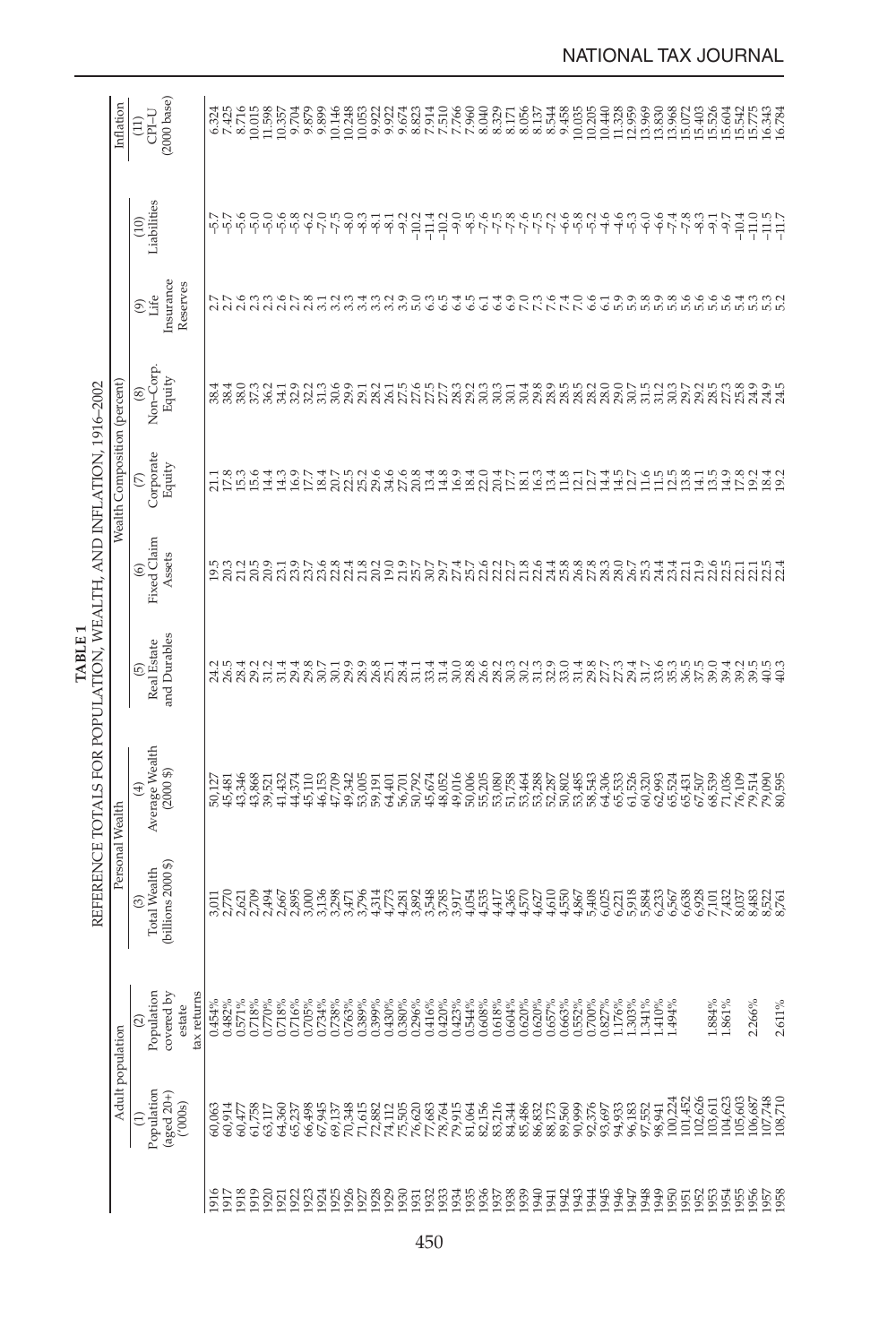| .966%<br>1.800%<br>.483%<br>1.178%<br>1.125%<br>4.069%<br>5.343%<br>6.517%<br>.147%                                                                                                                                                                                                                                                                                                                                                                                                                                                                                                                                                                                                                                                                                                                                                                                                                                                                                                                                                                                                                                                                                                         |
|---------------------------------------------------------------------------------------------------------------------------------------------------------------------------------------------------------------------------------------------------------------------------------------------------------------------------------------------------------------------------------------------------------------------------------------------------------------------------------------------------------------------------------------------------------------------------------------------------------------------------------------------------------------------------------------------------------------------------------------------------------------------------------------------------------------------------------------------------------------------------------------------------------------------------------------------------------------------------------------------------------------------------------------------------------------------------------------------------------------------------------------------------------------------------------------------|
| mds Accounts since 1945 and from several other sources before 1945. The series estimate average wealth during the corresponding year (and not end of year estimates). Wealth composi-<br>tion column reports the percent shares of angible assets (owner occupied repeate and tenant occupied buildings with four units or less, corsumer durables), fixed claim assets (cash and saving deposits, all bonds, mortgages<br>corporate equity, non-corporate equity (which includes tenant occupied net real estate for buildings with more than four units), and life insurance reserves. Liabilities include all debts (mortgages and consumer credit)<br>ed by the population represented, using the multiplier technique, by estate tax returns with net worth above the filing threshold.<br>Total wealth is defined as net worth of the personal sector excluding all future social security benefits and human wealth but including life insurance reserves<br>Notes: Population estimates based on census data from Historical Statistics of the United States and the U.S. Statistical Abstract.<br>reserves is included (such as vested defined contribution and $401(k)$ accounts) |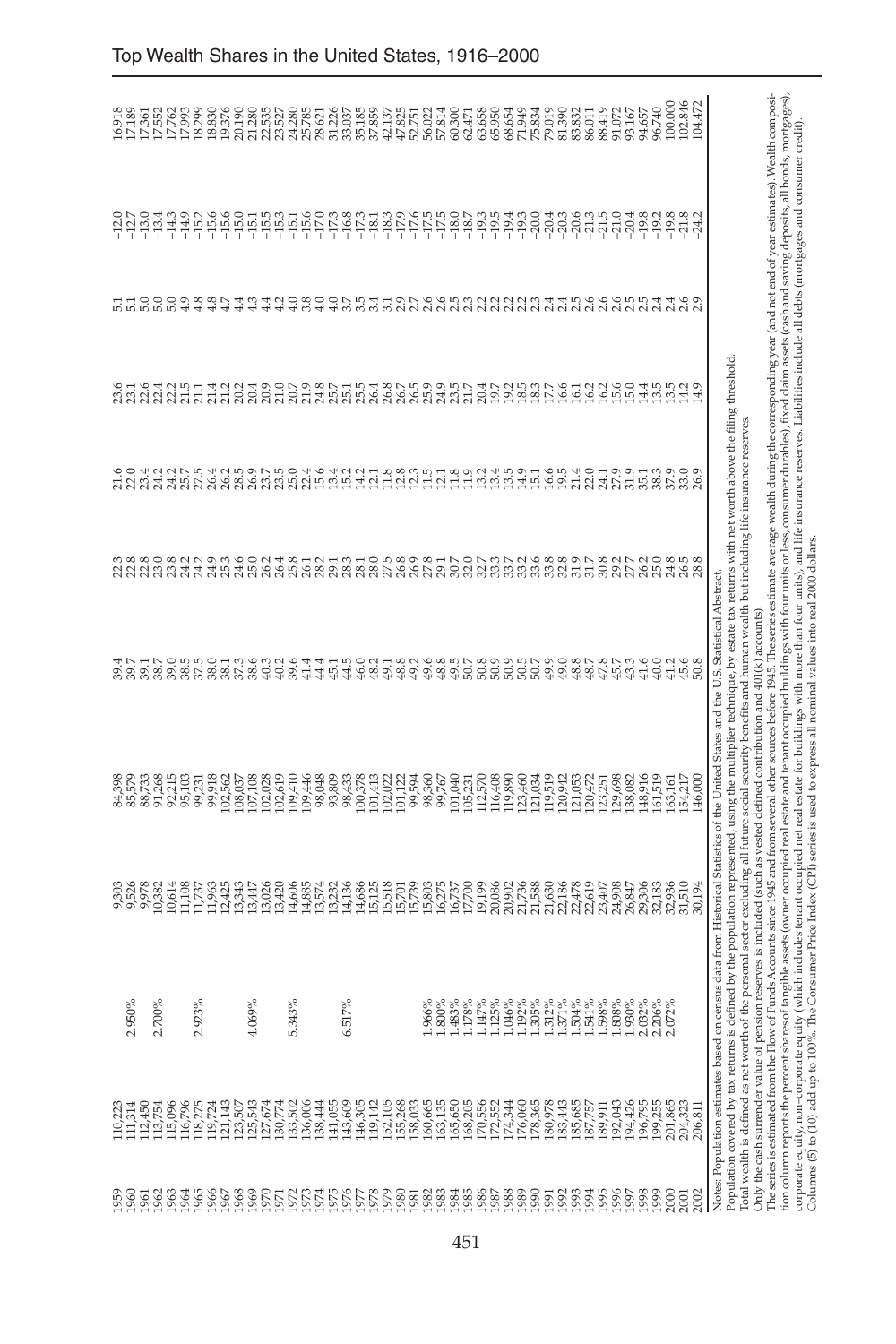tion tables to estimate the thresholds and average wealth levels for each of our top groups.10 For illustration purposes, Table 2 displays the thresholds, the average wealth level in each group, along with the number of individuals in each group, all for 2000, the latest year available.

We then estimate shares of wealth by dividing the wealth amounts accruing to each group by total net–worth of the household sector in the United States. The total net–worth denominator has been estimated from the Flow of Funds Accounts for the post–war period and from Goldsmith et al. (1956) and Wolff (1989) for the earlier period.11 The total net–worth denominator includes all assets less liabilities corresponding to the items reported on estate tax returns so that the definitions of wealth in the numerator and the denominator are as close as possible. Thus, our denominator only includes defined contribution pension reserves, and excludes defined benefits pension reserves. Life insurance reserves, which reflect the cash surrender value of all policies held, are included in our denominator. The total wealth and average wealth (per adult) series are reported in real 2000 dollars in Columns (3) and (4) of Table 1. The CPI deflator used to convert current incomes to real incomes is reported in Column (10). The average real wealth series per adult along with the CPI deflator is plotted in Figure 1. Average real wealth per adult has increased by a factor of three from 1916 to 2000 but the growth was very uneven during the period. There was virtually no growth in average real wealth from 1916 to the onset of World War II. Average wealth then grew steadily from World War II to the late 1960s. Since then, wealth growth has been slower, except in the 1994–2000 period.<sup>12</sup>

After we have analyzed the top share data, we will also analyze the composition of wealth and the age, gender, and marital status of top wealth holders, for all years where these data are available. We divide wealth into six categories: 1) real estate, 2) bonds (federal and local, corporate and foreign), 3) corporate stock, 4) deposits and saving accounts, cash, and

| Percentiles<br>$^{(1)}$ | Wealth Threshold<br>(2) | <b>Upper Groups</b><br>(3) | Number of<br>Individuals<br>(4) | Average Wealth<br>(5) |
|-------------------------|-------------------------|----------------------------|---------------------------------|-----------------------|
|                         |                         | <b>Full Population</b>     | 201,865,000                     | \$163,161             |
| $2.00\%$                | \$729,932               | Top $2-1\%$                | 2,018,650                       | \$920,073             |
| 1.00%                   | \$1,172,896             | Top $1-0.5\%$              | 1,009,325                       | \$1,472,456           |
| $0.50\%$                | \$1,841,697             | Top $0.5 - 0.25\%$         | 504,663                         | \$2,314,011           |
| 0.25%                   | \$3,067,676             | Top 0.25-0.1%              | 302,798                         | \$3,989,132           |
| 0.10%                   | \$5,503,678             | Top $0.1 - 0.05\%$         | 100,933                         | \$6,717,885           |
| $0.05\%$                | \$8,219,720             | Top $0.05 - 0.01\%$        | 80,746                          | \$12,675,629          |
| 0.01%                   | \$24,415,150            | Top $0.01\%$               | 20,187                          | \$63,564,151          |

| TABLE <sub>2</sub>                                                    |
|-----------------------------------------------------------------------|
| THRESHOLDS AND AVERAGE WEALTH IN TOP GROUPS WITHIN THE TOP 2% IN 2000 |

Notes: Computations based on estate tax return statistics (see Appendix Section D in Kopczuk and Saez (2004)).

Wealth defined as total assets less liabilities. It includes the estimated cash surrender value of life insurance. It excludes annuitized wealth, and future pensions with no cash surrender value, future labor income and social security benefits. Amounts are expressed in 2000 dollars.

Source: Table 1 and Table B2, row 2000 in Kopczuk and Saez (2004)

<sup>&</sup>lt;sup>10</sup> We also use Pareto interpolations to impute values at the bottom of one or two percent of the wealth distribution for years where the coverage of our micro data is not broad enough.

<sup>&</sup>lt;sup>11</sup> Unfortunately, no annual series exist before 1945. Therefore, we have built upon previous incomplete series to construct complete annual series for the 1916–1944 period.

<sup>&</sup>lt;sup>12</sup> It is important to note that comparing real wealth over time is difficult because it requires the use of a price index and there is substantial controversy about how to construct such an index and account properly for the introduction of new goods. That is why most of the paper focuses on top wealth shares, which are independent of the price index.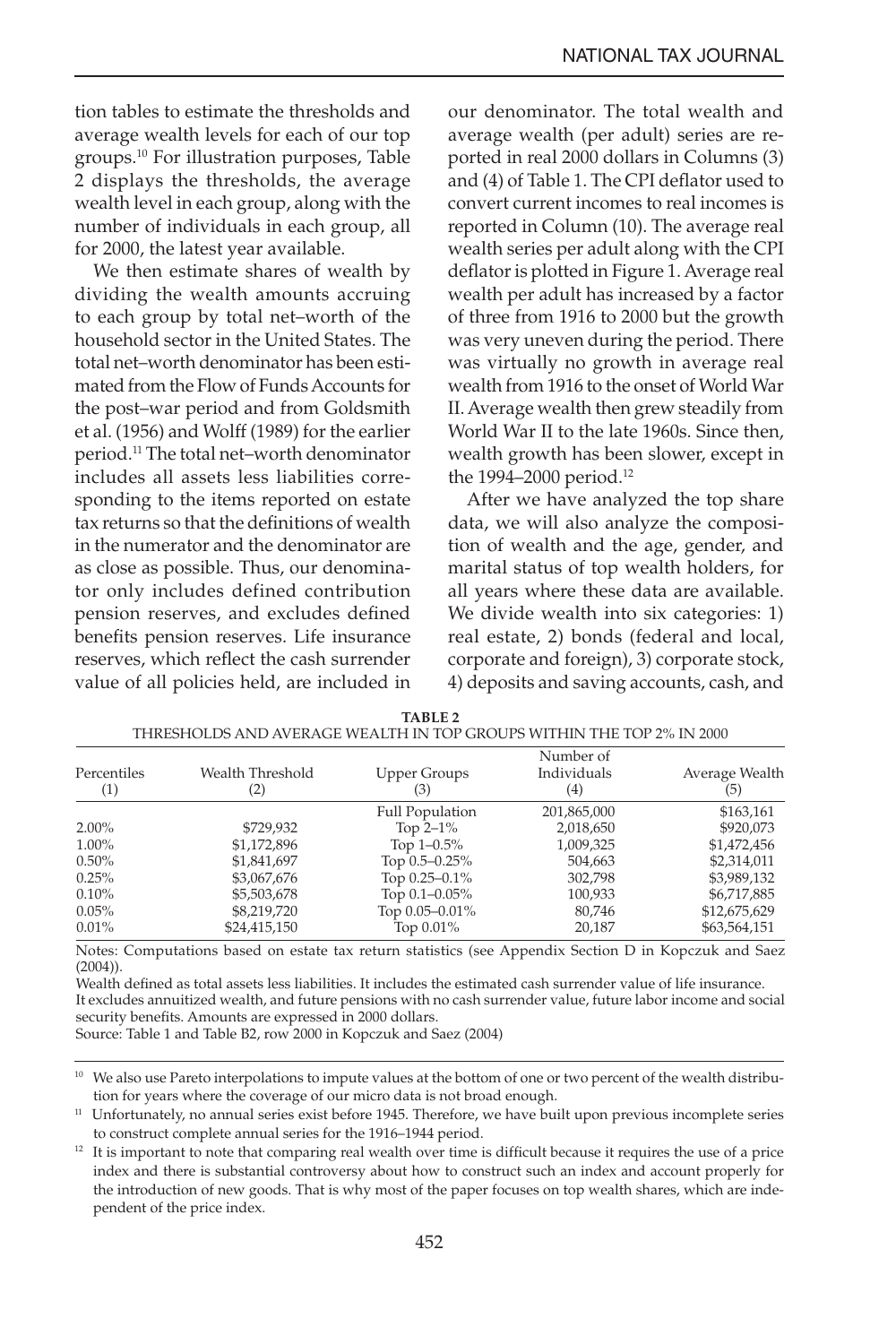

*Figure 1.* Average Real Wealth and Consumers Price Index in the United States, 1916–2002

Source: Table 1, columns Average Wealth (in real 2000 dollars) and CPI (base 100 in 2000).

notes, 5) other assets (including mainly equity in non–corporate businesses), 6) all debts and liabilities. In order to compare the composition of wealth in the top groups with the composition of total net–worth in the U.S. economy, we display in columns (5) to (9) of Table 1 the fractions of real estate, fixed claim assets, corporate equity, unincorporated equity, and debts in total net worth of the household sector in the United States. We also present in Figure 1 the average real value of corporate equity and the average net worth excluding corporate equity. Those figures show that the sharp downturns and upturns in average net worth are primarily due to the dramatic changes in the stock market prices, and that the pattern of net worth excluding corporate equity has been much smoother.

## THE EVOLUTION OF TOP WEALTH SHARES

#### **Trends**

The basic series of top wealth shares are presented in Table 3. Figure 2 displays

the wealth share of the top one percent from 1916 to 2000. The top one percent held close to 40 percent of total wealth up to the onset of the Great Depression. Between 1930 and 1932, the top one percent share fell by more than 10 percentage points, and continued to decline during the New Deal, World War II, and the late 1940s. By 1949, the top one percent share was around 22.5 percent. The top one percent share increased slightly to around 25 percent in the mid–1960s, and then fell to less than 20 percent in 1976 and 1982. The top one percent share increased significantly in the early 1980s (from 19 to 22 percent) and then stayed remarkably stable around 21–22 percent in the 1990s. This evidence shows that the concentration of wealth ownership in the United States decreased dramatically over the century. This phenomenon is illustrated in Figure 3, which displays the average real wealth of those in the top one percent (left–hand–side scale) and those in the bottom 99 percent (right–hand–side scale). In 1916, the top one percent wealth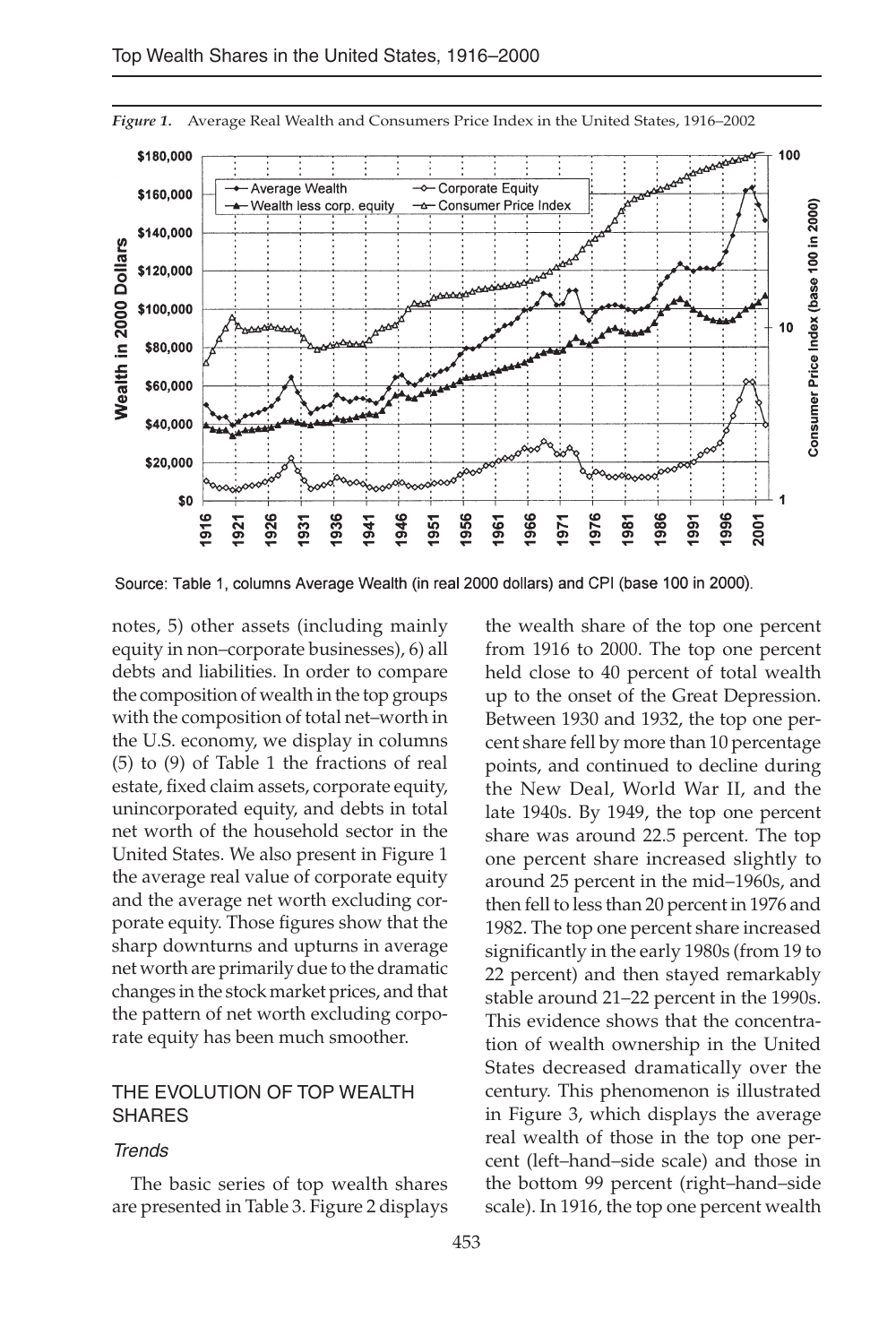|                                                   |                    | $05 - .01\%$<br>(13)                | 7.21  | 6.62                            | 6.63  | 7.06  | 6.54  | 6.20  | 7.00                    | 6.82           | 6.72                    | 6.76  | 6.33  | 7.03           | 6.75                    | 7.49           | 7.94                                                   |                |                           |                |                                                                |       |                |                  |                                                                                |      |                     |      | $-4.58$<br>$-4.73$                    |      |                |       |                         |      |       | 888884888888888888888                                              |                | 3.94  | 3.54  | 3.86                                                                    |  |
|---------------------------------------------------|--------------------|-------------------------------------|-------|---------------------------------|-------|-------|-------|-------|-------------------------|----------------|-------------------------|-------|-------|----------------|-------------------------|----------------|--------------------------------------------------------|----------------|---------------------------|----------------|----------------------------------------------------------------|-------|----------------|------------------|--------------------------------------------------------------------------------|------|---------------------|------|---------------------------------------|------|----------------|-------|-------------------------|------|-------|--------------------------------------------------------------------|----------------|-------|-------|-------------------------------------------------------------------------|--|
|                                                   |                    | $1 - .05\%$<br>(12)                 |       | $4.13$<br>3.84                  | 3.91  | 4.01  | 3.75  |       | 4.17                    | 4.14           | 4.05                    | 3.90  | 3.82  | 4.09           | 4.08                    | 4.16           | 4.15                                                   |                |                           |                |                                                                |       |                |                  |                                                                                |      |                     |      |                                       |      |                |       |                         |      |       |                                                                    |                |       |       |                                                                         |  |
|                                                   |                    | $25 - 1\%$<br>$\left(11\right)$     |       | 유 요 있<br>연주 있                   |       | 6.03  | 5.93  | 6.15  | 6.55                    | 6.34           | 6.39                    | 6.31  | 6.05  | 6.45           | 6.23                    | 6.11           |                                                        |                |                           |                | 222222222222<br>22222222222                                    |       |                |                  |                                                                                |      | 4.55<br>4.57<br>4.4 |      | 4.39                                  | 4.60 |                |       | 도 다 유 8<br>4 4 4 4      | 4.04 | 4.10  | $^{4.22}$                                                          | 4.11           | 4.41  | 1.28  | 4.38<br>4.38                                                            |  |
|                                                   | ntermediate Groups | $.5 - .25\%$<br>(10)                |       | ន្លួនមន្ត្រី<br>ដូច្នេះ មន្ត្រី |       |       |       | 5.43  | 5.70                    | 5.35           | 5.46                    |       | 5.29  | 5.46           | 5.10                    | 4.93           | 5.31                                                   |                |                           |                | 35 25 36 36<br>4 4 4 4 4                                       |       | $4.04$<br>3.91 |                  | 53559277999999777757                                                           |      |                     |      |                                       |      |                |       |                         |      |       |                                                                    | 4.35           |       | 4.29  | $4.32$<br>$4.32$                                                        |  |
|                                                   |                    | $1 - 5\%$<br>$\circledcirc$         |       | 5.45<br>5.41                    | 5.63  | 6.11  | 5.96  | 6.10  | 6.21                    |                | 5.85<br>5.94            |       | 5.40  | 6.02           | 5.47                    | 4.92           | 5.82                                                   |                |                           |                | compartication<br>Compartication                               |       |                | $4.36$<br>$4.36$ |                                                                                |      |                     |      |                                       |      |                |       |                         |      |       | 4 5 5 6 7 7 9 7 9 8 7 8 9 9 9 9<br>4 7 9 9 9 7 9 9 9 9 9 9 9 9 9 9 |                |       |       | 55<br>553                                                               |  |
|                                                   |                    | $2 - 1\%$<br>$_{\text{\tiny{(8)}}}$ |       |                                 |       |       |       |       |                         |                |                         |       |       |                |                         |                |                                                        |                |                           |                |                                                                |       |                |                  |                                                                                |      |                     |      |                                       |      |                |       |                         |      |       |                                                                    |                |       |       | FRGSKISKERE                                                             |  |
| TABLE <sub>3</sub>                                |                    | $0.01\%$<br>$\odot$                 |       | 9.85<br>8.85                    | 9.49  | 1.32  |       |       | 0.4888388828855         |                |                         |       |       |                |                         |                |                                                        |                | 8.35<br>6.95              |                | 5383<br>5383                                                   |       |                |                  | H 2 3 3 4 5 5 5 3 5 5 6 5 5 6 5 7 8 7<br>1 5 6 7 5 7 5 7 7 8 7 8 7 9 7 9 7 9 7 |      |                     |      |                                       |      |                |       |                         |      |       |                                                                    |                |       | 4.15  | $4.14$<br>$4.03$                                                        |  |
|                                                   |                    | 0.05%<br>$\circledcirc$             | 16.90 | 15.47                           | 16.11 | 18.38 |       |       | 5888558<br>1993111      |                |                         |       |       |                | 17.19<br>15.62<br>16.65 |                | 18.71                                                  |                | $14.87$<br>11.50<br>12.91 |                | $\begin{array}{c} 8880 \\ 11121 \\ 11111 \\ 11111 \end{array}$ |       |                |                  |                                                                                | 9.67 | 9.67                | 8.69 | 8.35                                  |      |                |       | 22523<br>22523          |      | 6.96  | 7.31                                                               | 7.31           |       |       | <b>882</b><br>583<br>583                                                |  |
| TOP WEALTH SHARES IN THE UNITED STATES, 1916-2000 |                    | 0.10%<br>$\odot$                    |       | 21.03<br>19.31                  | 20.02 |       |       |       | 22<br>2222<br>22222     |                |                         | 18.45 | 18.41 | 21.28          |                         |                | $\begin{array}{c} 20.80 \\ 21.87 \\ 18.77 \end{array}$ |                | 14.68                     | 16.28<br>14.94 |                                                                | 14.98 | 16.63<br>14.22 |                  | 음음 앞 % 음<br><u>금</u> 음 앞 음음<br>금음 달 달 급                                        |      |                     |      | $9.9788893$<br>$9.978893$<br>$9.9999$ |      |                |       |                         |      | 9.24  | 9.73                                                               | 9.60           | 10.48 |       | 0.06<br>10.36<br>10.1                                                   |  |
|                                                   | lop groups         | 0.25%<br>$\tag{4}$                  |       | 27.44<br>25.57<br>25.97         |       | 28.42 | 26.29 | 23.68 | 24.11                   | 24.13<br>25.39 |                         | 24.77 | 24.46 | 27.72          | 25.93<br>26.91<br>29.17 |                |                                                        | 24.63<br>19.75 |                           |                |                                                                |       |                |                  | $4884788827$<br>$79977888727$                                                  |      |                     |      | 15.35<br>15.30<br>16.00               |      | 15.05<br>14.70 |       | 14.54<br>19.54<br>19.08 |      | 13.34 | 13.95                                                              |                | 14.89 |       | 14.5<br>15.674<br>14.74                                                 |  |
|                                                   |                    | $0.50\%$<br>$\odot$                 |       | 32.67<br>30.17                  | 31.17 | 33.82 | 31.65 |       | 29.12<br>29.81<br>29.49 |                | 30.85<br>30.08<br>29.75 |       |       | 33.19          | 31.03                   | 31.84          | 34.47                                                  | 29.47          |                           |                |                                                                |       |                |                  |                                                                                |      |                     |      |                                       |      |                |       |                         |      |       | 18.26                                                              |                | 19.25 | 18.64 | 19.56<br>19.06                                                          |  |
|                                                   |                    | $1\%$<br>$\widehat{\alpha}$         |       | $28888$<br>$8888$               |       |       | 37.61 | 35.22 | 36.02                   | 35.22          | $36.7036.0235.15$       |       |       | 39.21<br>36.50 |                         | 36.76<br>40.29 |                                                        |                | 34.70<br>28.40<br>30.31   |                | $\frac{28.09}{27.77}$                                          |       | 29.70<br>26.97 |                  | ទ្រន្ត<br>និង<br>មិនដូច                                                        |      |                     |      | 24.26<br>25.49                        |      | 24.65          | 24.49 | 24.28                   |      |       | ងនិង<br>មាននិង<br>មាន                                              | 23.18<br>24.75 |       | 24.18 | 25.25                                                                   |  |
|                                                   |                    | 2%<br>$\ominus$                     |       |                                 |       |       |       |       |                         |                |                         |       |       |                |                         |                |                                                        |                |                           |                |                                                                |       |                |                  |                                                                                |      |                     |      |                                       |      |                |       |                         |      |       |                                                                    |                |       |       | ទី ៦ ៤ ជុំ ជុំ ឆ្នាំ គូ ទូ ទូ ១ ជុំ ជុំ<br>ទី ឆ្នាំ ង ស ស ន ស ដ ដ ន ង ដ |  |
|                                                   |                    |                                     | 1916  | 1917                            | 1918  |       |       |       |                         |                |                         |       |       |                |                         |                |                                                        |                |                           |                |                                                                |       |                |                  |                                                                                |      |                     |      |                                       |      |                |       |                         |      |       |                                                                    |                |       |       |                                                                         |  |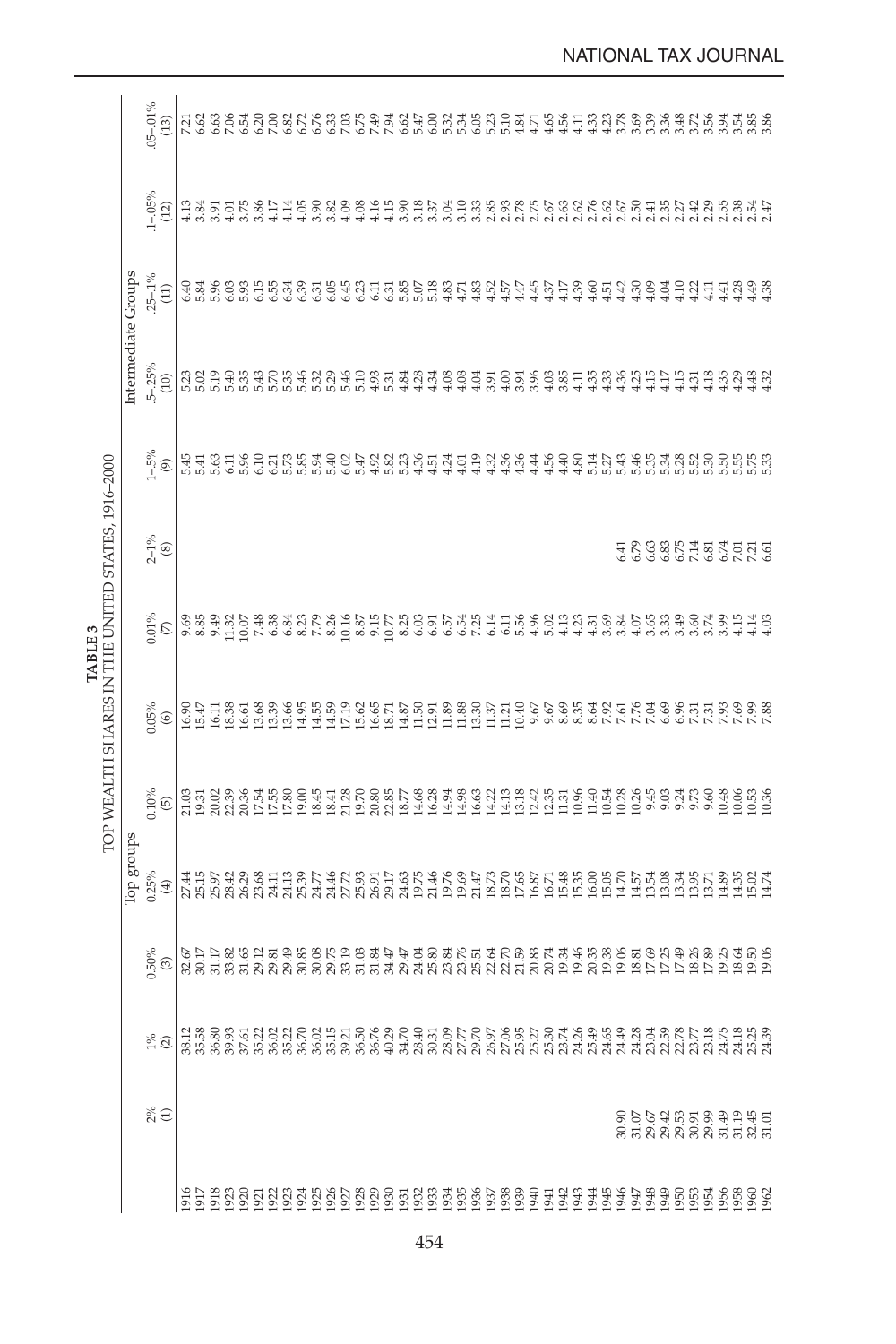|      |                                                                                                          |                                                                                                                    | 9.59                         | 5.35                           | 0.85                                         | Ş                                                                                                                                    | ਚ੍ਰ  | 6.05   | $\frac{10}{2}$    | ģ                                                                                                                  | Ř            | 2.58                                                                     | 3.86               |
|------|----------------------------------------------------------------------------------------------------------|--------------------------------------------------------------------------------------------------------------------|------------------------------|--------------------------------|----------------------------------------------|--------------------------------------------------------------------------------------------------------------------------------------|------|--------|-------------------|--------------------------------------------------------------------------------------------------------------------|--------------|--------------------------------------------------------------------------|--------------------|
|      |                                                                                                          |                                                                                                                    | 7.84                         | 13.84                          | 9.87                                         | 7.64                                                                                                                                 | ਕੁੱ  |        | $\frac{20}{5.07}$ | 00.4                                                                                                               | 3.98         |                                                                          | 3.30               |
|      |                                                                                                          |                                                                                                                    | 8.06                         | 4.03                           | 9.89                                         | 7.47                                                                                                                                 | 3.99 | 6.39   |                   | 4.02                                                                                                               | $\Xi$        | 213<br>213<br>213                                                        | 3.48               |
|      |                                                                                                          |                                                                                                                    | 4.52                         | $\frac{10.91}{10.79}$          | 7.45                                         | 5.63                                                                                                                                 | 2.91 | 6.35   | 4.80              | 3.61                                                                                                               | 3.46         |                                                                          | 2.72<br>2.87       |
|      |                                                                                                          |                                                                                                                    | 4.36                         |                                | 7.33                                         | 5.40                                                                                                                                 | 2.53 | 6.11   | $\frac{2}{10}$    | 3.56                                                                                                               | 3.47         | $\frac{3}{2}$                                                            |                    |
|      |                                                                                                          |                                                                                                                    | 5.93                         | g n a g n g n<br>d d d d d d d | 8.40                                         | <b>GE.S</b>                                                                                                                          | 3.51 | 5.89   |                   | 3.87                                                                                                               | 3.66         | 1.99                                                                     | 3.21               |
|      |                                                                                                          |                                                                                                                    | 1933<br>1934<br>1945<br>1945 |                                | 8.60                                         | 6.62                                                                                                                                 |      | 5.62   | 4.72              | 4.00                                                                                                               | 3.63         | $\frac{1}{2}$                                                            | 3.10               |
|      |                                                                                                          |                                                                                                                    |                              |                                | 9.45                                         | 7.25                                                                                                                                 | 4.09 | 6.14   | 1.92              | 3.95                                                                                                               | 4.04         |                                                                          | 3.16               |
|      |                                                                                                          |                                                                                                                    |                              |                                | 9.61                                         | 7.37                                                                                                                                 | 3.91 | 6.14   | 5.03              | 4.00                                                                                                               | 4.02         |                                                                          | 3.46               |
|      |                                                                                                          |                                                                                                                    |                              |                                | 8.98                                         | 5.73                                                                                                                                 | 3.44 | 6.22   | 4.91              | 3.88                                                                                                               | 3.80         |                                                                          |                    |
|      |                                                                                                          |                                                                                                                    |                              |                                | 8.95                                         | 5.80                                                                                                                                 | 3.60 | $6.07$ | 4.86              | 3.93                                                                                                               | 3.97         |                                                                          | ನಿ ಸ್ಪನ್ನ<br>ನ ಸ ಸ |
|      |                                                                                                          |                                                                                                                    |                              |                                |                                              | 7.11                                                                                                                                 | 3.79 | 6.08   | 1.94              | 3.89                                                                                                               | 3.83         |                                                                          |                    |
|      |                                                                                                          |                                                                                                                    |                              |                                | 8.73                                         | 5.78                                                                                                                                 | 3.63 | 6.53   | <b>i</b> σ        | 3.74                                                                                                               | 3.48         |                                                                          | 3.15               |
|      |                                                                                                          |                                                                                                                    | 15.56<br>16.56               | 11284<br>11111                 | 8.95                                         | 6.79                                                                                                                                 | 3.55 | 6.20   | 1.98              | 3.83                                                                                                               | 3.78         |                                                                          | 3.24               |
|      |                                                                                                          |                                                                                                                    |                              |                                | 8.99                                         | 5.88                                                                                                                                 | 3.72 | 6.06   | 1.84              | 3.68                                                                                                               | 3.67<br>3.75 |                                                                          | 3.16               |
|      |                                                                                                          |                                                                                                                    | 16.33<br>16.33<br>16.63      |                                | 8.69                                         | 5.72                                                                                                                                 |      | 6.22   | 1.98              |                                                                                                                    |              |                                                                          | 2.96               |
|      |                                                                                                          |                                                                                                                    |                              | 12.84                          | 9.00                                         | 6.96                                                                                                                                 | 3.86 | 6.50   | 4.96              | 3.89                                                                                                               | 3.84         |                                                                          | $\frac{1}{2}$      |
|      |                                                                                                          |                                                                                                                    |                              | 12.91                          | 9.29<br>9.08                                 | 7.23                                                                                                                                 | 3.99 | 6.20   | S <sub>2</sub>    | 3.76                                                                                                               |              |                                                                          | 넢                  |
|      | ន្តដូចមន្ត្រី ទន្តន្តន្តដូចន្តដូចន្តដូច<br>ទន្តន្ត្រី ន្តន្ត្រីន្តន្ត្រី ន្តន្ត្រី ន្តន្ត្រី ន្តន្ត្រី ន | ក និដ្ឋ ដូន B មិន មិន B មិន និង ដូន មិន មិន ដូន មិន មិន<br>មិន ដូន មិន មិន មិន មិន មិន មិន ដូន មិន មិន មិន មិន មិន | 6.67                         | 2.71                           |                                              | 5.98                                                                                                                                 | 3.84 | 6.23   | $-94$             | 3.80                                                                                                               | 3.62<br>3.63 | ស្តី ដូងមី ដូងមី ដូងមី ដូងមី ដូច និ<br>ប្តី ដូងមី ដូច ដូច ដូច ដូច ដូច និ |                    |
|      |                                                                                                          |                                                                                                                    | 6.41                         | 12.56                          | 8.92                                         | 5.91                                                                                                                                 | 3.78 |        | S,                | 3.85                                                                                                               | 3.64         |                                                                          | 3.13               |
|      |                                                                                                          |                                                                                                                    | 6.86                         | 3.08                           | 9.38                                         | 731                                                                                                                                  | 3.99 | 5.97   | $\frac{83}{2}$    | 3.78                                                                                                               | 3.70         |                                                                          |                    |
| 1999 | 27.68                                                                                                    |                                                                                                                    | 6.86                         | 13.16                          | 9.40                                         | 28                                                                                                                                   | 3.91 | 6.00   | S,                | 3.69                                                                                                               | 3.76         | 2.12<br>2.06                                                             | 57                 |
| 2000 | 26.43                                                                                                    |                                                                                                                    | 6.27                         | 12.73                          | 9.06                                         | 7.00                                                                                                                                 | 3.90 | 5.64   | 4.51              | 3.55                                                                                                               | 3.67         |                                                                          | 3.11               |
|      |                                                                                                          |                                                                                                                    |                              |                                |                                              | Notes: Computations by authors based on estate tax return statistics. See Appendix Section D in Kopczuk and Saez (2004) for details. |      |        |                   |                                                                                                                    |              |                                                                          |                    |
|      | Series display the top of total r                                                                        |                                                                                                                    |                              |                                | et-worth accruing to each upper wealth group |                                                                                                                                      |      |        |                   |                                                                                                                    |              |                                                                          |                    |
|      | Series for Top 2-1% are estima                                                                           |                                                                                                                    |                              |                                |                                              |                                                                                                                                      |      |        |                   | ed only for the 1946–2000 period because the tax return population does not cover that group in the pre-war period |              |                                                                          |                    |

Top Wealth Shares in the United States, 1916–2000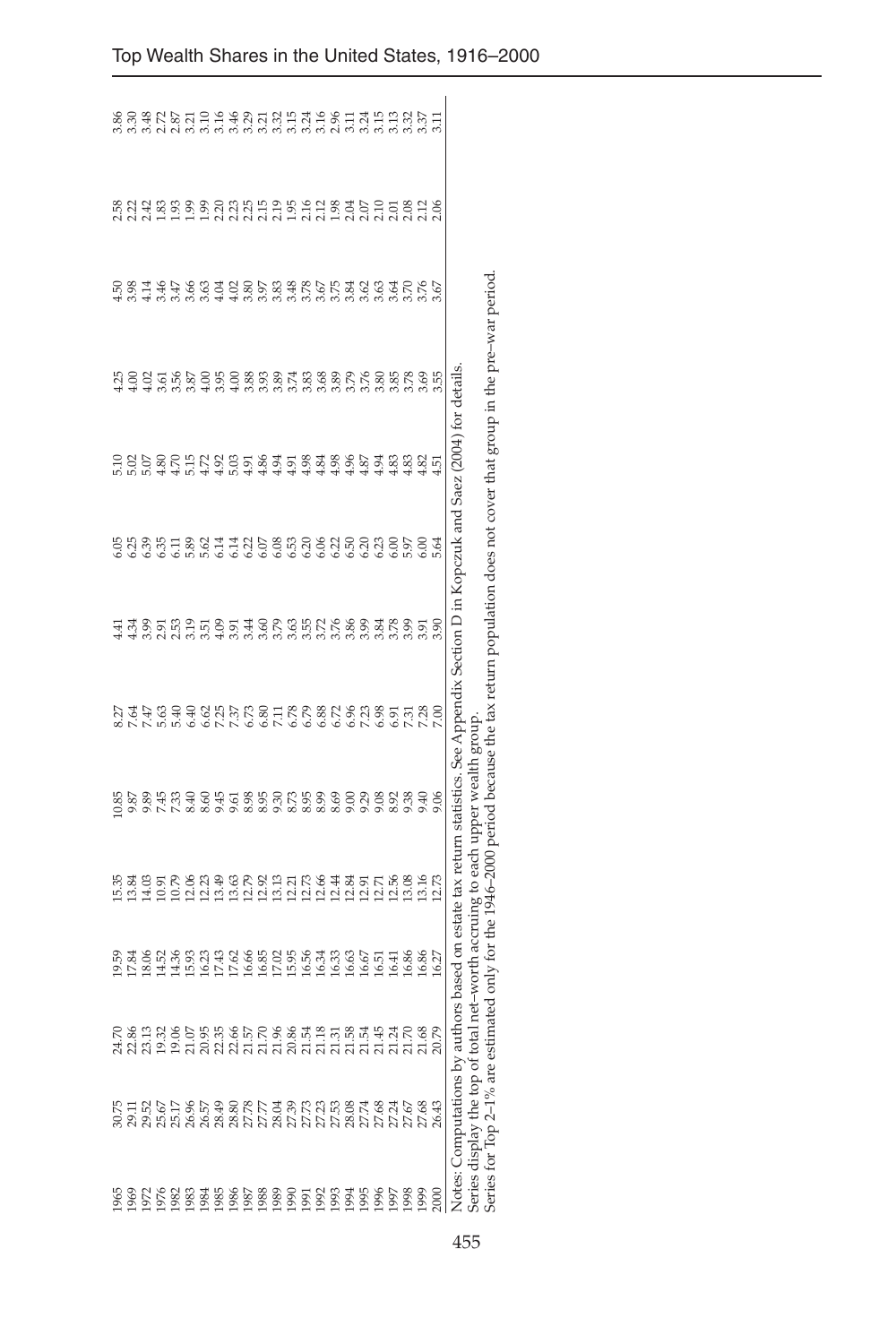

*Figure 2.* The Top 1% Wealth Share in the United States, 1916–2000

Source: Table 3, col. Top 1%.



Source: Table B2 in Kopczuk and Saez (2004), columns Top 1%, Bottom 99% computed from Average Wealth (Table 1, Col. (4)) and Average Top 1% wealth. Amounts are expressed in 2000 dollars.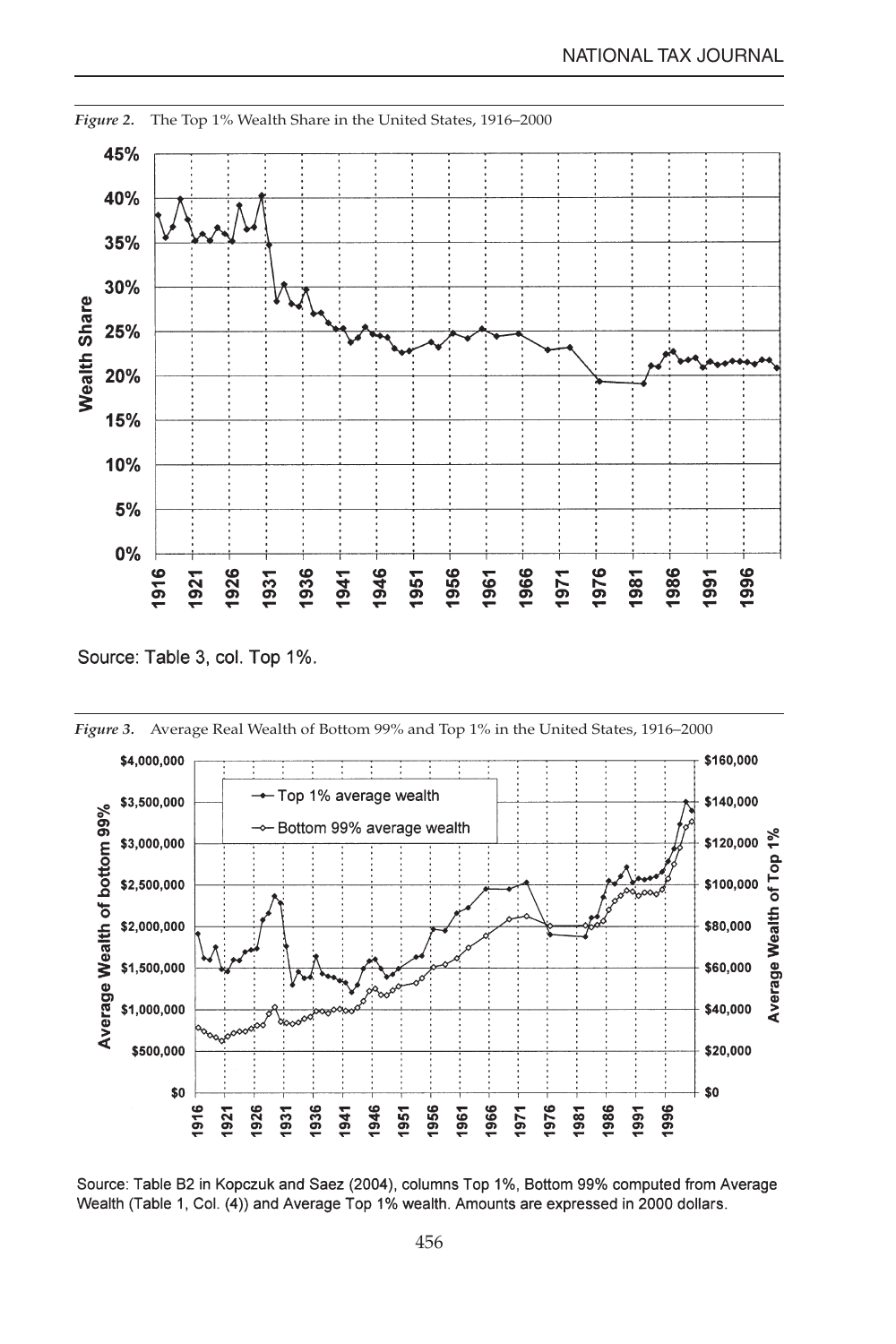holders were more than 60 times richer on average than the bottom 99 percent. The figure shows the sharp closing of the gap between the Great Depression and the post World War II years, as well as the subsequent parallel growth for the two groups (except for the 1970s). In 2000, the top one percent individuals are about 25 times richer than the rest of the population.

Therefore, the evidence suggests that the twentieth century's decline in wealth concentration took place in a very specific and brief time interval, 1930–1949, which spans the Great Depression, the New Deal, and World War II. This suggests that the main factors influencing the concentration of wealth might be short–term events with long–lasting effects, rather than slow changes such as technological progress and economic development or demographic transitions.

In order to understand the overall pattern of top income shares, it is useful to decompose the top percentile into smaller groups. Figure 4 displays the wealth shares of the top 1–.5 percent (the bottom half of the top one percent), and the top .5–.1 percent (the next .4 percentile of the distribution). Figure 4 also displays the share of the second percentile (Top 2–1 percent) for the 1946–2000 period. The figure shows that those groups of high but not super–high wealth holders experienced much smaller movements than the top one percent as a whole. The top 1–.5 percent has fluctuated between five and six percent except for a short–lived dip during the Great Depression. The top .5–.1 percent has experienced a more substantial and long–lasting drop from 12 to eight percent but this four percentage point drop constitutes a relatively small part of the 20 point loss of the top one percent. All three groups have been remarkably stable over the last 25 years.

Examination of the very top groups in Figure 5 (the top .1 percent in Panel A and



Source: Table 3, columns Top 2-1%, 1-0.5%, and 0.5-0.1%. Estimates for Top 2-1% are only available from 1946.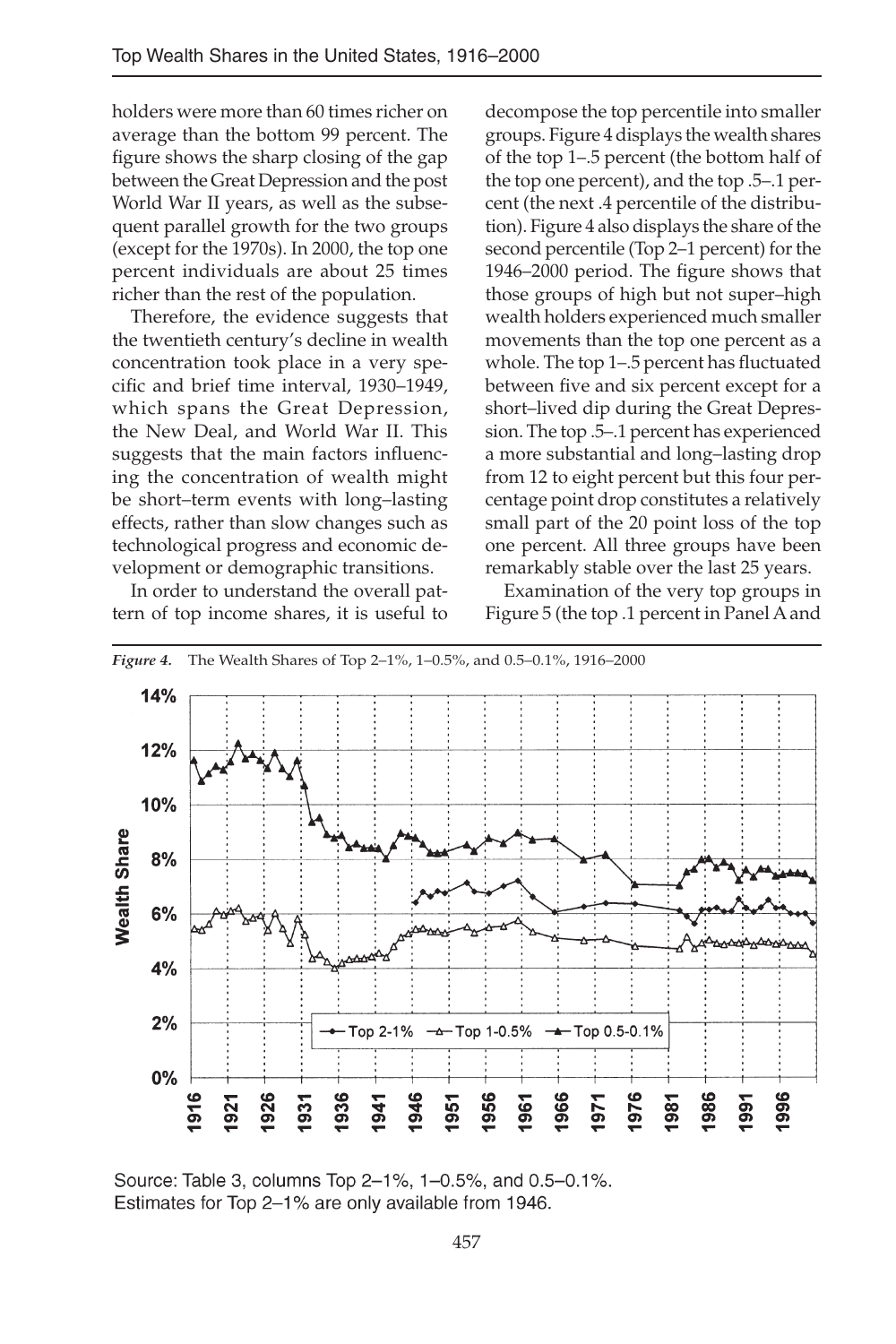

*Figure 5.* The Shares of the Top Wealth Groups in the United States, 1916–2002



the top .01 percent in Panel B) provides a striking contrast to Figure 4. The top .1 percent declined dramatically from more than 20 percent to less than 10 percent after World War II. For the top .01 percent, the fall was even more dramatic from 10

percent to four percent: those wealthiest individuals, a group of 20,000 persons in 2000, had on average 1,000 times the average wealth in 1916, and had about 400 times the average wealth in 2000. It is interesting to note that, in contrast to the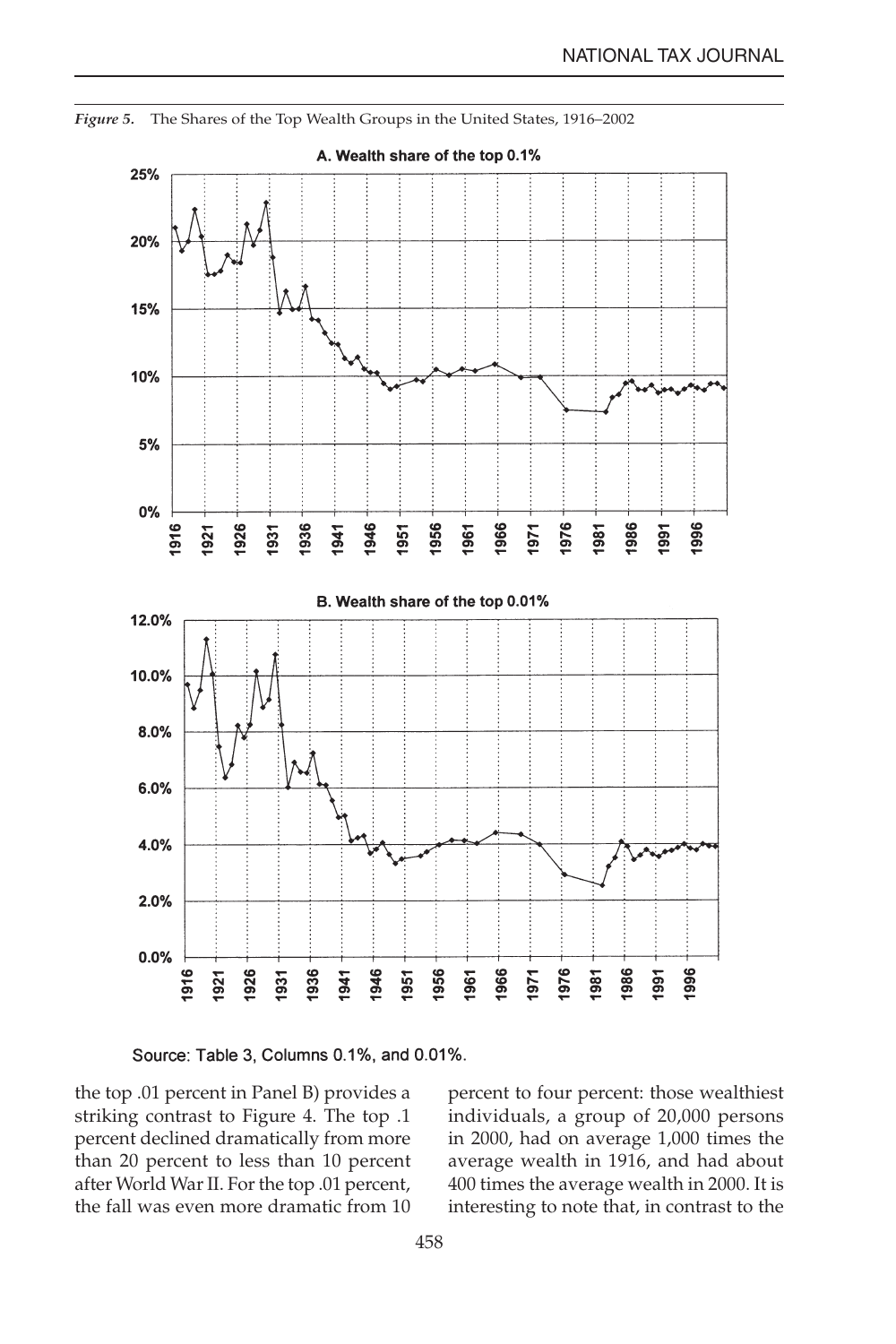groups below the very top on Figure 4, the fall for the very top groups continued during World War II. Since the end of World War II, those top groups have remained fairly stable up to the late 1960s. They experienced an additional drop in the 1970s, and a very significant increase in the early 1980s: from 1982 to 1985, the top .01 percent increased from 2.5 percent to four percent, a 60 percent increase. However, as all other groups, those top groups remained stable in the 1990s. Therefore, the evidence shows that the dramatic movements of the top one percent share are primarily due to changes taking place within the upper fractiles of the top one percent. The higher the group, the larger the decline. It is, thus, important to analyze separately each of the groups within the top one percent in order to understand the difference in the patterns.

Popular accounts (see the third part of the fifth section below) suggest that the computer technology in the recent decades has created many new rich individuals. Those newly rich individuals are likely to be much younger than the older rich. However, even if the new rich are younger and, hence, less likely to die than the old rich, our estimates based on estate tax data should not be biased downward. This is because the estate multiplier method corrects for changes in the age distribution of top wealth holders. Our estimates should, however, become noisier (as the sampling probability by death is reduced). This phenomenon should generate noisier series in the recent period but with no systematic bias as long as our multipliers correctly reflect the inverse probability of death of the wealthy in each age–gender cell.<sup>13</sup> However, the series displayed in Figures 2, 4, and 5 are

very smooth in the 1990s, suggesting that the groups we consider are large enough so that sampling variability is small.<sup>14</sup>

# Composition

Figure 6 displays the composition of wealth within the top one percent for 1929, a year when top wealth shares and stock prices were very high. Wealth is divided into four components: real estate, corporate stock (including both publicly traded and closely held stock), fixed claims assets (all bonds, cash and deposits, notes, etc.), and other assets (including primarily non–corporate business assets).<sup>15</sup> Figure 6 shows that the share of corporate stock is increasing with wealth while the share of real estate is decreasing with wealth, with the share of fixed claims assets slightly decreasing (the share of bonds is slightly increasing and the share of cash and deposits slightly decreasing). In the bottom of the top 0.5 percent, each of those three component represents about one third of total wealth. At the very top, stocks represent almost two thirds of total wealth while real estate constitutes less than 10 percent. This broad pattern is evident for all the years of the 1916–2000 period for which we have data:<sup>16</sup> the share of stocks increases with wealth and the share of real estate decreases. The levels, however, may vary over time due mainly to the sharp movements in the stock market.

Figure 7 displays the fraction of corporate stock in net worth over the period 1916–2000 for the top .5 percent, and for total net worth in the U.S. economy (from Tables 4 and 1, respectively). Consistent with Figure 6, the fraction of stock is much higher for the top .5 percent (around 50 percent on average) than for total net

<sup>&</sup>lt;sup>13</sup> If fewer than expected of these young wealthy individuals die, the estimate is downward biased, but if more than expected die, the estimate is upward biased.

<sup>&</sup>lt;sup>14</sup> The estimates are independent across years as every person dies only once.

<sup>&</sup>lt;sup>15</sup> Debts have been excluded from the figure but they are reported in Table B3 of the NBER working paper version.

<sup>&</sup>lt;sup>16</sup> All these statistics are reported in Table B3 of the NBER working paper version.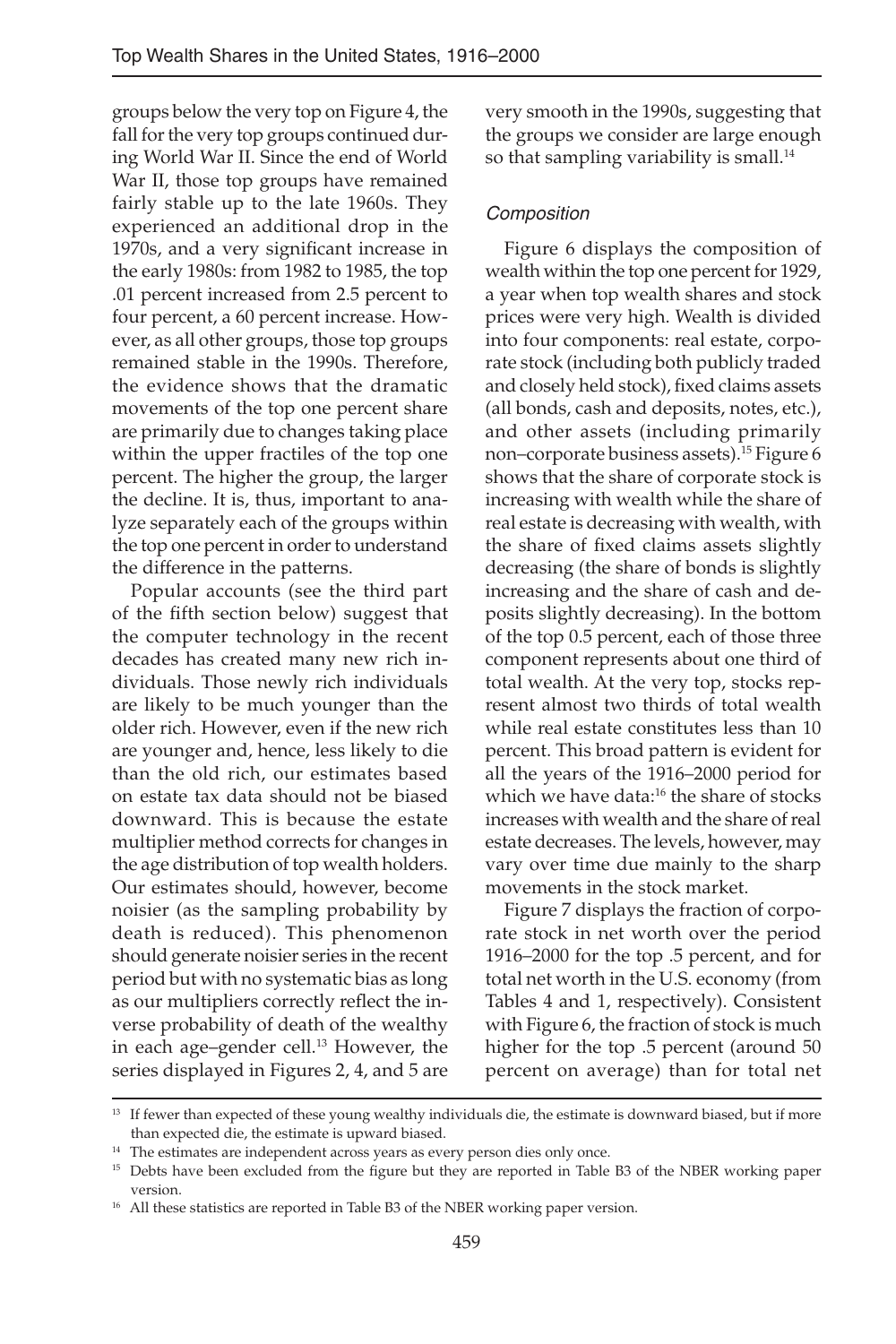

*Figure 6.* Wealth Composition of Top Groups within the Top 0.5% in 1929

Source: Table 4, row 1929. Sum of four categories is 100%. Category debt has been excluded.

worth (around 20 percent on average). Both series are closely parallel from the 1920s to the mid 1980s: they peak just before the Great Depression, plunge during the depression, stay low during the New Deal, World War II, up to the early 1950s, and peak again in the mid–1960s before plummeting in the early 1980s.

This parallel pattern can explain why the share of wealth held by the top groups dropped so much during the Great Depression. Real corporate equity held by households fell by 70 percent from 1929 to 1933 (Figure 1) and the top groups held a much greater fraction of their wealth in the form of corporate stock (Figure 7). Those two facts mechanically lead to a dramatic decrease in the share of wealth accruing to the top groups. The same phenomenon took place in the 1970s when stock prices plummeted and the shares of top groups declined substantially (the real price of corporate stock fell by 60 percent and the top one percent fell by about 20 percent from 1965 to 1982).

Corporate profits increased dramatically during World War II, but in order to finance the war, corporate tax rates increased sharply from about 10 percent before the war to over 50 percent during the war and they stayed at high levels after the war. This fiscal shock in the corporate sector reduced substantially the share of profits accruing to stock–holders and explains why average real corporate equity per adult increased by less than 4 percent from 1941 to 1949 while the average net worth increased by about 23 percent (see Figure 1). Thus, top wealth holders, owning mostly stock, lost relative to the average during the 1940s, and the top shares declined significantly.

The central puzzle to understand is why this explanation does not work in reverse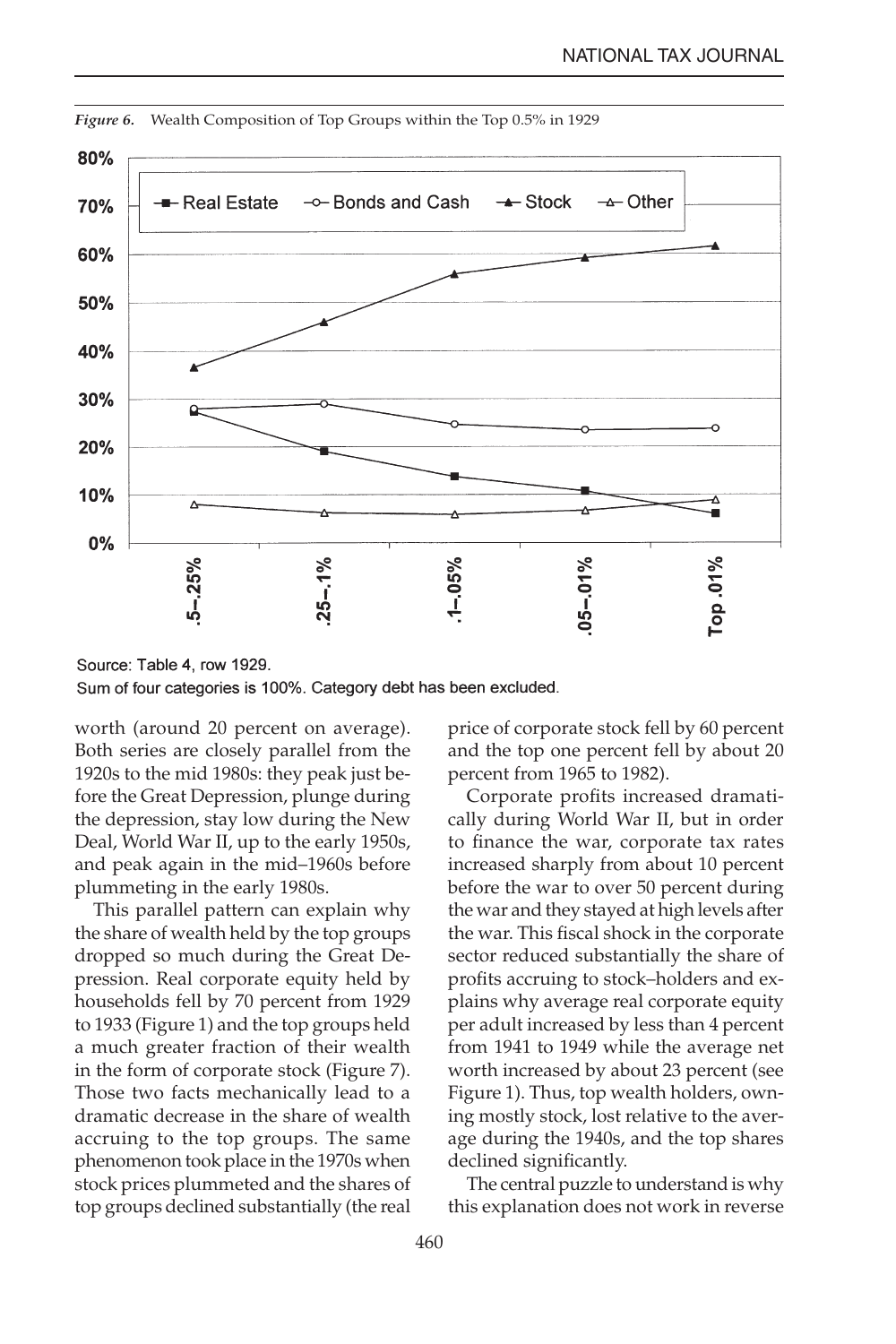

*Figure 7.* Fraction of Corporate Stock within the Top .5% and total net–worth, 1916–2000

Source: Table 1, Column (7) and Table 4, Top .5%, column stock.

after 1949, that is, why top wealth shares did not increase significantly from 1949 to 1965 and from 1986 to 2000 when the stock market prices soared, and the fraction of corporate equity in total net worth of the household sector increased from just around 12 percent (in 1949 and 1986) to almost 30 percent in 1965 and almost 40 percent in 2000.

The series on wealth composition of top groups might explain the absence of growth in top wealth shares during the 1986–2000 episode. The fraction of corporate stock in the top groups did not increase significantly during the period (as can be seen on Figure 7, it actually dropped significantly up to 1990 and then recovered during the 1990s). Therefore, although the fraction of corporate equity

in total net worth triples (from 12 to 38 percent), the fraction of corporate equity held by the top groups is virtually the same in 1986 and 2000 (as displayed on Figure 7). Thus, the data imply that the share of all corporate stock from the household sector held by the top wealth holders fell sharply from 1986 to 2000.

Several factors may explain those striking results. First, the development of defined contribution pensions plans, and in particular 401(k) plans, and mutual funds certainly increased the number of stock– holders in the American population,<sup>17</sup> and, thus, contributed to the democratization of stock ownership among American families. The Survey of Consumer Finances shows that the fraction of families holding publicly traded stock (directly or

<sup>&</sup>lt;sup>17</sup> The Flow of Funds Accounts show that the fraction of corporate stock held indirectly through Defined Contribution plans and mutual funds doubled from 17 to 33 percent between 1986 and 2000.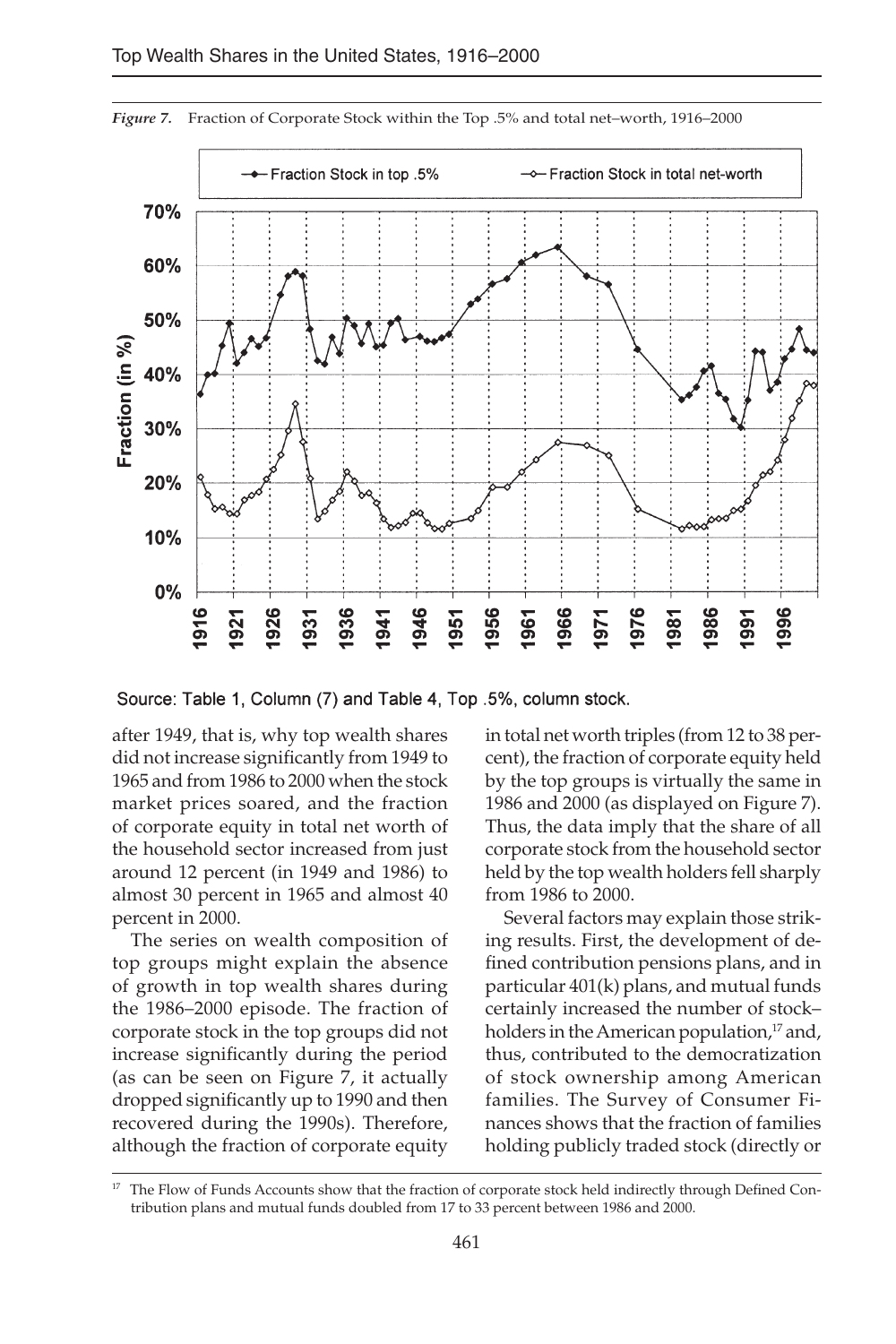|                                                                                                   |              | Debts                             | $-6.5$<br>$-6.3$                          | $-8.4$                            | $-9.4$                 | $-10.0$          | $-15.6$               | $-15.3$           | $-13.1$        | $-9.8$                                          | $-10.4$               | $-10.9$ | $-7.8$                  | $-9.4$                           | $-12.3$                 | $-12.5$                | $-28.0$                 | $-18.2$    | $-21.1$               | $-13.0$         | $-9.4$                 | $-11.3$                 | $-5.7$<br>$-7.2$       |                        | $-7.7$                 | $-14.7$               | $-14.1$                     | $-17.3$                             |        | $-5.9$                                      | $-5.9$                | $-6.3$                    | $-7.4$            | $-8.2$         |                       |                  | $6459$<br>$-999$      |                       | $-4.8$                 | $-7.5$<br>$-5.1$                                                |
|---------------------------------------------------------------------------------------------------|--------------|-----------------------------------|-------------------------------------------|-----------------------------------|------------------------|------------------|-----------------------|-------------------|----------------|-------------------------------------------------|-----------------------|---------|-------------------------|----------------------------------|-------------------------|------------------------|-------------------------|------------|-----------------------|-----------------|------------------------|-------------------------|------------------------|------------------------|------------------------|-----------------------|-----------------------------|-------------------------------------|--------|---------------------------------------------|-----------------------|---------------------------|-------------------|----------------|-----------------------|------------------|-----------------------|-----------------------|------------------------|-----------------------------------------------------------------|
|                                                                                                   |              | Other                             | 7.8727<br>2.8727                          |                                   |                        |                  | 8.3                   | 7.4               | 6.3            | 7.3                                             |                       |         | $6.2$ $7.7$ $8.1$       |                                  | 7.8                     | 9.3                    | 24.3                    | $\Xi$      | 11.3                  | 11.2            |                        |                         | 6.7<br>7.7<br>5.7      |                        | $\overline{81}$        | 5.6                   | $\overline{61}$             | 7.2                                 |        |                                             | 5.3<br>6.3            | 6.6                       | 73                | 7.4            |                       |                  |                       |                       |                        | 2278235                                                         |
|                                                                                                   | Top 0.1%     | Life<br>Ins.<br><b>Stock</b>      | ೦ ೦ ೦<br>41.4<br>49.4                     | 47.4                              | $\overline{c}$<br>52.1 | $_{0.8}$<br>58.8 | $\frac{1}{2}$<br>50.2 | $\vec{a}$<br>54.6 | $^{6}$<br>58.4 | $\frac{0}{1}$<br>53.4                           | $\frac{1}{2}$<br>56.0 | 64.9    | 66.4                    | $\tilde{=}$<br>65.1              | $\frac{15}{10}$<br>65.1 | $\overline{a}$<br>54.8 | 2.5<br>51.0             | 25<br>48.6 | $\frac{5}{2}$<br>56.9 | 22<br>52.1      | $\frac{4}{14}$<br>58.4 | $\frac{15}{11}$<br>56.3 | $\overline{1}$<br>50.6 | $\overline{z}$<br>56.3 | $\frac{9}{11}$<br>51.7 | $\frac{2}{1}$<br>52.4 | Ξ<br>59.4                   | $\frac{4}{2}$ $\frac{2}{2}$<br>61.7 | 53.6   | 30<br>53.6                                  | $\frac{5}{2}$<br>52.7 | $\frac{5}{2}$<br>53.3     | 66<br>54.1        | 3<br>54.6      | $\frac{4}{3}$<br>61.1 | $_{0.4}$<br>61.8 | $\frac{3}{2}$<br>63.6 | $\frac{3}{2}$<br>64.4 | $\mathbb{S}$<br>$67.0$ | $0.6$<br>0.5<br>70.1                                            |
|                                                                                                   |              | <b>Bonds</b>                      | $37.5$<br>31.1                            | 33.4                              | $30.3\,$               | 26.3             | $32.0\,$              | 30.5              | 28.2           | 32.4                                            | 29.2                  | 25.4    | 21.5                    | 25.1                             | 27.2                    | 32.6                   | 34.9                    | 39.8       | 36.2                  | 36.5            | 34.6                   | $35.0\,$                | 34.8                   | 34.0                   | 34.5                   | 41.5                  | $\overline{34.1}$           | 34.1                                | 31.5   | $\begin{array}{c} 32.8 \\ 33.5 \end{array}$ |                       | 32.6                      | $30.8\,$          | $30.7\,$       | 26.0                  | $_{23.8}$        | 23.1                  |                       | 21.0                   | $18.8\,$<br>20.8                                                |
|                                                                                                   |              | Real                              | 19.9<br>19.7                              | 19.7                              | 17.1                   | 16.3             | 23.9                  | 21.4              | 18.6           | 15.7                                            | 16.1                  | 13.2    | 10.8                    | 10.2                             | 10.7                    | 13.6                   | 15.2                    | 16.1       | 14.1                  | 10.9            | $\overline{81}$        | 10.9                    | 9.0                    | 9.2                    | 11.4                   | 14.1                  | 13.6                        | 13.0                                | 10.5   | 13.2                                        | 13.0                  | 13.3                      | 14.6              | 15.0           | 10.9                  | 11.2             | 10.6                  | 22.1<br>11.2          | 9.3                    | $9.7\,$<br>10.3                                                 |
|                                                                                                   |              |                                   | $-6.7$<br>$-7.4$                          | $-9.4$                            | $-9.7$                 | $-10.8$          | $-14.3$               | $-14.1$           | $-12.5$        | $-10.3$                                         | $-10.2$               | $-10.6$ | $-9.2$                  | $-10.2$                          | $-12.5$                 |                        | $-24.2$                 | $-16.4$    | $-18.3$               |                 | $-9.3$                 | $-10.6$                 | $-7.8$                 | $-8.0$                 | $-7.9$                 | $-14.8$               | $-13.7$                     | $-15.3$                             | $-5.8$ | $-6.3$                                      | $-6.5$                | $-6.8$                    | $-7.4$            | $-7.9$         | $-6.1$                | $-5.7$           | $-5.6$                | $-5.9$                | $\overline{5}$         | $-7.5$<br>$-5.0$                                                |
|                                                                                                   |              | Debts                             |                                           |                                   |                        |                  |                       |                   |                |                                                 |                       |         |                         |                                  |                         | $-123$                 |                         |            |                       | $-12.2$         |                        |                         |                        |                        |                        |                       |                             |                                     |        |                                             |                       |                           |                   |                |                       |                  |                       |                       |                        |                                                                 |
|                                                                                                   |              | Other<br>Life<br>Ins.             | 5.9<br>3                                  | $\overline{81}$<br>$3\frac{3}{6}$ | 8.9<br>0.8             | 8.4<br>$\Xi$     | 8.0<br>$17$           | 73<br>21          | 67<br>2.2      | 73<br>$\begin{array}{c} 2.8 \\ 1.9 \end{array}$ | 33                    | 3       | 7.8<br>2.5              | $\mathbf{7.9}$<br>$\mathbf{r}_3$ | 77<br>$\overline{z}$    | 8.5<br>3.4             | 19.4<br>4.2             | 9.8<br>3.9 | 10.1<br>3.7           | $10.0\,$<br>3.5 | $6.9\,$<br>1.9         | 7.5<br>1.9              | $\overline{5}$<br>2.4  | 64<br>2.8              | 60<br>2.6              | 51<br>13              | $\ddot{5}$<br>$\frac{1}{2}$ | 7.6<br>$1.4$<br>2.7                 |        | 59                                          | $\overline{2}$<br>5 S | 73<br>C)                  | 7.8<br>0.7        | 7.9<br>$0.7\,$ | 7.9<br>0.6            | 8.5<br>0.6       | 8.2<br>0.5            | 8.2<br>0.4            | 73<br>0.4              | 9.8<br>$\frac{11}{20}$                                          |
|                                                                                                   | lop 0.25     | Stock                             | 44.0<br>39.7                              | 43.5                              | 48.9                   | 53.7             | 45.7                  | 48.6              | 51.6           | 49.1                                            | 50.7                  | 58.9    | 62.3                    | 62.1                             | 61.7                    | 50.8                   | 46.0                    | 44.6       | 50.7                  | 47.1            | 53.9                   | 52.4                    | 48.8                   | 52.6                   | 48.0                   | 48.9                  | 53.9                        | 55.3                                | 49.8   |                                             | 50.4<br>49.5          | 49.7                      | 50.4              | 50.9           | 57.0                  | 57.7             | 60.3                  | 61.2                  | 63.9                   | 65.7<br>66.8                                                    |
|                                                                                                   |              | <b>Bonds</b>                      | 36.5                                      | $32.4$<br>$33.5$                  | $30.0\,$               | $27.5\,$         | $32.0\,$              | $31.8\,$          | 29.5           | $32.8\,$                                        | 30.3                  |         | $27.2$<br>$23.5$        | 26.2                             | $28.1\,$                | 33.6                   | 36.9                    | 40.2       | $37.7\,$              | $37.8\,$        | 35.5                   | 35.6                    | $35.0\,$               | 33.9                   | 34.5                   | 40.7                  | 35.1                        | $34.6$                              | 31.8   | $32.7$<br>$33.2$                            |                       | 32.5                      | 30.9              | $30.8\,$       | 26.2                  | 24.5             | $23.5\,$              | $22.3\,$              | 21.4                   | $19.0\,$<br>21.3                                                |
|                                                                                                   |              | Real                              | 24.8<br>23.6                              | $_{23.9}$                         | $21.0\,$               | 20.1             | 26.9                  | 24.3              | $22.4\,$       | 19.4                                            | 19.0                  |         | $\frac{16.1}{13.9}$     | 12.7                             | 13.3                    | 16.0                   | $\frac{17.7}{17.8}$     |            | 16.2                  | $13.8\,$        | 11.2                   | 13.5                    |                        | 12.3                   | 13.9                   | 17.8                  | 17.1                        | 16.4<br>12.5                        |        | 16.0                                        | 16.1                  | 16.5                      | 17.5              | 17.6           | 14.4                  | 14.4             | 13.3                  | $13.8\,$              | 12.1                   | $\frac{12.8}{12.4}$                                             |
| COMPOSITION BY SOURCES OF WEALTH AND BY FRACTILES OF TOTAL WEALTH IN THE UNITED STATES, 1916–2000 |              | Debts                             | $-8.2$<br>နှ                              | $-10.0$                           | $-10.4$                | $-11.7$          | $-13.7$               | $-13.6$           | $-12.2$        | $-10.6$                                         | $-10.3$               | $-10.7$ | $-9.7$                  | $-10.7$                          | $-12.4$                 | $-12.1$                | $-22.0$                 | $-15.8$    | $-17.0$               | $-12.0$         | $-9.6$                 | $-10.5$                 | $-8.4$                 | $-8.7$                 | $-8.5$                 | $-14.3$               | $-13.1$                     | $-14.0$                             | $-6.3$ | $-6.5$                                      | $-6.8$                | $-7.0$                    | $-7.2$            | $-7.7$         | $-6.3$                | $-6.0$           | $-5.9$                | $-6.0$                | $-5.3$                 | 4.9<br>$\overline{7}1$                                          |
|                                                                                                   |              |                                   | 7.8<br>6.2                                | 3                                 | 9.2                    | 8.8              | 77                    | 72                | 6.9            | 7.3                                             |                       | 3       | 7.9                     |                                  | 7.4                     | 8.0                    |                         |            | 9.4                   | 9.4             | $6.8\,$                | 7.4                     | 9.0                    | π                      | 9.3                    | 62                    | 3                           | 7.9<br>9.7                          |        |                                             | 7.7                   | 7.9                       | $\frac{2}{3}$     | 82             | 8.5                   | 8.9              | 8.5                   | 8.6                   | 7.5                    | 56<br>$\frac{1}{4}$                                             |
|                                                                                                   |              | Other<br>$_{\rm{L}1\%}^{\rm{He}}$ | 335                                       |                                   | $_{\rm 1.0}$           | 13               | 2.0                   | 2.4               | 2.5            | 2.3                                             |                       |         | $2.4$<br>$2.2$<br>$1.6$ | $\overline{5}$                   |                         | 2.4                    | 16.8<br>$\overline{51}$ | 9.2<br>4.9 | 4.5                   | 43              | 2.0                    |                         | $\overline{2}$ .0      | 3.2                    | 32                     | $\mathbb{C}$          | $\frac{1}{2}$               | Ξ,                                  | 3.2    |                                             | 0.8                   | 0.9                       | $^{0.9}$          | $_{0.8}$       | $0.7\,$               | $0.7\,$          | $0.6$                 | $_{0.5}^{\circ}$      | 0.5                    | $1.0$<br>0.9                                                    |
|                                                                                                   | Top 0.5%     | <b>Stock</b>                      | 39.9<br>36.4                              | $-40.1$                           | 45.3                   | 49.4             | 42.1                  | 44.0              | 46.5           | 45.1                                            | 46.7                  | 54.7    | 58.1                    | 58.9                             | 58.1                    | 48.3                   | 42.5                    | 41.9       | 46.8                  | 43.8            | 50.3                   | 48.9                    | 45.7                   | 49.3                   | 45.0                   | 45.3                  | 49.4                        | 50.2                                | 46.3   | 46.9                                        | 46.1                  | 46.0                      | 46.7              | 47.4           | 52.9                  | 53.9             | 56.6                  | 57.5                  | 60.6                   | $62.0\,$<br>63.4                                                |
| TABLE <sub>4</sub>                                                                                |              | <b>Bonds</b>                      | 35.5<br>32.3                              | 33.3                              | $29.9\,$               | 28.1             | 32.1                  | 32.5              | 30.6           | 33.2                                            | 31.3                  | 28.5    | 24.1                    | 26.6                             | 29.1                    | 34.4                   | 38.6                    | 40.4       | 38.5                  | 38.7            | 36.3                   | 36.3                    | 35.5                   | 34.1                   | 34.4                   | 40.6                  | 35.7                        | 35.1                                | 31.9   | 32.7                                        | 32.9                  | 32.4                      | $\overline{3}$ .1 | 31.0           | 26.4                  | 25.2             | $24.0\,$              | $2.7\,$               | $22.0\,$               | $\boldsymbol{19.8}$<br>$\overline{21}$                          |
|                                                                                                   |              | Real                              | 3<br>8<br>8<br>8<br>8<br>8<br>8<br>3<br>3 |                                   |                        |                  | $29.9\,$              | $27.3\,$          | $25.7\,$       | $22.5$<br>$21.9$                                |                       |         | 18.7<br>17.4            | 15.6                             | 15.3                    |                        | $17.5\phantom{1}$       | 19.4       | $17.7\,$              | $15.8\,$        | $\overline{14}$        | 15.8                    | 15.2                   | 14.9                   | 16.6                   | 20.9                  | 20.3                        | 194<br>15.2                         |        | 18.9<br>19.4                                |                       | 19.9                      | $20.5$ $20.3$     |                | $17.8\,$              | $17.4\,$         | 16.2                  | 16.6                  | 14.7                   | 14.5<br>14.6                                                    |
|                                                                                                   |              | Debts                             |                                           |                                   |                        |                  |                       |                   |                |                                                 |                       |         |                         |                                  |                         |                        |                         |            |                       |                 |                        |                         |                        |                        |                        |                       |                             |                                     |        | $-6.4$                                      | $-6.8$                |                           |                   |                |                       |                  | $-5.9$                |                       | $-5.5$                 | $-6.9$<br>$-4.9$                                                |
|                                                                                                   |              |                                   |                                           |                                   |                        |                  |                       |                   |                |                                                 |                       |         |                         |                                  |                         |                        |                         |            |                       |                 |                        |                         |                        |                        |                        |                       |                             |                                     |        | 74                                          | $\overline{s}$        | $-6.9$<br>$\overline{81}$ | $-7.1$<br>8.4     | $-7.4$<br>8.4  | $-6.3$<br>8.9         | $-6.0$<br>9.2    | 8.8                   | $-6.0$<br>8.8         | 7.7                    | 4.4<br>10.1                                                     |
|                                                                                                   |              | Other<br>Life<br>Ins.             |                                           |                                   |                        |                  |                       |                   |                |                                                 |                       |         |                         |                                  |                         |                        |                         |            |                       |                 |                        |                         |                        |                        |                        |                       |                             |                                     |        | $^{0.9}$                                    | $\mathbf{e}$          | $_{\rm 1.0}$              | $\frac{0}{10}$    |                | $_{0.8}$              | $_{0.8}$         | $0.7\,$               | 0.6                   | 0.6                    | $_{\rm 1.0}$<br>Ξ                                               |
|                                                                                                   | $\mathbb{F}$ | <b>Stock</b>                      |                                           |                                   |                        |                  |                       |                   |                |                                                 |                       |         |                         |                                  |                         |                        |                         |            |                       |                 |                        |                         |                        |                        |                        |                       |                             |                                     |        | 42.7                                        | 41.9                  | 41.7                      | 42.2              | 42.9           | 48.2                  | 49.2             | 52.1                  | 53.1                  | 56.5                   | 57.7<br>58.9                                                    |
|                                                                                                   |              | <b>Bonds</b>                      |                                           |                                   |                        |                  |                       |                   |                |                                                 |                       |         |                         |                                  |                         |                        |                         |            |                       |                 |                        |                         |                        |                        |                        |                       |                             |                                     |        | $32.9$                                      | 32.9                  | 32.6                      | 31.6              | 31.5           | $27.0\,$              | 25.8             | 24.7                  | 23.5                  | $2.8\,$                | 21.1<br>23.4                                                    |
|                                                                                                   |              | Real                              |                                           |                                   |                        |                  |                       |                   |                |                                                 |                       |         |                         |                                  |                         |                        |                         |            |                       |                 |                        |                         |                        |                        |                        |                       |                             |                                     |        | 22.5                                        | 23.0                  | 23.5                      | 24.0<br>23.7      |                | 21.4                  | 21.1             | 19.6                  | 19.9                  | 17.9                   | $17.1\,$<br>$17.1\,$                                            |
|                                                                                                   |              | Debts                             |                                           |                                   |                        |                  |                       |                   |                |                                                 |                       |         |                         |                                  |                         |                        |                         |            |                       |                 |                        |                         |                        |                        |                        |                       |                             |                                     |        | $-6.0$                                      | $-6.4$                | $-6.5$                    | $-6.5$            | $-6.8$         | $-6.1$                |                  | 15 8 9 15<br> -<br> - |                       |                        | $-6.8$<br>4.9                                                   |
|                                                                                                   |              | ă                                 |                                           |                                   |                        |                  |                       |                   |                |                                                 |                       |         |                         |                                  |                         |                        |                         |            |                       |                 |                        |                         |                        |                        |                        |                       |                             |                                     |        |                                             |                       |                           |                   |                |                       |                  |                       |                       |                        |                                                                 |
|                                                                                                   |              | ව්<br>Life<br>Ins.                |                                           |                                   |                        |                  |                       |                   |                |                                                 |                       |         |                         |                                  |                         |                        |                         |            |                       |                 |                        |                         |                        |                        |                        |                       |                             |                                     |        |                                             |                       |                           |                   |                |                       |                  | 333333355             |                       |                        | $\begin{array}{c} 1.0 \\ 1.3 \end{array}$                       |
|                                                                                                   | Top $2\%$    | Stock                             |                                           |                                   |                        |                  |                       |                   |                |                                                 |                       |         |                         |                                  |                         |                        |                         |            |                       |                 |                        |                         |                        |                        |                        |                       |                             |                                     |        |                                             |                       |                           |                   |                |                       |                  |                       |                       |                        | 52.9<br>53.5                                                    |
|                                                                                                   |              | <b>Bonds</b>                      |                                           |                                   |                        |                  |                       |                   |                |                                                 |                       |         |                         |                                  |                         |                        |                         |            |                       |                 |                        |                         |                        |                        |                        |                       |                             |                                     |        |                                             |                       |                           |                   |                |                       |                  |                       |                       |                        | 1<br>3 3 3 3 3 3 4 5 6 7 8 9 9 9 9<br>3 3 3 3 8 9 9 9 9 9 9 9 9 |
|                                                                                                   |              | Real                              |                                           |                                   |                        |                  |                       |                   |                |                                                 |                       |         |                         |                                  |                         |                        |                         |            |                       |                 |                        |                         |                        |                        |                        |                       |                             |                                     |        |                                             |                       |                           |                   |                |                       |                  |                       |                       |                        |                                                                 |
|                                                                                                   |              |                                   |                                           |                                   |                        |                  |                       |                   |                |                                                 |                       |         |                         |                                  |                         |                        |                         |            |                       |                 |                        |                         |                        |                        |                        |                       |                             |                                     |        |                                             |                       |                           |                   |                |                       |                  |                       |                       |                        |                                                                 |
|                                                                                                   |              |                                   |                                           |                                   |                        |                  |                       |                   |                |                                                 |                       |         |                         |                                  |                         |                        |                         |            |                       |                 |                        |                         |                        |                        |                        |                       |                             |                                     |        |                                             |                       |                           |                   |                |                       |                  |                       |                       |                        |                                                                 |

NATIONAL TAX JOURNAL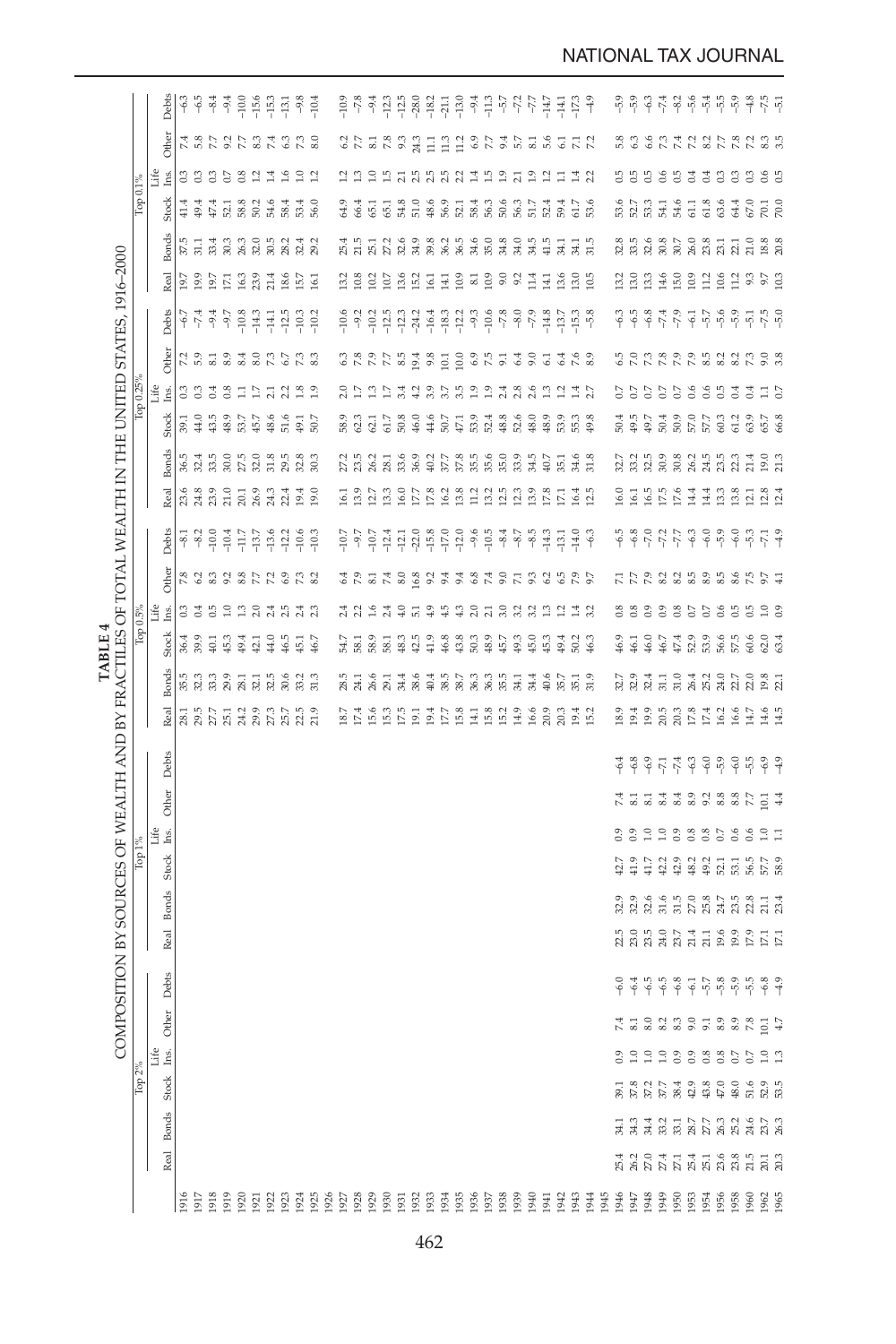| 1969 | 23.6 | 25.9                                           | $48.7$ |                 | $12.4\,$             |                                                                                                             | 19.9                 | 23   | 53.5 | ≌              | 127            | $-10.2$                                                                                             | $\overline{\mathbb{Z}}$              | 21.2 | 58.0            |                 | $-10.2$<br>12.5 |                                                 | 14.4                | 20.3                      | Ξ<br>61.5              | 3                          | $-10.4$                                                                                                                                                                 | 18.8<br>10.8           | 65.6           | $_{\rm 8}^{\rm 8}$ | 13.8                       |                     |
|------|------|------------------------------------------------|--------|-----------------|----------------------|-------------------------------------------------------------------------------------------------------------|----------------------|------|------|----------------|----------------|-----------------------------------------------------------------------------------------------------|--------------------------------------|------|-----------------|-----------------|-----------------|-------------------------------------------------|---------------------|---------------------------|------------------------|----------------------------|-------------------------------------------------------------------------------------------------------------------------------------------------------------------------|------------------------|----------------|--------------------|----------------------------|---------------------|
| 1972 | 24.7 | 27.8                                           | 46.3   | 2.0             | 10.6<br>12.2         | $945$<br>$945$                                                                                              | 21.3                 | 24.3 | 51.3 | $\frac{6}{1}$  | 10.6           |                                                                                                     | 18.8<br>24.4                         | 21.9 | 56.5            | ≌               | 10.3            |                                                 | 16.2                | 20.5                      | 60.3                   | $\geq$<br>$\Xi$            | $-8.3$                                                                                                                                                                  | $\overline{5}$<br>13.6 | 64.2           |                    | 10.3                       | 9<br>၁ - ၁ - ၁<br>၁ |
| 1976 | 31.7 | 30.8                                           | 35.8   | 2.3             |                      |                                                                                                             | 28.3                 | 27.4 | 40.4 | Ξ              | $\frac{5}{2}$  |                                                                                                     |                                      | 27.4 | 44.5            |                 | 123             |                                                 | 20.0                | $\overline{27.4}$         | 18.2                   | 12.7                       |                                                                                                                                                                         | 26.7<br>16.1           | 52.9           |                    | 3                          |                     |
| 1982 |      |                                                |        |                 |                      |                                                                                                             |                      | 23.6 | 32.1 |                | $\frac{8}{8}$  |                                                                                                     | 31.2                                 | 22.4 | 35.3            |                 | 19.3            |                                                 | 28.4                | 21.2                      | 38.4                   | $\approx$<br>$\frac{5}{1}$ | $-9.7$                                                                                                                                                                  | 19.9<br>25.0           | 41.7           |                    | 21.2                       | $-9.1$              |
| 1983 |      |                                                |        |                 |                      |                                                                                                             |                      | 23.6 | 33.0 |                | $\frac{86}{5}$ |                                                                                                     | 28.6                                 | 23.1 | $\overline{56}$ | $\overline{z}$  | $\overline{5}$  |                                                 | 25.1                | 2.9                       | 2<br>41.3              | $\frac{34}{2}$             | $-9.0$                                                                                                                                                                  | 19.9<br>23.4           | 45.4           |                    | 20.7                       |                     |
| 1984 |      |                                                |        |                 |                      |                                                                                                             |                      | 25.1 | 33.5 |                | 18.3           |                                                                                                     | $31.7$<br>$25.6$                     | 23.8 | 37.6            |                 | 17.8            |                                                 | 277                 | 23.5                      | Ξ<br>40.8              | 18.6                       | $-11.8$                                                                                                                                                                 | 21.5<br>24.0           | $-45.1$        |                    | 20.1                       |                     |
| 1985 |      |                                                |        |                 |                      |                                                                                                             |                      | 24.9 | 37.2 |                | $\frac{8}{2}$  |                                                                                                     |                                      | 23.5 | 40.6            |                 | 17.7            |                                                 | 23.3                | 22.4                      | 74<br>44.2             | 17.3                       | $\begin{array}{c} \nabla \cdot \vec{q} & \nabla \cdot \vec{q} & \nabla \cdot \vec{q} \\ \nabla \cdot \vec{q} & \nabla \cdot \vec{q} & \nabla \cdot \vec{q} \end{array}$ | 21.1<br>18.3           | 50.5           |                    | 16.8                       |                     |
| 1986 |      |                                                |        |                 |                      |                                                                                                             |                      | 24.1 | 37.5 | $\frac{0}{1}$  | 19.0           |                                                                                                     | $74.381$<br>$74.381$                 | 22.8 | 41.5            | $\frac{6}{1}$   | 19.0            |                                                 | 2.6                 | 20.6                      | 2<br>45.6              | 19.3                       |                                                                                                                                                                         | 18.7<br>19.2           | $\overline{2}$ |                    | 18.3                       |                     |
| 1987 |      |                                                |        |                 |                      |                                                                                                             |                      | 24.9 | 33.5 | 23             | 20.5           |                                                                                                     |                                      | 23.4 | 36.5            | 2.0             | 21.4            |                                                 | 23.0                | $21.8$                    | 51<br>40.3             | 22.2                       |                                                                                                                                                                         | 20.8<br>21.0           | 42.7           | $\mathbf{r}$       |                            |                     |
| 1988 |      |                                                |        |                 |                      |                                                                                                             |                      | 26.4 | 31.9 | 2.7            | 17.4           |                                                                                                     |                                      | 24.9 | 35.4            | 2.6             |                 |                                                 | 25.2                |                           | 23<br>38.7             | 17.3                       |                                                                                                                                                                         | 22.7<br>23.1           | 42.6           | 2.2                | $23.5$<br>$17.2$<br>$25.7$ |                     |
| 1989 |      |                                                |        |                 |                      |                                                                                                             |                      | 25.1 | 29.0 | $\overline{c}$ | 22.1           |                                                                                                     |                                      | 23.7 | 31.8            | 1.8             | 22.9            |                                                 | 26.2                | 24.6<br>21 21 32<br>27 33 | $\vec{a}$<br>34.1      | 24.0                       |                                                                                                                                                                         | 21.2<br>22.2           | 36.6           | $\frac{0}{10}$     |                            |                     |
| 1990 |      |                                                |        |                 |                      |                                                                                                             |                      | 28.9 | 27.8 | 2.0            | 21.0           |                                                                                                     |                                      | 28.2 | 30.2            | $\frac{6}{1}$   | 21.9            |                                                 | 24.5                |                           | $\frac{2}{2}$<br>32.7  | 21.8                       |                                                                                                                                                                         | 27.1<br>$20.7\,$       | 35.4           | $\Xi$              | 23.7                       |                     |
| 1991 |      |                                                |        |                 |                      |                                                                                                             |                      | 28.5 | 31.8 | $\overline{z}$ | 20.1           |                                                                                                     |                                      | 27.4 | 35.2            | $\frac{7}{2}$   | 19.8            |                                                 | 21.7                | 26.5                      | $\mathbf{1}4$<br>38.6  | 19.9                       |                                                                                                                                                                         | 24.5<br>18.4           | 43.4           | Ξ                  | 20.3                       |                     |
| 1992 |      |                                                |        |                 |                      |                                                                                                             | 1010128028809        | 25.5 | 39.7 | $\frac{0}{1}$  | 16.7           |                                                                                                     | $26.2$<br>$24.3$<br>$24.3$<br>$25.3$ | 24.3 | 44.2            | $\frac{15}{15}$ | 15.7            |                                                 | 19.1                | 23.3                      | $\mathbf{r}$<br>47.9   | $\overline{5}$             | $\frac{7}{9}$ $\frac{6}{9}$ $\frac{4}{9}$                                                                                                                               | 22.0<br>15.9           | 52.8           | $^{0.9}$           | 13.6                       |                     |
| 1993 |      |                                                |        |                 |                      |                                                                                                             |                      | 26.9 | 39.7 | $\approx$      | 17.2           |                                                                                                     |                                      | 26.3 | 44.0            | $^{0.1}$        | 15.9            | $-5.8$                                          | 16.0                | 25.9                      | Ë<br>47.5              | 14.6                       |                                                                                                                                                                         | 22.4<br>14.2           | 53.9           | ≅                  | 13.5                       |                     |
| 1994 |      |                                                |        |                 |                      |                                                                                                             | 23.8<br>25.7<br>21.9 | 29.1 | 33.5 | $\overline{a}$ | 18.5           |                                                                                                     | 21.3<br>23.9                         | 29.2 | 37.1            | E               | 17.7            |                                                 | $\frac{19.2}{22.7}$ | 28.7                      | $\vec{=}$<br>40.4      | 16.9                       | $-6.5$                                                                                                                                                                  | 27.9<br>16.9           | 45.7           | 2                  | 14.9                       |                     |
| 1995 |      |                                                |        |                 |                      |                                                                                                             |                      | 25.4 | 34.6 | 2.0            | 19.0           |                                                                                                     |                                      | 24.6 | 38.5            | 15              | 17.9            | $\begin{array}{c} 9 \\ 9 \\ 9 \\ 9 \end{array}$ |                     | 23.0                      | Ξ<br>42.4              | 16.9                       | $-6.2$                                                                                                                                                                  | 21.3<br>21.3           | 46.5           |                    | 15.8                       |                     |
| 1996 |      | 27.5                                           | 34.6   |                 |                      |                                                                                                             |                      | 24.5 | 38.6 | 2.0            | 19.6           |                                                                                                     | 20.0                                 | 24.0 | 42.8            | $^{0.1}$        | 18.2            |                                                 | 18.4                | 22.9                      | $\mathbf{r}_3$<br>46.5 | 17.3                       | $-6.5$                                                                                                                                                                  | 21.2<br>17.0           | 51.7           |                    | 15.8                       |                     |
| 1661 | 23.2 | 26.5                                           | 36.8   |                 | 20.9<br>20.4<br>16.1 | $7, 3, 4, 6$<br>$7, 4, 6, 6$                                                                                | 20.9                 | 23.8 | 40.5 | $\frac{8}{10}$ | 19.4           | $-6.4$                                                                                              | 19.0                                 | 23.2 | 44.6            |                 | 18.0            | $-6.1$                                          | 177                 | 2.5                       | Ξ<br>47.9              | 16.6                       | - 5                                                                                                                                                                     | 20.7<br>16.2           | 52.7           | $\frac{9}{2}$      | 15.6                       | $-6.0$              |
| 1998 | 2.5  | 27.3                                           | 40.6   |                 |                      |                                                                                                             | 20.3                 | 24.6 | 44.5 | $\frac{9}{11}$ | 14.9           | $-6.2$                                                                                              | 18.5                                 |      | 48.3            |                 | 14.0            | $-6.0$                                          | 16.9                | 2.8                       | Ξ<br>51.3              | 13.9                       | $-5.9$                                                                                                                                                                  | 21.3<br>$\overline{5}$ | 56.1           | 20                 | 12.8                       | $-5.9$              |
| 1999 | 22.1 | 25.3                                           | 37.7   | 2.0             | 21.0                 |                                                                                                             | 20.0                 | 2.9  | 41.5 | 1.4            | 20.1           | $-6.0$                                                                                              | 18.3                                 | 22.8 | 44.4            | Ξ               | 19.0            | $-5.6$                                          | 17.2                | 2.8                       | $^{0.9}$<br>47.5       | 17.2                       | ကို                                                                                                                                                                     | 2.5<br>$\overline{5}$  |                | 66                 | 15.8                       | $-5.6$              |
| 2000 | 23.9 | 23.3                                           | 36.9   | $\overline{21}$ | Ŋ<br>22.             | $-6.8$                                                                                                      | 22.5                 | 20.8 | 39.9 | 1.6            | 22.0           | $-6.8$                                                                                              | 21.0                                 | 19.6 | 43.9            | $\frac{1}{2}$   | 20.8            | $-6.6$                                          | 19.5                | 20.0                      | 0.9<br>46.2            | 20.0                       | $-6.7$                                                                                                                                                                  | 19.8<br>17.4           | 47.8           | 0.8                | 21.0                       | $-6.8$              |
|      |      | Notes: Wealth is defined as all sources of     |        |                 |                      |                                                                                                             |                      |      |      |                |                | non-human) wealth net of debts and liabilities but excludes amuities, and claims on future pensions |                                      |      |                 |                 |                 |                                                 |                     |                           |                        |                            |                                                                                                                                                                         |                        |                |                    |                            |                     |
|      |      | Real is defined as real estate. Bonds is the : |        |                 |                      |                                                                                                             |                      |      |      |                |                | sum of federal, local, foreign, and corporate bonds. Stock is corporate stock                       |                                      |      |                 |                 |                 |                                                 |                     |                           |                        |                            |                                                                                                                                                                         |                        |                |                    |                            |                     |
|      |      |                                                |        |                 |                      | Cash is currency, deposits, and notes. Other is equity in unincorporated business, and miscellaneous assets |                      |      |      |                |                |                                                                                                     |                                      |      |                 |                 |                 |                                                 |                     |                           |                        |                            |                                                                                                                                                                         |                        |                |                    |                            |                     |
|      |      | The sums of all sources less debts add up      |        |                 | to 100%              |                                                                                                             |                      |      |      |                |                |                                                                                                     |                                      |      |                 |                 |                 |                                                 |                     |                           |                        |                            |                                                                                                                                                                         |                        |                |                    |                            |                     |

463 Cash is currency, deposits, and notes. Other is equity in unincorporated business, and miscellaneous assets. The sums of all sources less debts add up to 100%.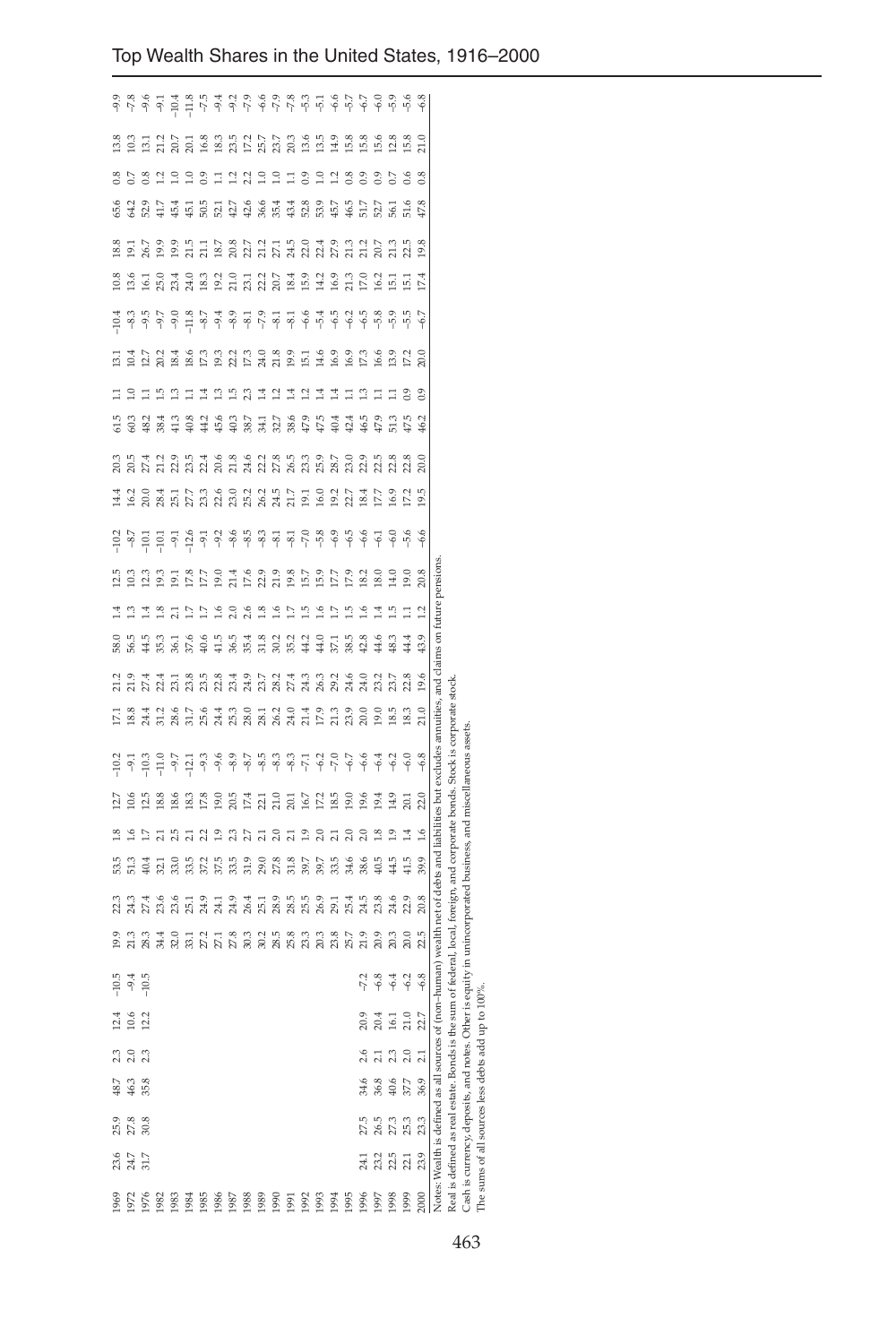indirectly through mutual funds and pension plans) has increased significantly in the last two decades, and was just above 50 percent in 2001.18 Second, the wealthy may have re–balanced their portfolios as gains from the stock–market were accruing in the late 1980s and the 1990s, and, thus, reduced their holdings of equity relative to more modest families. In any case, the data strikingly suggest that top wealth holders did not benefit disproportionately from the bull stock market relative to the average wealth holder.<sup>19</sup> This might explain in part why top wealth shares did not increase in that period when top income shares were dramatically increasing (see the fifth section). By the year 2000, the fraction of wealth held in stock by the top one percent is just slightly above the fraction of wealth held in stock by the U.S. household sector (40 percent versus 38 percent). Therefore, in the current period, sharp movements of the stock market are no longer expected to produce sharp movements in top wealth shares as was the case in the past.<sup>20</sup>

# Age, Gender, and Marital Status

Figure 8 displays the average age and the percent female within the top .5 per-



Source: Table B4 in Kopczuk and Saez (2004), columns age and fraction female.

<sup>&</sup>lt;sup>18</sup> In 1989, only 31.7 percent of American households owned stock, either directly or indirectly though pension and mutual funds, while 48.9 and 51.9 percent did in 1998 and 2001, respectively. See Kennickell et al. (1997) and Aizcorbe et al. (2003).

<sup>&</sup>lt;sup>19</sup> It is important to keep in mind that, because the wealth distribution is very skewed, the average wealth is much larger than median wealth. Obviously, the stock market surge of the 1990s did not benefit the bottom half of American families who do not hold any stock.

<sup>&</sup>lt;sup>20</sup> It should be emphasized, though, that the wealthy may not hold the same stocks as the general population. In particular, the wealthy hold a disproportionate share of closely held stock, while the general population holds in general only publicly traded stocks through mutual and pension funds (see e.g., Kennickell (2003)). Estate tax returns statistics separate closely held from publicly traded stock only since 1986.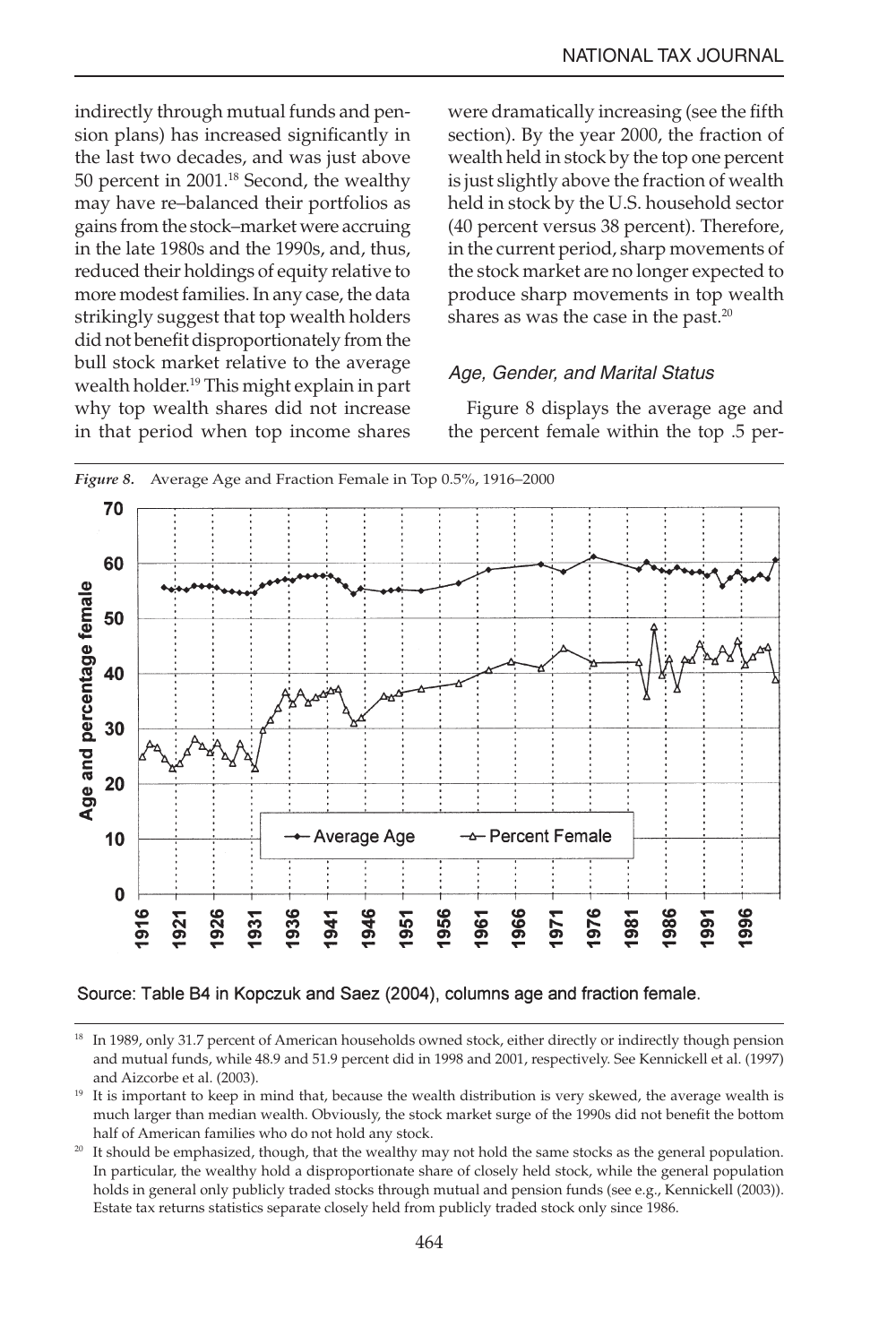cent group since  $1916.<sup>21</sup>$  The average age displays a remarkable stability over time fluctuating between 55 and 60. Since the early 1980s, the average age has declined very slightly from 60 to around 57. Thus, the evidence suggests that there have been no dramatic changes in the age composition of top wealth holders over time.<sup>22</sup> In contrast, the fraction of females among top wealth holders has almost doubled from around 25 percent in the early part of the century to around 45 percent in the 1990s. The increase started during the Great Depression and continued throughout the 1950s and 1960s, and has been fairly stable since the 1970s. Therefore, there has been substantial gender equalization in the holding of wealth over the century in the United States, and today, almost 50 percent of top wealth holders are female. It is striking, comparing Figure 2 and Figure 8, to note the negative correlation between the top wealth shares and the fraction of women in the top wealth groups. This suggests that the gender equalization at the top might have contributed to the decline in top wealth shares measured at the individual level. It is conceivable that wealth concentration measured at the family level has not declined as much as wealth concentration measured at the individual level.<sup>23</sup>

Estate tax law regarding bequests to spouses has changed over time and this might have affected the gender composition at the top through behavioral responses to estate taxation. Before 1948, bequests to spouses were not deductible from taxable estates with an exception of couples located

in the so–called community property states where each spouse owned half of all assets acquired during marriage. Starting in 1948, spousal bequests became deductible up to 50 percent of the net estate. In 1981, spousal bequests became fully deductible.<sup>24</sup> Those changes might have increased the amount of spousal bequests made by wealthy individuals and, hence, potentially increased the fraction of women in the top wealth groups.25 Two points should be noted.

First, Figure 8 shows that most of the increase in the female fraction in the top wealth groups happened before the changes in estate tax law regarding spousal bequests (in 1948 and 1981) implying that those tax law changes can explain at best a fraction of the trend. As we discuss below, estate tax rates at the top became very high in the 1930s.<sup>26</sup> As a result, in order to avoid "double estate taxation", wealthy husbands had an incentive to pass their wealth directly to the next generations instead of passing it to their widowed spouses. Such a phenomenon should have decreased the number of wealthy widows, which should have *reduced* the number of wealthy widows at the top. Splitting wealth between spouses using gifts before death was not a better tax strategy as it would have triggered substantial gift taxes (following the introduction of the gift tax in 1932) before the marital deduction (for estates and gifts) was introduced in 1948. The main reason why the number of women in the top groups increased so much during the Great Depression seems to be due to dif-

<sup>&</sup>lt;sup>21</sup> Those series are reported in Table 4. Series for all other top wealth groups are reported in Table B4 of the NBER working paper version.<br><sup>22</sup> Although, due to significant decreases in mortality over the course of the 20<sup>th</sup> century, top wealth holders

nowadays have more years of potential lifespan ahead of them and are, therefore, younger relative to the average population than in the early part of the century.

<sup>&</sup>lt;sup>23</sup> We come back to this point in the third part of the fifth section when we compare our estimates with wealth concentration measures at the family level obtained with the Survey of Consumer Finances for the recent period.

<sup>&</sup>lt;sup>24</sup> Similarly, 50 and 100 percent of spousal gifts became deductible in 1948 and 1981, respectively. In 1976, the marital deduction was modified to allow for the greater of 50 percent of estate or \$250,000 to be deductible. <sup>25</sup> See Kopczuk and Slemrod (2003) for a detailed discussion of this point.

 $26$  The top estate rate increased from 20 to 45 percent in 1932, and then to 60 percent in 1935, to 70 percent in 1936, and to 77 percent in 1941.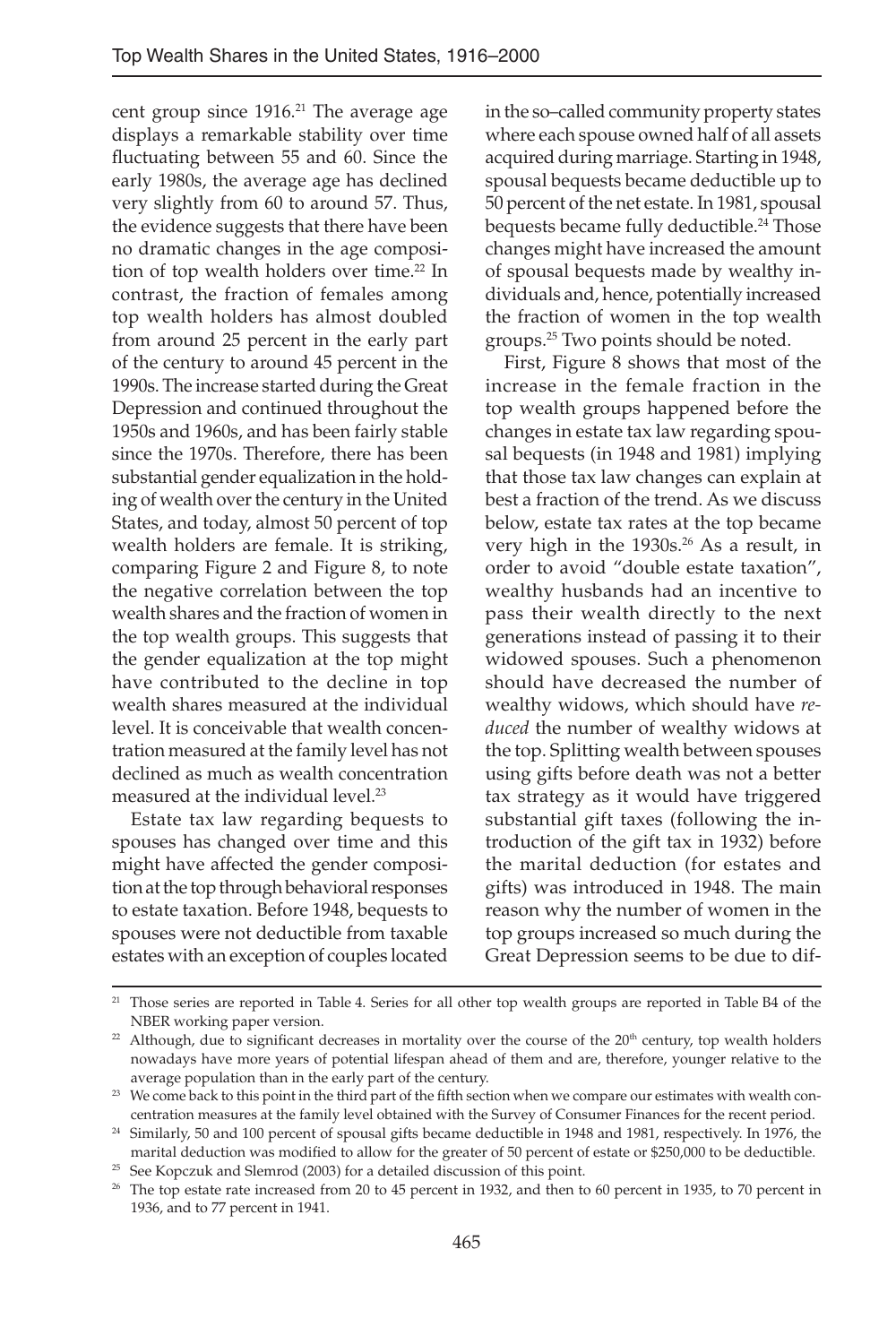ferences in wealth composition between genders. In the late 1920s, wealthy women held a smaller fraction of their wealth in the form of stock than wealthy men. As a result, wealthy men lost a larger fraction of their wealth following the stock market crash of 1929 than wealthy women, thereby contributing to the increase in the fraction of women at the top.

Second, even tax law induced changes in spousal bequests have a real impact on the distribution of wealth across gender lines, and, thus, should not necessarily be regarded as unimportant.

The marital status of top wealth holders has experienced relatively modest secular changes. For males, the fraction of married men has always been high (around 75 percent), the fraction widowed has declined slightly (from 10 to 5 percent) and the fraction single has increased (from 10 to 15 percent). For females, the fraction widowed is much higher, although it has declined over the period from about 40 to 30 percent. The fraction married has increased from about 40 to 50 percent for females and, thus, the fraction single has been stable around 10 percent. This reinforces our previous interpretation that the increase in the fraction female at the top of the wealth distribution has not been due solely to an increase in the number of wealthy widows following increased spousal bequests, but might reflect increases in female empowerment in the family (fairer distribution of assets between spouses) and in the labor market (reduction of the income gender gap over time).

#### UNDERSTANDING THE PATTERNS

# Are the Results Consistent with Income Inequality Series?

One of the most striking and debated findings of the literature on inequality has been the sharp increase in income and wage inequality over the last 25 years in the United States (see Katz and Autor (1999) for a recent survey). As evidenced from income tax returns, changes have been especially dramatic at the top end, with large gains accruing to the top income groups (Feenberg and Poterba, 1993; Feenberg and Poterba, 2000; Piketty and Saez, 2003). For example, Piketty and Saez (2003) show that the top one percent income share doubled from eight percent in the 1970s to over 16 percent in 2000.<sup>27</sup> How can we reconcile the dramatic surge in top income shares with the relative stability of top wealth shares estimated from estate tax data since the 1980s?

Figure 9 casts light on this issue. It displays the top .01 percent *income* share from Piketty and Saez (2003), along with the composition of these top incomes<sup>28</sup> into capital income (dividends, rents, interest income, but excluding capital gains), realized capital gains, business income, and wages and salaries. Up to the 1980s (and except during World War II), capital income and capital gains formed the vast majority of the top .01 percent incomes. Consistently with our top .01 percent wealth share series presented in Figure 5B, the top .01 percent income share was very high in the late 1920s, and dropped precipitously during the Great Depression and World War II, and remained low until the late 1970s. Thus, both the income and the estate tax data suggests the top wealth holders were hit by the shocks of the Great Depression and World War II and that those shocks persisted a long time after the war.

Over the last two decades, as can be seen in Figure 9, the top .01 percent income share has indeed increased dra-

<sup>&</sup>lt;sup>27</sup> See the series of Piketty and Saez (2003) updated to year 2000.

 $28$  This group represents the top 13,400 taxpayers in 2000, ranked by income excluding realized capital gains although capital gains are added back to compute income shares.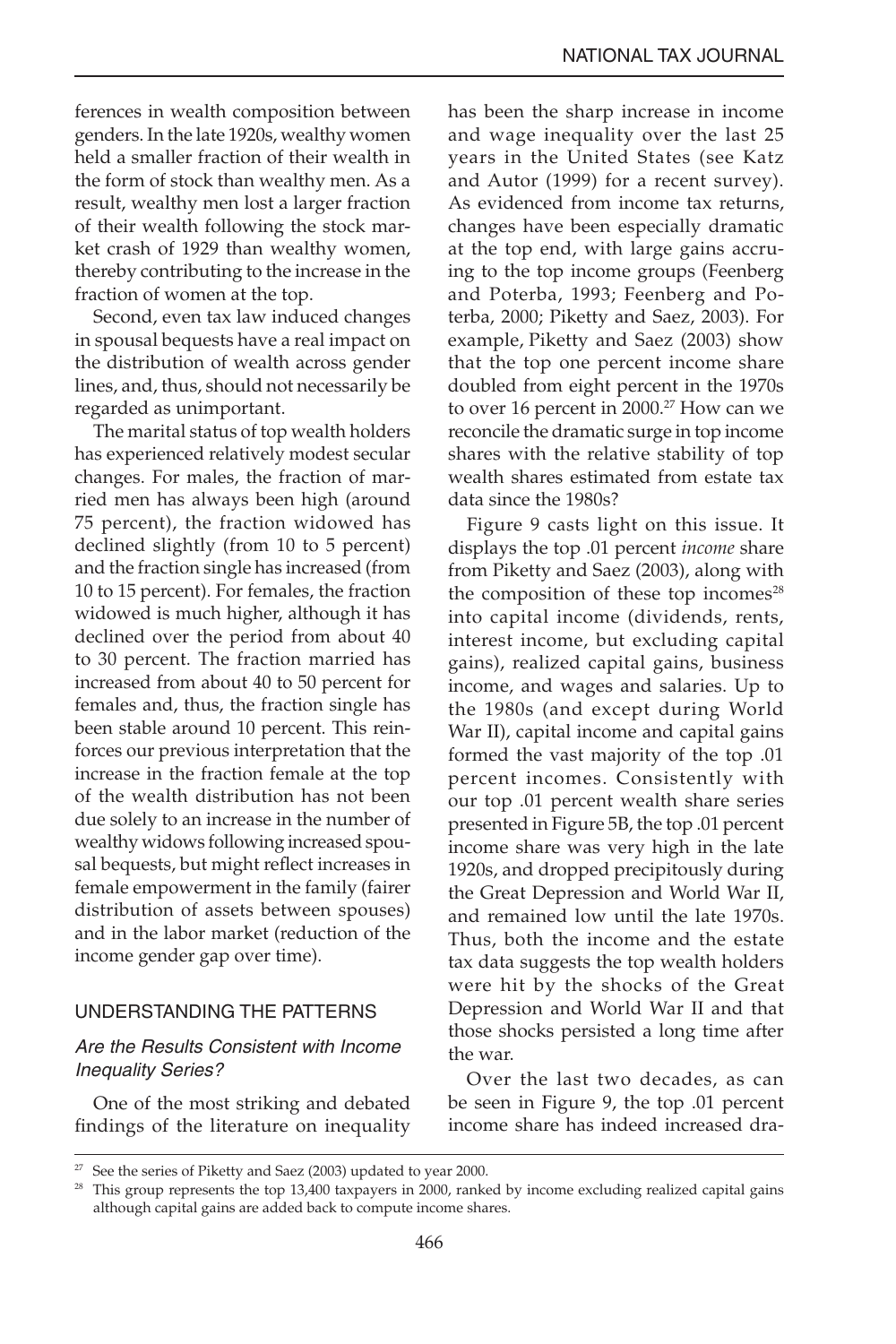

Notes: The Figure displays the top 0.01% income share (top curve). Estimates are based on families and not individuals. Taxpayers are ranked by income excluding capital gains but capital gains included in the share (Interest, Rents, Trusts, etc.). The Figure displays the composition of those top incomes into Capital Income (Dividends, Realized Capital Gains), Business Income (Sole Proprietorships, Partnerships, S–Corporations), and Salaries (Wages and Salaries, Pensions). Source: Piketty and Saez (2003), series updated to year 2000.

matically from 0.9 percent in 1980 to 3.6 percent in 2000. However, the important point to note is that this recent surge is primarily a wage income phenomenon and to a lesser extent a business income phenomenon.29 Figure 9 shows that capital income earned by the top .01 percent relative to total personal income is not higher in 2000 than it was in the 1970s (around 0.4 percent). Adding realized capital gains does not alter this broad picture: capital income including capital gains earned by the top .01 percent represents about one percent of total personal income in 2000 versus about 0.75 percent in the late 1960s, a modest increase relative to the quadrupling of the top .01 percent income share during the same period.

Therefore, the income tax data suggest that the dramatic increase in top incomes is a labor income phenomenon that has not translated yet into an increased concentration of capital income. Therefore, in the recent period as well, the income tax data paints a story that is consistent with our estate tax data findings of stability of the top wealth shares since the mid–1980s. The pattern of capital income including realized capital gains displayed in Figure 9 is strikingly parallel to the pattern of the top .01 percent wealth share of Figure 5B: a

 $29$  Gains from exercised stock options are reported as wage income on income tax returns. There is no doubt that the recent explosion in the use of stock options to compensate executives has contributed to the surge in top wage incomes in the United States.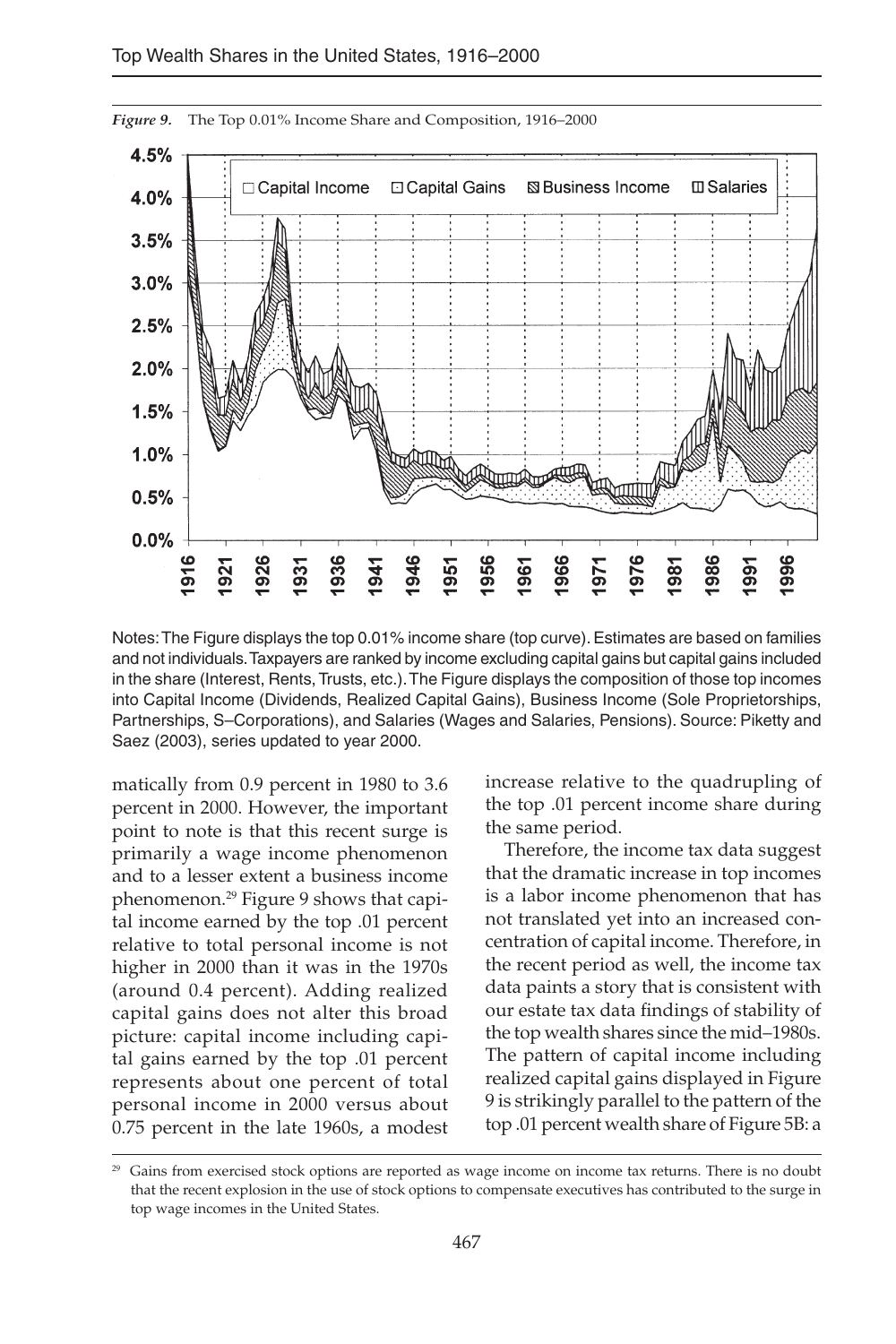mild peak in the late 1960s, a decline during the bear stock market of the 1970s, a recovery in the early 1980s, and no growth from 1990 to 2000.

Three elements might explain why the surge in top wages since the 1970s did not lead to a significant increase in top wealth holdings. First, it takes time to accumulate a large fortune out of earnings.<sup>30</sup> The top .01 percent average income in the late 1990s is around 10 million dollars while the top .01 percent wealth holding is around 60 million dollars. Thus, even with substantial saving rates, it would take at least a decade to the average top .01 percent income earner starting with no fortune to become an average top .01 percent wealth holder. Second, it is possible that the savings rates of the recent "working rich" who now form the majority of top income earners are substantially lower than the savings rates of the "coupon–clippers" of the early part of the century. Finally, certain groups of individuals report high incomes on their tax return only temporarily (e.g., executives who exercise stock–options irregularly, careers of sport or show–business stars usually last for just a few years). To the extent that such cases became more prevalent in recent years (as seems possible based on popular accounts), the sharp increase in the concentration of annual incomes documented by Piketty and Saez (2003) may translate into a smaller increase in the concentration of lifetime incomes and accumulated wealth.

The very rough comparison between income and estate data that we have presented suggests that it would be interesting to try and estimate wealth concentration from income tax return data using the capitalization of income method. In spite of the existence of extremely detailed and consistent income tax return annual data in the United States since 1913, this method has very rarely been used, and the only existing studies have applied the method for isolated years.<sup>31</sup> The explanation for the lack of systematic studies is that the methodology faces serious challenges: income data provides information only on assets yielding reported income (for example, owner–occupied real estate or defined contribution pension plans could not be observed), and there is substantial and unobservable heterogeneity in the returns of many assets, especially corporate stock (for example, some corporations rarely pay dividends and capital gains are only observed when realized on income tax returns).<sup>32</sup> More recently, Kennickell (2001a,b) has analyzed in detail the link between income and wealth in order to calibrate sample weights for the Survey of Consumer Finances. His analysis shows that the relation between capital income reported on tax returns and wealth from the survey is extremely noisy at the individual level. Nevertheless, it would certainly be interesting to use income tax return data to provide a tighter comparison with our wealth concentration results from estates. We leave this important and ambitious project for future research.

# Possible Explanations for the Decline in Top Wealth Shares

We have described in the previous section the dramatic fall in the top wealth

<sup>&</sup>lt;sup>30</sup> Even in recent years after the explosion of executive compensation, few of the richest Americans listed on the annual Forbes 400 survey are salaried executives. Most of them are still either family heirs or successful entrepreneurs (see the third part of the fifth section below).

<sup>&</sup>lt;sup>31</sup> King (1927) and Stewart (1939) used this method for years 1921 and 1922–1936, respectively. More recently, Greenwood (1983) has constructed wealth distributions for 1973 using simultaneously income tax return data and other sources.

<sup>&</sup>lt;sup>32</sup> See Atkinson and Harrison (1978) for a detailed comparison of the income capitalization and the estate multiplier methods for the United Kingdom.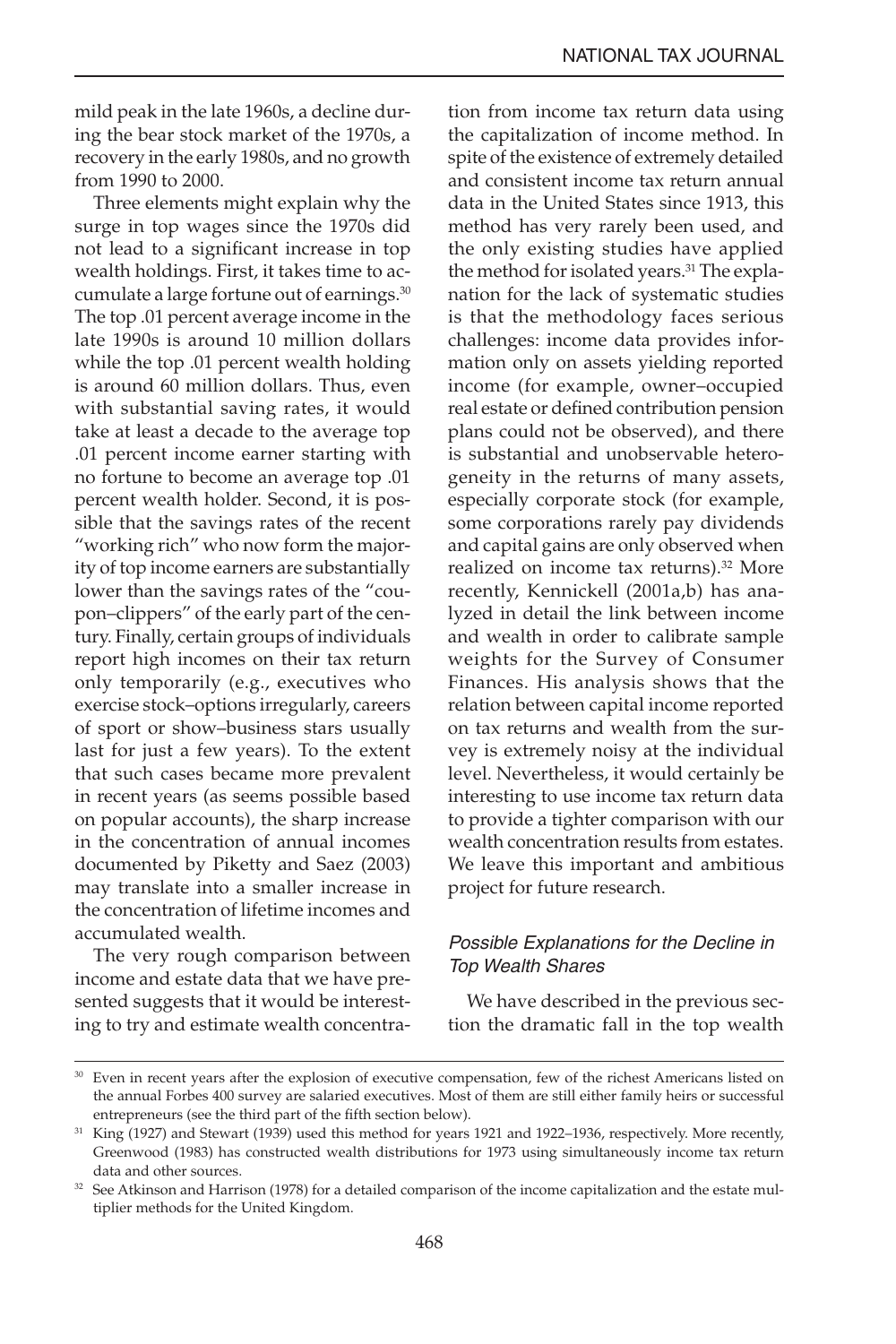shares (concentrated within the very top groups) that has taken place from the onset of the Great Depression to the late 1940s. Our previous analysis has shown that stock market effects might explain the sharp drop in top wealth shares during the 1930s but cannot explain the absence of recovery in top wealth shares in the 1950s and 1960s once stock prices recovered by the end of the 1960s. At that time, the wealth composition in top groups was again very similar to what it had been in the late 1920s, and yet top wealth shares hardly recovered in the 1950s and 1960s and were still much lower in the 1960s than before the Great Depression. There are several possible elements that might explain the absence of recovery of top wealth shares.

The first and perhaps most obvious factor is the creation and the development of the progressive income and estate tax. The very large fortunes (such as the top .01 percent) observed at the beginning of the 20th century were accumulated during the 19th century, at a time where progressive taxes hardly existed and capitalists could dispose of almost 100 percent of their income to consume, accumulate, and transmit wealth across generations. The conditions faced by 20th century fortunes after the shock of the Great Depression were substantially different. Starting in 1933 with the new Roosevelt administration, and continuously until the Reagan administrations of 1980s, top tax rates on both income and estates were set at very high levels.

These very high marginal rates applied only to a very small fraction of taxpayers and estates, but the point is that they were to a large extent designed to hit incomes and estates of the top 0.1 and 0.01 percent of the distribution. In the presence of progressive capital income taxation, individuals with large wealth

levels need to increase their savings rates out of after tax income much more than lower wealth holders to maintain their relative wealth position. Moreover, reduced after–tax rate of return might have affected savings rates of high wealth holders through standard incentive effects. In the presence of high income and estate taxes, wealthy individuals also have incentives to give more to charities during their lifetime, further reducing top wealth shares.<sup>33</sup>

Second, starting with Sherman and Clayton Acts enacted in 1890 and 1914, respectively, the U.S. federal government has taken important steps to limit monopoly power using antitrust regulation. However, the degree of enforcement remained weak until the New Deal (see, e.g., Thorelli (1955)). By curbing the power of monopolies, it is conceivable that such legislation contributed to reduced wealth concentration at the very top. Perhaps more importantly, the Roosevelt administration also introduced legislation to sever the link between finance and management of corporations. The Depression's financial market reforms act broke the links between board membership, investment banking, and commercial banking. As a result, the model of great financiers–industrialists which had created the very large fortunes of the Robber Barons of the late nineteenth and early twentieth century was no longer a possibility after the 1930s. DeLong (2002) discusses those aspects in more detail and suggests that such regulations severely prevented the creation of new billionaires during the very prosperous post–World War II decades.

Finally, the post World War II decades were characterized by a large democratization of higher education. Following the G.I. bill, the number of college educated men increased very quickly after World

<sup>&</sup>lt;sup>33</sup> Lampman (1962) also favored progressive taxation as one important factor explaining the reduction in top wealth shares in his seminal study (see below).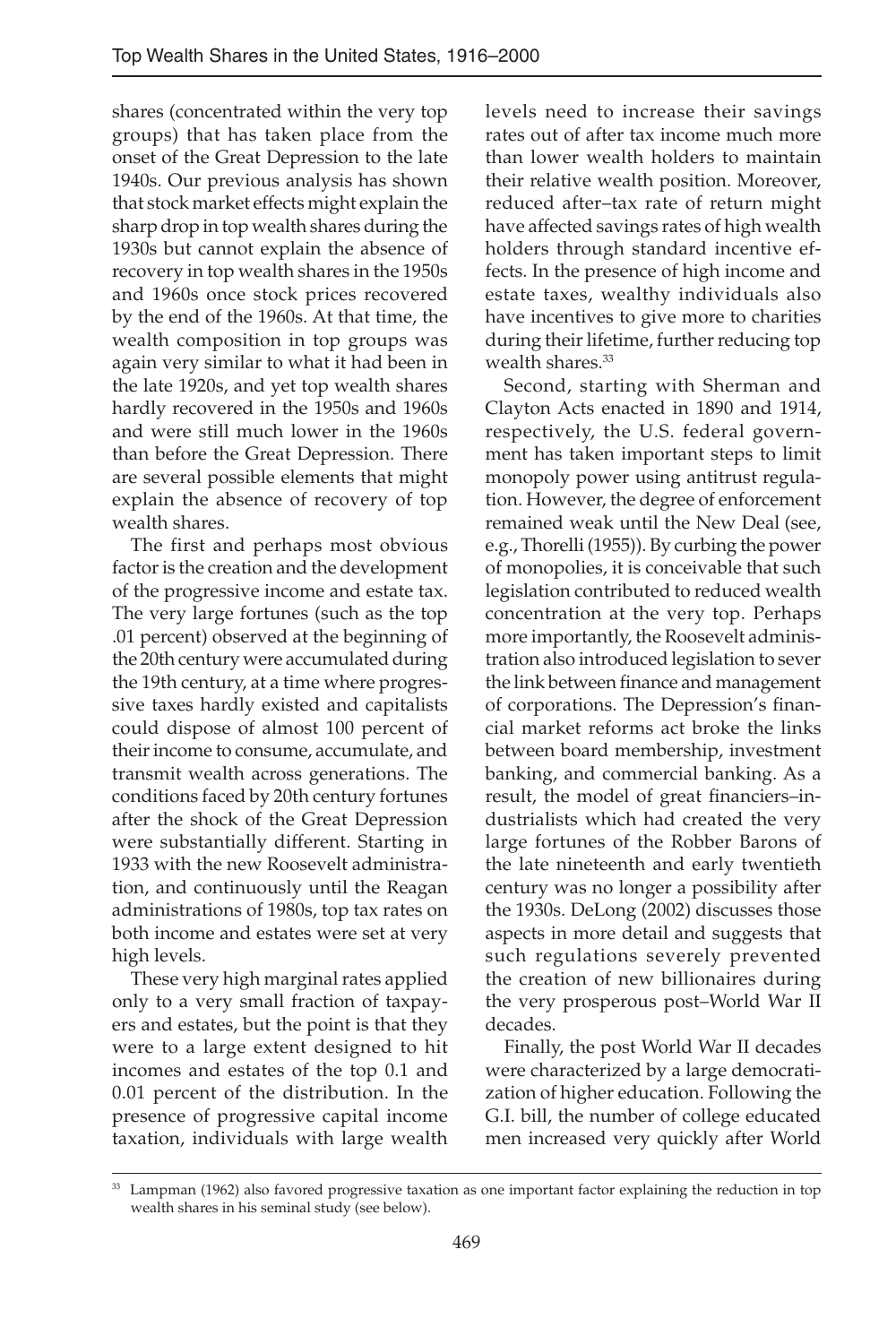War II.<sup>34</sup> This undoubtedly contributed to the emergence of a large middle and upper middle income class in America which was able to accumulate wealth and, hence, perhaps reduce the share of total wealth accruing to the groups in the top percentile.<sup>35</sup>

Although we cannot observe the counterfactual world without progressive taxation or antitrust regulations, we note that economic growth, in net worth and incomes, has been much stronger starting with World War II, than in the earlier period. Thus, the macro–economic evidence does not suggest that progressive taxation prevented the American capital stock from recovering from the shock of the Great Depression. This is consistent with Piketty (2003), who shows that, in the purest neo– classical model without any uncertainty, a capital income tax affecting only the rich does not affect negatively the capital stock in the long–run. If credit constraints due to asymmetric information are present in the business sector of the economy, it is even conceivable that redistribution of wealth from large and passive wealth holders to entrepreneurs with little capital can actually improve economic performance (see, e.g., Aghion and Bolton (1997) for such a theoretical analysis). Gordon (1998) argues that high personal income tax rates can result in a tax advantage to entrepreneurial activity, thereby leading to economic growth. A more thorough investigation of the effects of income and estate taxation on the concentration of wealth is left for future work.

# ARE ESTIMATES FROM ESTATES RELIABLE?

In this section, we explore the issue of the reliability of our estimates. Our top

wealth share estimates depend crucially on the validity of the estate multiplier method that we use. Thus, we first discuss the potential sources of bias and how they can affect the results we have described. Second, we compare our results with previous findings using estate data as well as other data sources such as the Survey of Consumer Finances (SCF), and the Forbes 400 Wealthiest Americans. We focus on whether biases introduced by the estate multiplier methodology can affect our two central results: the dramatic drop in top shares since 1929 and the absence of increase in top shares since the mid–1980s.

# Potential Sources of Bias

The most obvious source of bias would be estate tax evasion. Three studies of evasion—Harris (1949), McCubbin (1994), and Eller et al. (2001)—have used results from Internal Revenue Service audits of estate tax returns for years 1940–41, 1982, and 1992, respectively. Harris (1949) reports under–reporting of net worth of about 10 percent on average with no definite variation by size of estate, while McCubbin (1994) and Eller et al. (2001) report smaller evasion of about two to four percent for audited returns.<sup>36</sup> Those numbers are small relative to the size of the changes we have presented. Thus, it sounds unlikely that direct tax evasion can have any substantial effects on the trends we have documented and can certainly not explain the dramatic drop in top wealth shares. It seems also quite unlikely that evasion could have hidden a substantial growth in top wealth shares in the recent period. From 1982 to 2000 in particular, the estate tax law has changed very little and, hence, the extent of under–reporting should have remained stable over

<sup>&</sup>lt;sup>34</sup> The number of Bachelor's degrees awarded relative to the size of the 23 year old cohort tripled from about five percent in the 1920s to over 15 percent after World War II (see U.S. Bureau of the Census 1975, series H 755).

 $35$  For example, home ownership increased from 41 percent in 1920 to 62 percent in 1960 (see U.S. Bureau of the Census (1975, series N 243)).

<sup>36</sup> Those studies underestimate estate tax evasion to the extent that audits fail to uncover all the evaded wealth.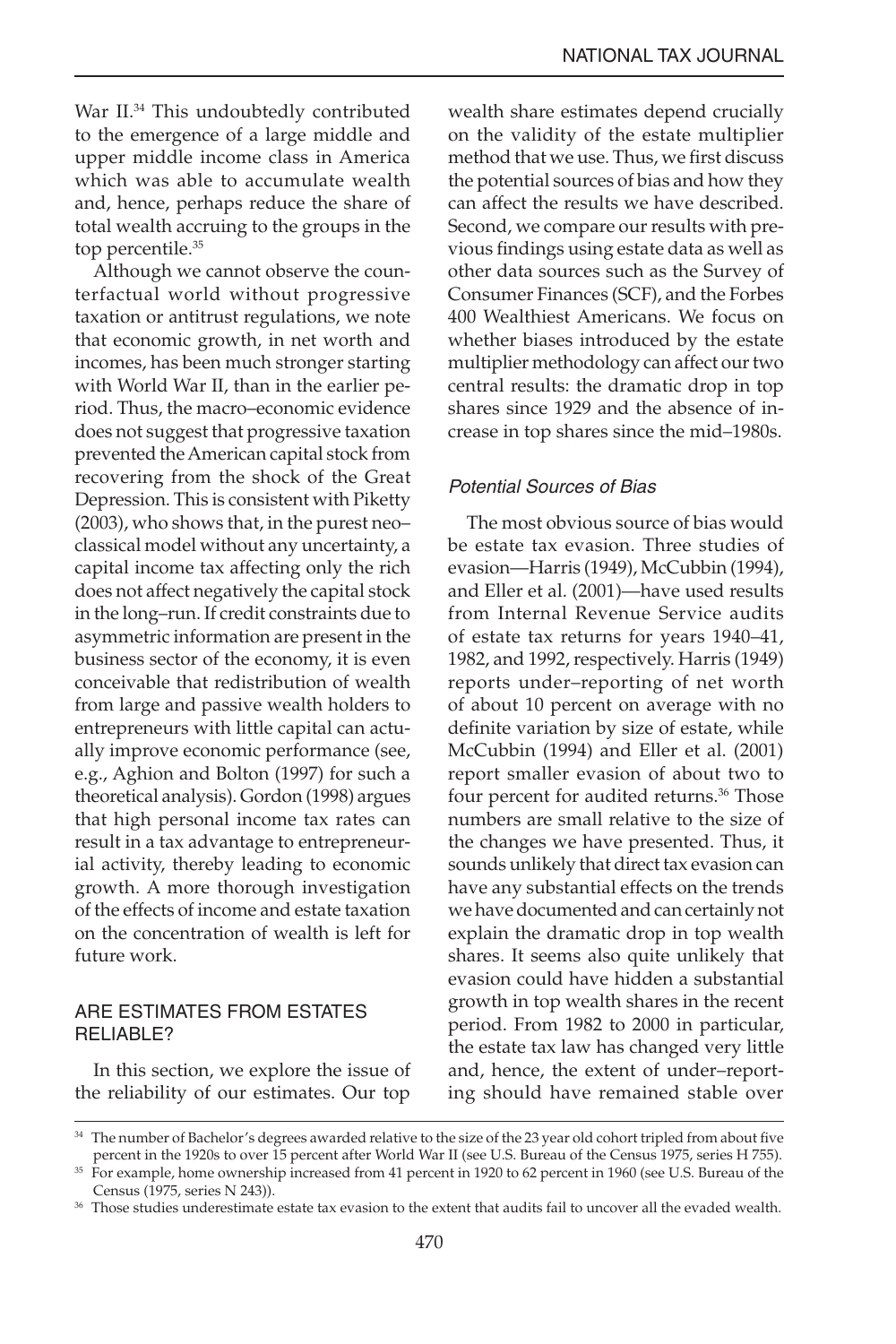time as well. A closely related problem is undervaluation of assets reported on estate tax returns. We describe the issue of undervaluation in detail in appendix C of the NBER working paper version of the paper, Kopczuk and Saez (2004), and we conclude that those adjustments appear to be too small to produce a significant effect on estimated top wealth shares.

As we have discussed briefly in the second section of this paper, the estate multiplier method requires precise assumptions in order to generate unbiased estimates of the wealth distribution for the living. We use the same multiplier within age, gender, and year cells for all estate tax filers, independent of wealth. We apply the same social differential mortality rates for all years based on the Brown et al. (2002) differential between college educated whites relative to the average population. This is not fully satisfactory for two reasons. First, wealthy individuals (those who file estate tax returns upon death) may not have exactly the same mortality rate as college educated whites from Brown et al. (2002). The bias introduced, however, may be small, because the social mortality gradient is steeper at the lower end of the wealth distribution than at the high end. Second, we use the same social differential rates for the full 1916–2000 period although those rates might have changed over time. In appendix B of the NBER working paper version of the paper (Kopczuk and Saez, 2004), we analyze in detail life insurance and annuities data compiled by the Society of Actuaries. Perhaps surprisingly, the data does not point to a significant narrowing over time between mortality rates of the general population and life insurance policy holders. Therefore, our assumption of constant social mortality differential rates might be acceptable.

Assuming that our multipliers are right on average, the key additional assumption required to obtain unbiased wealth shares is that, within age and gender cells and for estate tax filers, mortality is not correlated with wealth. A negative correlation would generate a downward bias in top wealth shares as our multiplier would be too low for the richest decedents. For example, if those with very large estates are less likely to die than those with moderately large estates, then the estate multiplier will underestimate the very wealthy relative to the moderately wealthy.

There are two direct reasons why such a negative correlation might arise. First, extraordinary expenses such as medical expenses and loss of labor income or of the ability to manage assets efficiently may occur and reduce wealth in the years preceding death, producing a negative correlation between death probability and wealth. Smith (1999) argues that out–of– pocket health expenses are moderate and, therefore, are not a major factor driving the correlation of wealth and mortality. However, his evidence is based on expenditures for the general population and it is the end–of–life health expenditures that are most significant. It seems unlikely, though, that health–related expenses create a significant dent in the fortunes of the super–rich but we were unable to assess the importance of lost earnings due to health deterioration at the end of life.<sup>37</sup>

Second, even within the small group of estate tax filers, the top one or two percent wealth holders, it might be the case that the most able and successful individuals, of a given age and gender, have lower mortality rates. Although we cannot measure with any precision the quantitative bias introduced by those effects, there is no reason to believe that such biases could have changed dramatically over the

<sup>&</sup>lt;sup>37</sup> For some years, our data set contains information about the length of terminal illness. A simple regression of net worth on the dummy variable indicating a prolonged illness and demographic controls produced a significant negative coefficient, suggesting that this effect may play a role.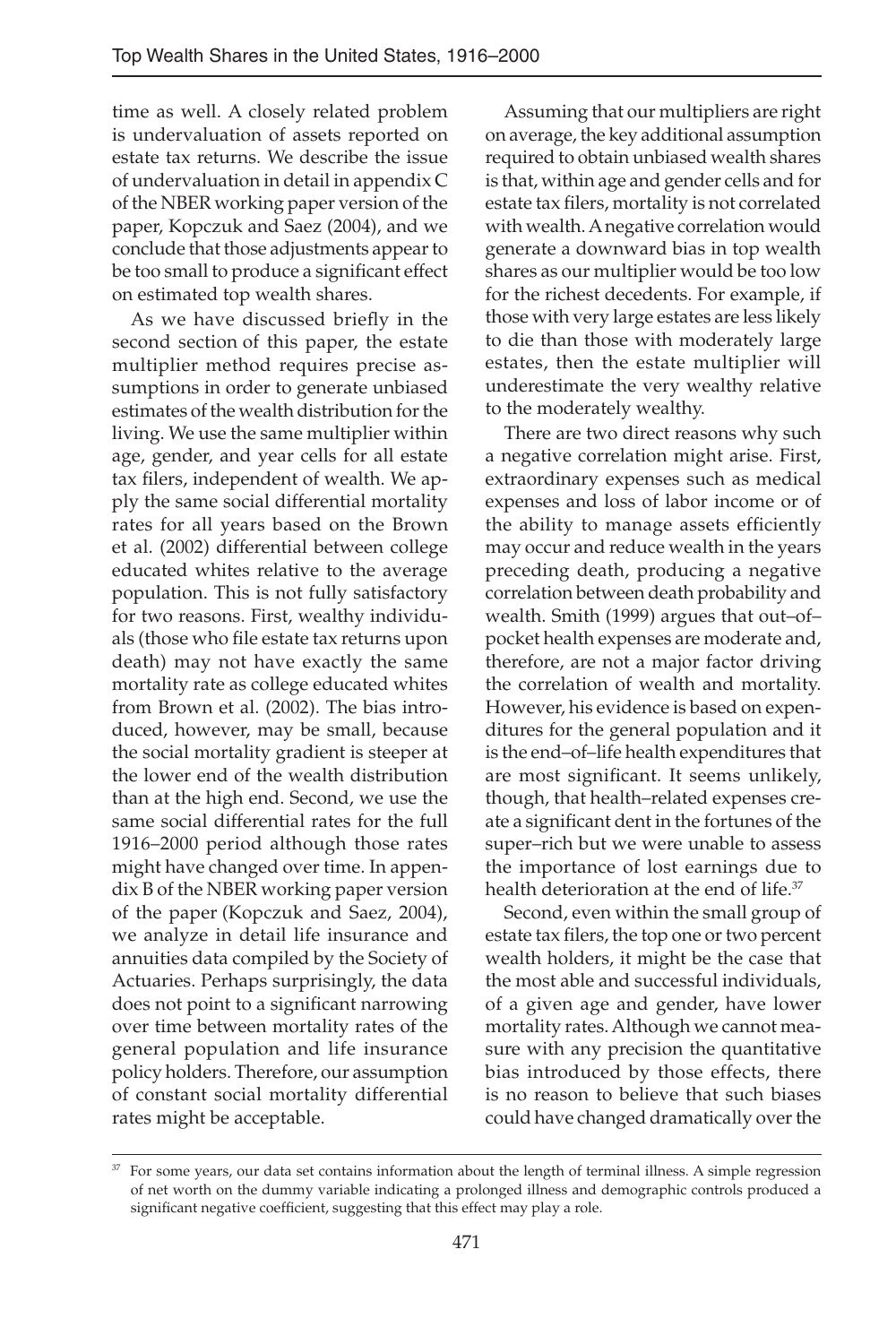period we study. In particular, they cannot have evolved so quickly in the recent period so as to mask a significant increase in top wealth shares and, for the same reason, they are unlikely to explain the sharp decrease in top wealth shares following the onset of the Great Depression.

More importantly, however, for estate tax avoidance and other reasons, individuals may start to give away their wealth to relatives and heirs as they feel that their health deteriorates. Indeed, all estate tax planners recommend giving away wealth before death as the best strategy to reduce transfer tax liability. Gifts, however, create a downward bias only to the extent that they are made by individuals with higher mortality probability within their age and gender cell. If gifts are unrelated to mortality within age and gender cells, then they certainly affect the wealth distribution of the living, but the estate multiplier will take into account this effect without bias. Three important reasons suggest that gifts may not bias our results. First and since the beginning of the estate tax, gifts made in contemplation of death (within two to three years of death; see appendix C of Kopczuk and Saez (2004) for details) must be included in gross estate and, thus, are not considered as having been given in our wealth estimates. We expect that a large fraction of gifts correlated with mortality falls into this category. Second, a well known advice of estate tax planners is to start giving as early as possible. Thus, those most interested in tax avoidance will start giving much before contemplation of death; in that case, gifts and mortality have no reason to be correlated.<sup>38</sup> Last, since 1976, the estate and gift tax have been unified and the published IRS tabulations show that taxable gifts (all gifts above the annual exemption of \$10,000

per donee) represents only about two to three percent of gross estate, even at the top. Thus, lifetime gifts do not seem to be large enough to produce a significant bias in our estimates for the recent period.

A more subtle possibility of bias comes from a related tax avoidance practice which consists in giving assets to heirs without relinquishing control of those assets. This is mostly realized through trusts whose remainder is given to the heir but whose income stream is in full control of the creator while he is alive. Like an annuity, the value of such a trust for the creator disappears at death and, thus, does not appear on estate tax returns. This type of device falls in between the category of tax avoidance through gifts and under–valuation of the assets effectively transferred. The popular literature (see, e.g., Cooper (1979) or Zabel (1995)) has suggested that many such devices can be used to effectively avoid the estate tax but careful interviews of practitioners (Schmalbeck, 2001) suggest that this is a clear exaggeration and that reducing significantly the estate tax payments requires actually giving away (either to charities or heirs) a substantial fraction of wealth. Again, such a source of reduction in wealth holdings reflects a real de–concentration of individual wealth (though not necessarily welfare).

The key question we need to address is whether the wealthy derive substantial annuity income from trusts which the estate multiplier method fails to capture because it disappears at death. There are two indirect sources of data to cast light on the importance of trusts. First, trusts are required to file income tax returns and pay annual income taxes on the income generated by the assets in the trust which is not distributed to beneficiaries.<sup>39</sup> Second, income from trusts distributed to

<sup>&</sup>lt;sup>38</sup> Gifts will have a real impact on the individual distribution of wealth although it might not change the dynastic distribution of resources.

<sup>&</sup>lt;sup>39</sup> Beneficiaries could be individuals or charitable organizations. Trusts face the top individual income tax rate (above a very low exemption level) on undistributed income in order to prevent (untaxed) accumulation of wealth within trusts.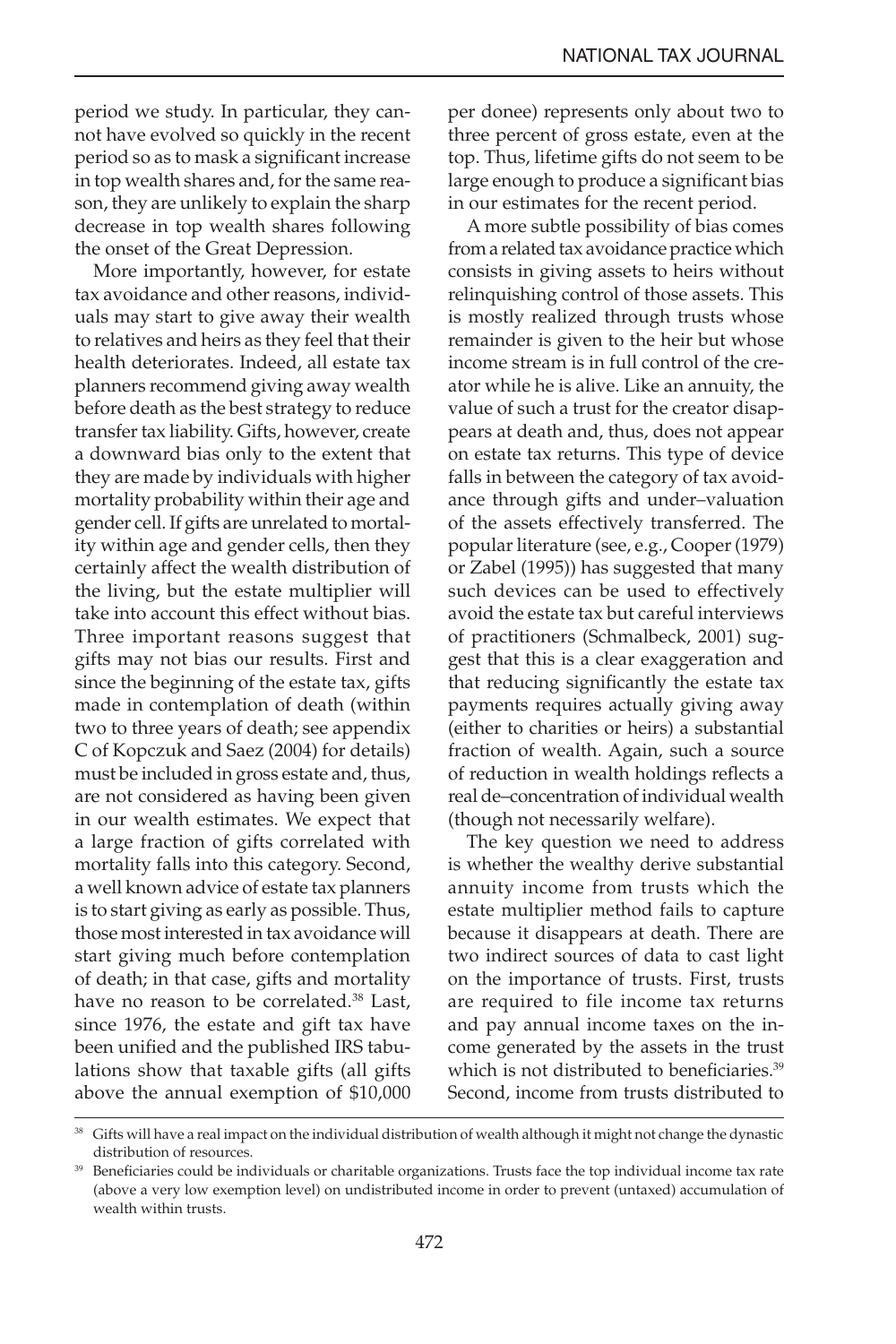individuals has to be reported on those individuals' income tax returns. Therefore, statistics on individual and trust income tax returns published regularly by the IRS (U.S. Treasury Department, Internal Revenue Service, various years b) can be used to assess the total value of income generated and distributed by trusts. The total income distributed by trusts to individuals can then be capitalized to get an approximation of total individual wealth in the form of trusts. This total wealth should be an upper bound of the annuitized trust wealth that the estate multiplier method fails to capture. Using a 7.5 percent nominal rate of return on trust assets (trust income includes both ordinary income and realized capital gains), total wealth in trusts is only around 1.4 percent of our total wealth denominator in 1997, the last year for which statistics on trust income are available.<sup>40</sup> Thus, trust wealth is modest relative to the 21 percent share of total wealth going to the top one percent or even relative to the nine percent share going to the top 0.1 percent in 1997.<sup>41</sup>

Therefore, the popular view that the wealthy hold most of their wealth through trusts which escape estate taxation appears inconsistent with tax statistics. More importantly, estimated trust wealth has declined overtime from around 3.5 percent of total wealth in the 1936, to around two percent in 1965, to about 1.5 percent in 1997. Hence, including annuitized trust wealth to our estimates would not modify much our results and would likely reinforce our main finding of a secular decline of top wealth shares over the century.

# Changes in Bias Over Time

It is important to emphasize that *real* responses to estate taxation, such as potential reductions in entrepreneurship incentives, savings, or increases in gifts to charities or relatives, do not bias our estimates in general because they do have real effects on the distribution of wealth. Only outright evasion or avoidance of the type we described in the previous section can bias our results, and those effects need to evolve over time in order to counteract the trends we have described. We would expect that changes in the levels of estate taxation would be the main element affecting avoidance or evasion incentives over time.

It is, therefore, important to consider the main changes in the level of estate taxation over the period (see Appendix C of Kopczuk and Saez (2004) and Luckey (1995) for further details). Since the beginning of the U.S. federal estate tax, the rate schedule was progressive and subject to an initial exemption. The 1916 marginal estate tax rates ranged from 0 to 10 percent. The top rate increased to 40 percent by 1924, a change that was repealed by the 1926 Act that reduced top rates to 20 percent. Starting in 1932, a sequence of tax schedule changes increased the top rates to 77 percent by 1942, subject to a \$60,000 nominal exemption. The marginal tax rate schedule remained unchanged until 1976, resulting in a fairly continuous increase of the estate tax burden due to "bracket creep." Following the 1976 tax reform, the exemption was increased every year. The top marginal tax rates were reduced to 70 percent in 1977 and 55 percent by 1984. There were no major changes until 2001 (the nominal filing threshold stayed constant at \$600,000 between 1988 and 1997). Figure 10 reports the average marginal tax rate in the top 0.1 percent

<sup>40</sup> In 1997, trusts distributed \$26.3 billion to beneficiaries (see Mikow (2000–01)), representing a total annuitized wealth of \$350 billion, or 1.4 percent of the \$25 trillion total personal wealth in 1997.

<sup>41</sup> Income tax statistics show that about 75 percent of total trust income goes to top one percent income earners and about 40 percent goes to the top 0.1 percent income earners. Thus, it seems reasonable to think that about 40 percent of trust wealth, or about 0.6 percent of total individual wealth, is held by the top 0.1 percent, a small amount relative to the nine percent share of wealth held by that group in 1997.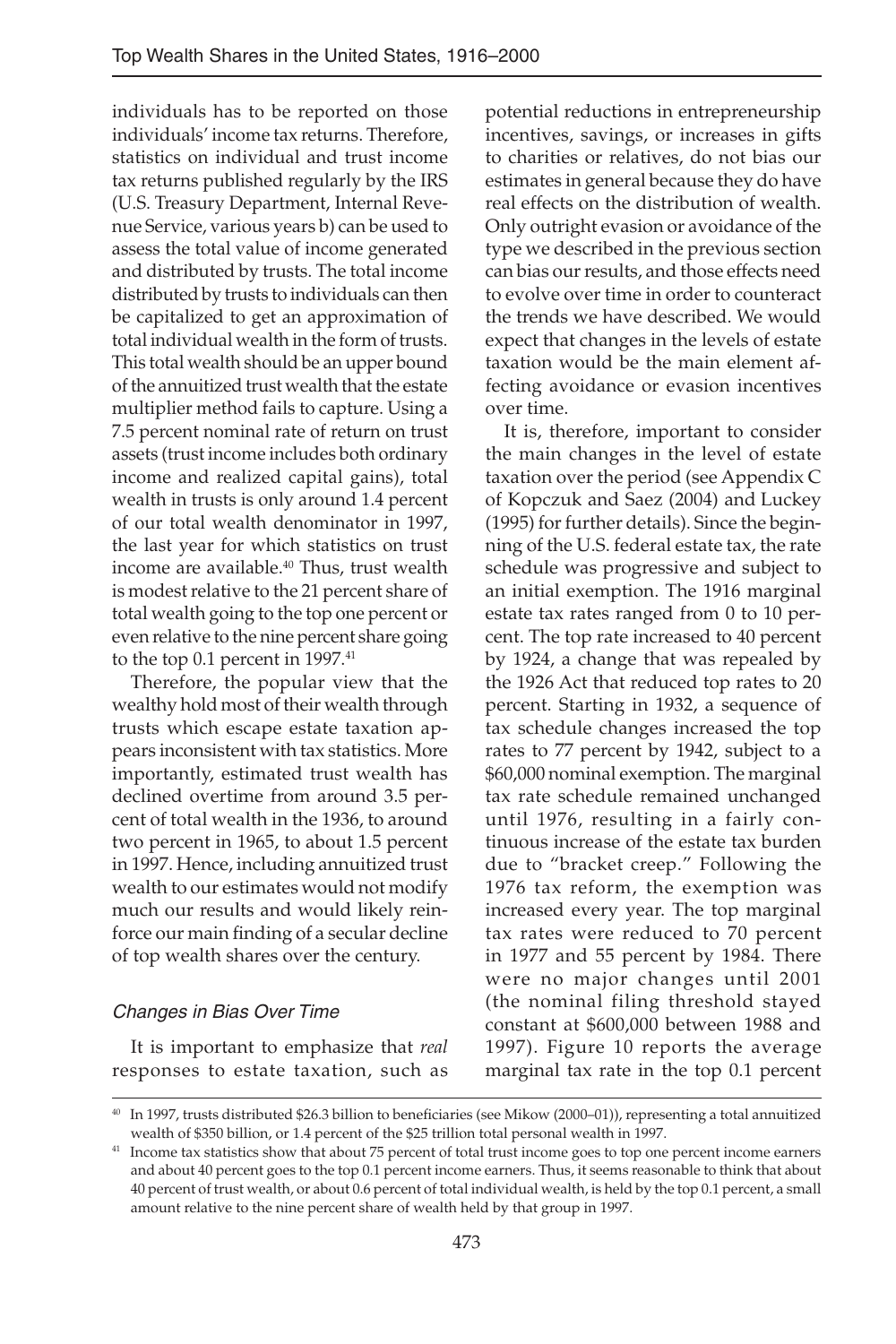

*Figure 10.* Marginal Tax Rate and Wealth Share for the Top 0.1%, 1916–2000

Notes: Marginal Tax Rate computations are made assuming no deductions beyond the basic exemption. Effective marginal tax rates are lower due to additional deductions (funeral expenses, spousal bequest deductions, charitable bequests, etc.).

group<sup>42</sup> and the statutory marginal tax rate applying to the largest estates<sup>43</sup> (left y–axis), along with the top 0.1 percent wealth share (right y–axis). It is evident from this picture that the burden of estate taxation increased significantly over time. Somewhat surprisingly, the most significant increases in the marginal estate tax burden were brought about by holding brackets constant in nominal terms rather than by tax schedule changes.

There are very few attempts to measure the response of wealth to estate taxation.<sup>44</sup> Kopczuk and Slemrod (2001) used the same micro–data that we do to estimate the impact of the marginal estate tax rates on reported estates. They relied on both time–series variation and cross–sectional age variation that corresponds to having lived through different estate tax regimes. They found some evidence of an effect, with estate tax rates at age of 45 or 10 years before death more strongly correlated with estates than the actual realized marginal tax rates. Because the source of their data are tax returns, they were unable to distinguish between tax avoidance and the real response. Holtz– Eakin and Marples (2001) relied on the cross–sectional variation in state estate and inheritance taxes to estimate the effect on wealth of the living. They found that estate taxation has a significant effect on wealth accumulation. It should be pointed out, though, that their data contained very few wealthy individuals. Taken at

<sup>&</sup>lt;sup>42</sup> These tax rates are computed by first evaluating the marginal tax rates at the mean net worth in Top .01 percent, .05–.01 percent and .1–.05 percent and then weighting the results by net worth in each category. These are "first–dollar" marginal tax rates that do not take into account deductions but just the initial exemption.

<sup>&</sup>lt;sup>43</sup> After 1987, there is an interval of a five percent surtax intended to phase out the initial exemption in which the marginal tax rate (60 percent) exceeds the marginal tax rate at the top (55 percent).

<sup>44</sup> There is a larger literature that concentrates on gifts. See for example, McGarry (1999), Bernheim et al. (2001), Poterba (2001), Joulfaian (2003).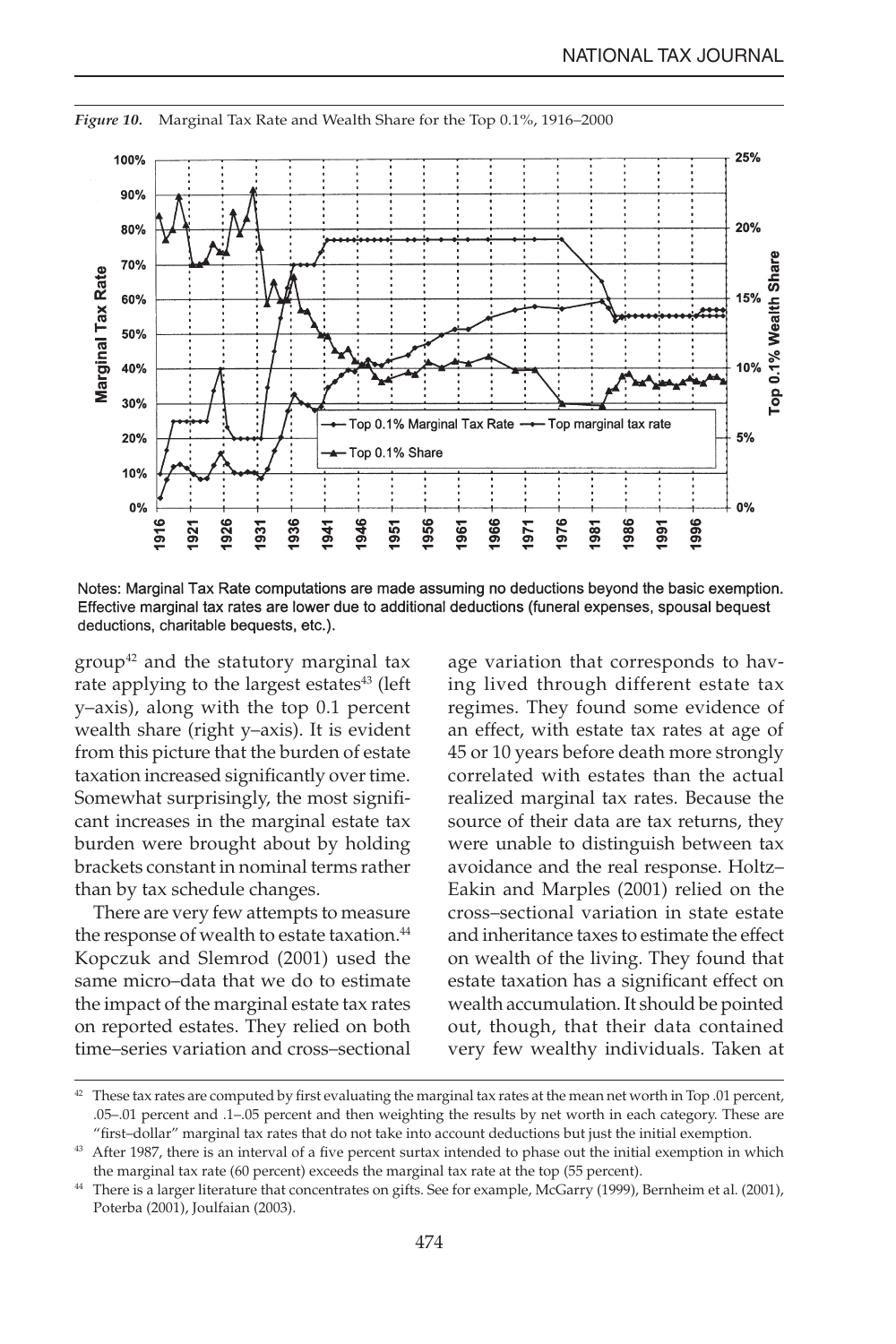face value, both of these studies find very similar magnitudes of response (see the discussion in Holtz–Eakin and Marples (2001) suggesting little role for outright tax evasion: the Holtz–Eakin and Marples (2001) data is not skewed by tax evasion and avoidance while the effect estimated by Kopczuk and Slemrod (2001) reflects such potential responses. This would imply that trends in concentration due to tax evasion and avoidance are not a major issue.

Regardless of these findings, given that between 1982 and 2000 the estate tax system has changed very little, we would expect that the extent of tax avoidance and evasion has also remained fairly stable. Therefore, the absence of increase in top shares since in the 1990s is probably not due to a sudden increase in estate tax evasion or avoidance.<sup>45</sup>

# Comparison with Previous Studies and Other Sources

Another important way to check the validity of our estimates from estates is to compare them to findings from other sources. We have presented a brief comparison above with findings from income tax returns. After reviewing previous estate tax studies, we turn to comparisons with wealth concentration estimations using other data sources.

#### Previous Estate Studies

Lampman (1962) was the first to use in a comprehensive way the U.S. estate tax statistics published by the IRS to construct top wealth shares. He reported the top one percent wealth shares for the adult population for a number of years between 1922 and 1956.<sup>46</sup> His estimates are reproduced in Figure 11, along with our series for the top one percent.<sup>47</sup> Although the method, adjustments, and total net worth denominators are different (see appendix E of the working paper version), his estimates are generally similar to ours and in particular display the same downward trend after 1929.

Smith (1984) used estate tax data to produce additional estimates for the top 0.5 percent and top one percent wealth shares for some years in the 1958–1976 period. In contrast to Lampman (1962) and our series, the top one percent is defined relative to the full population (not only adults) and individuals are ranked by gross worth (instead of net worth).48 We reproduce his top one percent wealth share, which looks broadly similar to our estimates and displays a downward trend which accelerates in the 1970s. No study has used post 1976 estate data to compute top wealth shares series for the recent period. A number of studies by the Statistics of Income Division of the IRS have estimated wealth distributions from estate tax data for various years, but those studies only produce distributions and composition by brackets and do not try in general to estimate top shares.49 An exception is Johnson and Schreiber (2002–03) who present graphically the top one percent and .5 percent wealth share for 1989, 1992, 1995, and 1998. Their estimates are very close to ours, and display very little variation over the period.

<sup>45</sup> Of course, technological advances in estate tax avoidance remains a possibility, especially given that many changes relating to valuation issues are driven by judicial rather than legislative activity. It is striking to note, however, that the many books on estate tax avoidance published over time seem to always propose the same type of methods (see again Cooper (1979) and Zabel (1995)).

<sup>46</sup> Lampman (1962) does not analyze smaller groups within the top one percent adults.

<sup>&</sup>lt;sup>47</sup> Those statistics are also reported in Table 5.

<sup>&</sup>lt;sup>48</sup> See Smith and Franklin (1974) for an attempt to patch the Lampman series with estimates for 1958, 1962, 1965, and 1969.

<sup>49</sup> See Schwartz (1994) for year 1982, Schwartz and Johnson (1994) for year 1986 and Johnson and Schwartz (1994) for year 1989, Johnson (1997–1998) for years 1992 and 1995, and Johnson and Schreiber (2002–03) for year 1998.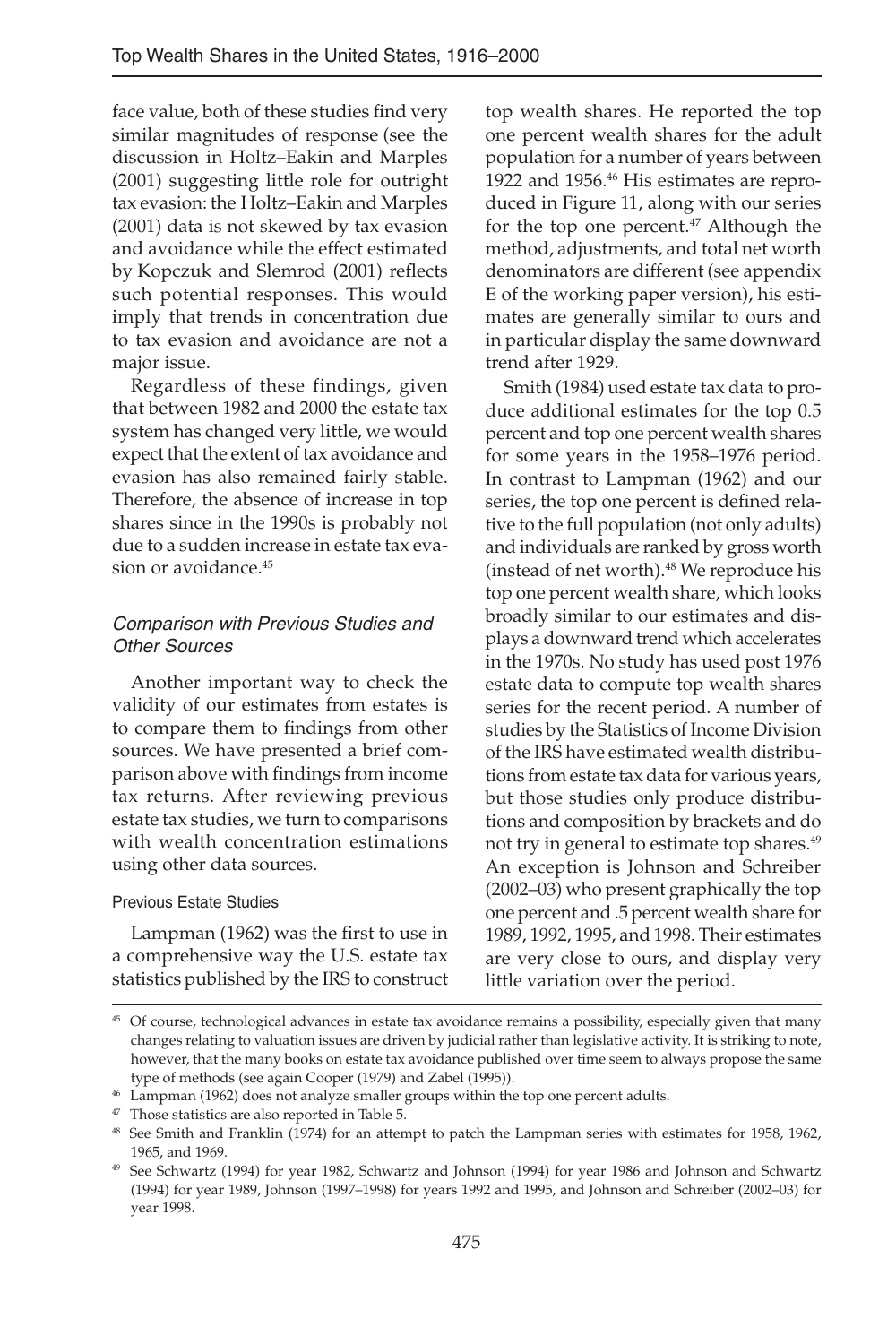

*Figure 11.* The Top 1% Wealth Share: Comparing Various Estimates

Source: Table 5

#### Survey of Consumer Finances

The Survey of Consumer Finances (SCF) is the only other data that can be used to estimate adequately top wealth shares in the United States because it oversamples the wealthy and asks detailed questions about wealth ownership. However, the survey covers only years 1962, 1983, 1989, 1992, 1995, 1998, 2001 and cannot be used to compute reliably top shares for groups smaller than the top 0.5 percent because of small sample size.<sup>50</sup> It should also be noted that all the information in the SCF is at the family level and not the individual level. Top shares estimated at the individual level might be different from top shares estimated at the family level, and the difference depends on how wealth is distributed among spouses within families. Atkinson (2003) discusses this issue formally. He shows that for realistic parameters (on the Pareto distribution and the number of married individuals relative to singles), for a given top share estimated at the family level, the corresponding top share at the individual level will be about 20 percent higher if all the rich are unmarried or have spouses with no wealth, and will be about 20 percent lower if all the rich are couples with wealth equally split between spouses. Thus, changes of wealth distribution *within* families, which leave unchanged family based wealth shares, can have relatively large effects on individually based wealth shares. However, the magnitude is not large enough to explain the dramatic decline of the very top shares over the century solely by equalization of wealth between spouses within families.<sup>51</sup>

<sup>&</sup>lt;sup>50</sup> The 1962 survey is called the Survey of Financial Characteristics of Consumers and is the predecessor of the modern Surveys of Consumer Finances.

<sup>&</sup>lt;sup>51</sup> The negative correlation, however, between the pattern of the top one percent wealth share in Figure 2 and the fraction female in the top .5 percent in Figure 8 suggests that equalization of wealth between spouses might have played a role in reducing individually based wealth concentration.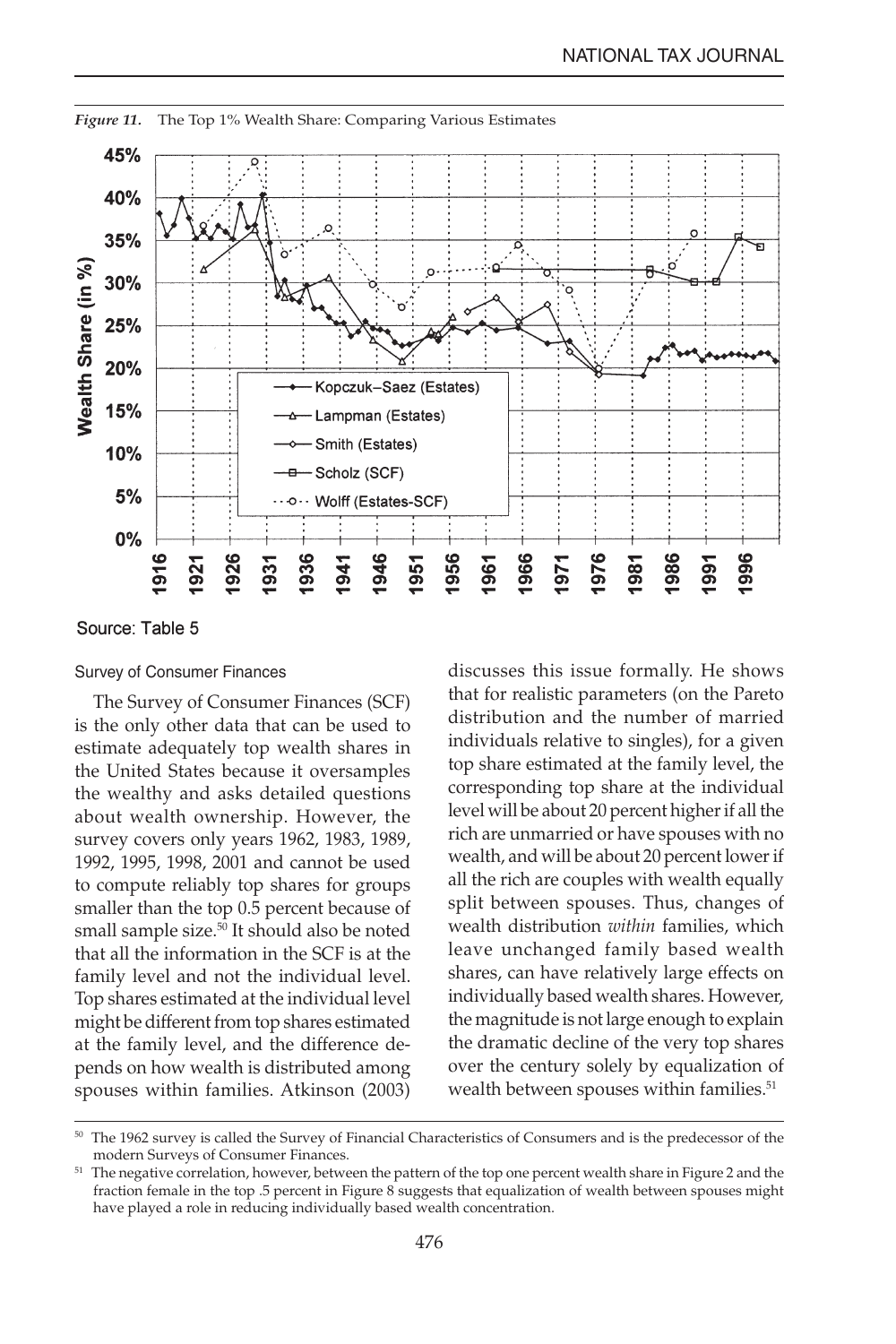|                                                                                                                                                                      |                |                                | <b>TABLE 5</b>                        | COMPARING TOP 1% WEALTH SHARE WITH PREVIOUS ESTIMATES                                                                                                                                                                                                                                                                                                                                                                                                                                                                                                                                                                                                             |                                        |                      |
|----------------------------------------------------------------------------------------------------------------------------------------------------------------------|----------------|--------------------------------|---------------------------------------|-------------------------------------------------------------------------------------------------------------------------------------------------------------------------------------------------------------------------------------------------------------------------------------------------------------------------------------------------------------------------------------------------------------------------------------------------------------------------------------------------------------------------------------------------------------------------------------------------------------------------------------------------------------------|----------------------------------------|----------------------|
|                                                                                                                                                                      | Kopczuk-Saez   | Lampman (1962)                 | Smith (1984)                          | Wolff-Marley (1989)                                                                                                                                                                                                                                                                                                                                                                                                                                                                                                                                                                                                                                               | Wolff (1995)                           | Scholz (2003)        |
| Author                                                                                                                                                               | Adults         | Adults                         | Individuals                           | Individuals                                                                                                                                                                                                                                                                                                                                                                                                                                                                                                                                                                                                                                                       | Households                             | Households           |
| Unit                                                                                                                                                                 | Estates        | Estates                        | Estates                               | Patched Estates                                                                                                                                                                                                                                                                                                                                                                                                                                                                                                                                                                                                                                                   | Patched SCF-Estates                    | <b>SCF</b>           |
| Data                                                                                                                                                                 | Net Worth      | Net Worth                      | Net Worth                             | <b>Total Assets</b>                                                                                                                                                                                                                                                                                                                                                                                                                                                                                                                                                                                                                                               | Net Worth                              | Net Worth            |
| Wealth                                                                                                                                                               | $\Xi$          | $\odot$                        | $\widehat{\circ}$                     | $\widehat{E}$                                                                                                                                                                                                                                                                                                                                                                                                                                                                                                                                                                                                                                                     | $\widehat{5}$                          | $\circledcirc$       |
| 1922                                                                                                                                                                 | 36.02          | 31.6                           |                                       | 34.0                                                                                                                                                                                                                                                                                                                                                                                                                                                                                                                                                                                                                                                              | 36.7                                   |                      |
| 1929                                                                                                                                                                 | 36.76          | 36.3                           |                                       |                                                                                                                                                                                                                                                                                                                                                                                                                                                                                                                                                                                                                                                                   |                                        |                      |
| 1933                                                                                                                                                                 | 30.31          |                                |                                       | 37 33<br>37 38<br>38 38                                                                                                                                                                                                                                                                                                                                                                                                                                                                                                                                                                                                                                           |                                        |                      |
| 1939                                                                                                                                                                 | ம<br>25.9      | n 9 m 8 m 0 0<br>8 8 8 8 4 4 8 |                                       |                                                                                                                                                                                                                                                                                                                                                                                                                                                                                                                                                                                                                                                                   | 234812<br>1138221                      |                      |
| 1945                                                                                                                                                                 | 24.65          |                                |                                       | 28.9                                                                                                                                                                                                                                                                                                                                                                                                                                                                                                                                                                                                                                                              |                                        |                      |
| 1949                                                                                                                                                                 | 22.59          |                                |                                       | 25.7                                                                                                                                                                                                                                                                                                                                                                                                                                                                                                                                                                                                                                                              |                                        |                      |
| 1953                                                                                                                                                                 | 23.77          |                                |                                       | 28.1                                                                                                                                                                                                                                                                                                                                                                                                                                                                                                                                                                                                                                                              |                                        |                      |
| 1954                                                                                                                                                                 | 23.18          |                                |                                       |                                                                                                                                                                                                                                                                                                                                                                                                                                                                                                                                                                                                                                                                   |                                        |                      |
| 1956                                                                                                                                                                 | 24.75          |                                |                                       |                                                                                                                                                                                                                                                                                                                                                                                                                                                                                                                                                                                                                                                                   |                                        |                      |
| 1958                                                                                                                                                                 | 24.18          |                                |                                       |                                                                                                                                                                                                                                                                                                                                                                                                                                                                                                                                                                                                                                                                   |                                        |                      |
| 1962                                                                                                                                                                 | 24.39          |                                |                                       |                                                                                                                                                                                                                                                                                                                                                                                                                                                                                                                                                                                                                                                                   |                                        | 31.6                 |
| 1965                                                                                                                                                                 | 24.70          |                                |                                       |                                                                                                                                                                                                                                                                                                                                                                                                                                                                                                                                                                                                                                                                   |                                        |                      |
| 1969                                                                                                                                                                 |                |                                |                                       |                                                                                                                                                                                                                                                                                                                                                                                                                                                                                                                                                                                                                                                                   |                                        |                      |
| 1972                                                                                                                                                                 | 22.86<br>23.13 |                                | 6 2 3 4 4 9<br>8 8 5 7 1<br>8 8 8 7 1 | 0.1908<br>2008                                                                                                                                                                                                                                                                                                                                                                                                                                                                                                                                                                                                                                                    |                                        |                      |
| 1976                                                                                                                                                                 | 19.32          |                                | 19.2                                  | 18.9                                                                                                                                                                                                                                                                                                                                                                                                                                                                                                                                                                                                                                                              |                                        |                      |
| 1983                                                                                                                                                                 | $21.07\,$      |                                |                                       |                                                                                                                                                                                                                                                                                                                                                                                                                                                                                                                                                                                                                                                                   |                                        | 31.5                 |
| 1986                                                                                                                                                                 | 22.66          |                                |                                       |                                                                                                                                                                                                                                                                                                                                                                                                                                                                                                                                                                                                                                                                   | 8 3 4 5 5 9 9 9 5<br>5 3 5 8 9 9 5 5 9 |                      |
| 1989                                                                                                                                                                 | 21.96          |                                |                                       |                                                                                                                                                                                                                                                                                                                                                                                                                                                                                                                                                                                                                                                                   |                                        | 30.0                 |
| 1992                                                                                                                                                                 | 21.18          |                                |                                       |                                                                                                                                                                                                                                                                                                                                                                                                                                                                                                                                                                                                                                                                   |                                        | 30.0<br>35.3<br>34.1 |
| 1995                                                                                                                                                                 | 21.54          |                                |                                       |                                                                                                                                                                                                                                                                                                                                                                                                                                                                                                                                                                                                                                                                   |                                        |                      |
| 1998                                                                                                                                                                 | 21.70          |                                |                                       |                                                                                                                                                                                                                                                                                                                                                                                                                                                                                                                                                                                                                                                                   |                                        |                      |
| 2000                                                                                                                                                                 | 20.79          |                                |                                       |                                                                                                                                                                                                                                                                                                                                                                                                                                                                                                                                                                                                                                                                   |                                        |                      |
| Wolff and Marley (1989, Table 6,<br>Scholz (2003) based on SCF data<br>Smith (1984, Table 1, p. 422) ran<br>Top 1% defined relative to total<br>worth for this group |                |                                |                                       | ks individuals by total assets (not net worth) and defines top 1% group relative to total population (not only adults), and reports share of net-<br>p. 786, row W2) completed and corrected in Wolff (1995, Table A1, pp. 78-79, col. (1)) "Wolff-Marley series."<br>population (not only adults). Estimates based on previous estimates by Lampman (1962) and Smith (1984).<br>Notes: Lampman (1962, Table 94, p. 204) estimates are based on all estate tax returns filers and Pareto interpolation to optain top 1% share.<br>Wolff (1995, Table A1, pp. 78-79, col. (6)) "New Household Series" based on previous "Wolff-Marley" series and SCF estimations. |                                        |                      |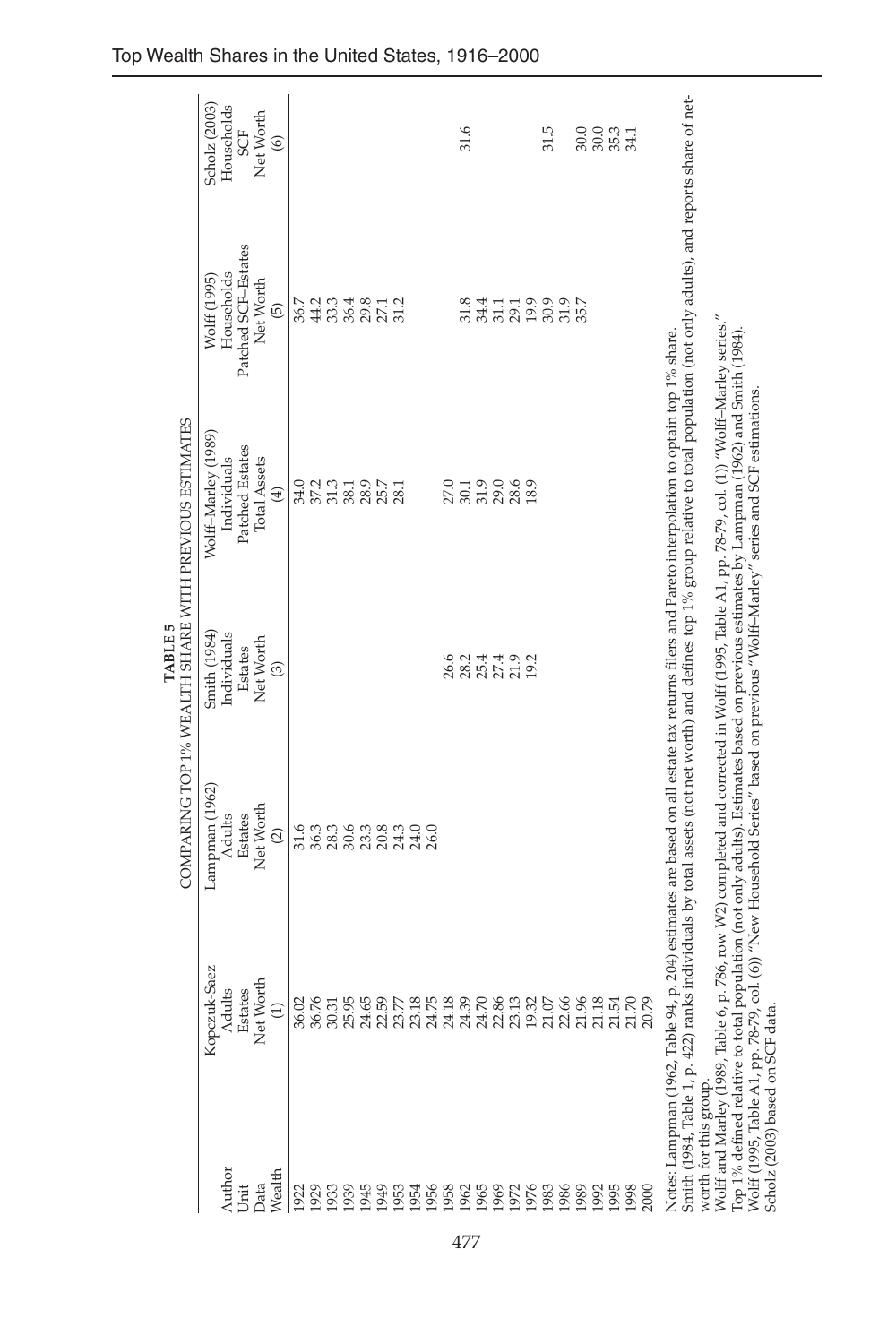Kennickell (2003) provides detailed shares and composition results for the 1989–2001 period, and Scholz (2003) provides top share estimates for all the years available from the SCF. Kennickell and Scholz results are very close. We reproduce the top one percent wealth share from Scholz (2003) in Figure 11. The SCF produces estimates of top wealth shares larger than estimates from estates: the top one percent share from estates is between 20 and 25 percent while to the top one percent share from the SCF is slightly above 30 percent. We discuss below the reasons that have been put forward to explain this difference by various studies. However, the important point to note is that, as our estate estimates, those of the SCF do not display a significant increase in top wealth shares between 1962 and 2001. There is an increase from 1992 to 1995, but this increase has in large part disappeared by 2001. As a result, the top one percent shares from the SCF in 1983 and 2001 are almost identical.<sup>52</sup> In particular, it is striking to note that the top one percent share did not increase at all during the bull stock market in the second half of the 1990s. Therefore, two independent sources, the estate tax returns and the SCF, arguably the best data sources available to study wealth concentration in the United States, suggest that wealth concentration has not increased significantly since the mid–1980s, in spite of the surge in stock market prices.

A few studies have compared the estate tax data with the SCF data in order to check the validity of each dataset and potentially estimate the extent of tax avoidance. Scheuren and McCubbin (1994) and Johnson and Woodburn (1994) present such a comparison for years 1983 and 1989 respectively. They find a substantial

gap in top shares estimates based on the two datasets, of similar magnitude than the one between our estimates and Scholz (2003) estimates.<sup>53</sup> As discussed above, an important source of discrepancy comes from the fact that the SCF is based on families while estate estimates are individually based. Johnson and Woodburn (1994) try to correct for this and find a reduced gap, although, in absence of good information on the distribution of wealth within rich families, the correction method might be very sensitive to assumptions (see below).

Scheuren and McCubbin (1994) describe other potential sources creating biases. In addition to the tax avoidance and under–valuation issues that we describe above, they show that SCF wealth might be higher than estate wealth because the value of closely held businesses might drop substantially when the owner–manager dies. Thus, the SCF wealth measure of businesses incorporates human wealth that is by definition excluded from estates. Therefore, the SCF and estates may not measure the same wealth concept even though both measures are interesting. The estate represents wealth that can be transferred while the SCF includes in part human wealth that is destroyed at death.

The composition data reported in Kennickell (2003) do not report total stock ownership separately. However, we can add together the categories of publicly traded stock directly held, mutual and other investment funds, and cashable pension funds. In 2001, both the top one percent wealthiest families and the average family held about 35 percent of their wealth in that form. This suggests, consistently with our composition results, that the development of retirement pension

 $52$  Kennickell (2003) reports standard errors of around 1.5 percentage points around the top one percent share estimates. Thus, the small movements in the SCF top one percent share might be due in large part to sampling variation.

<sup>&</sup>lt;sup>53</sup> The statistics they report do not allow a precise comparison of the gap in the top one percent wealth share.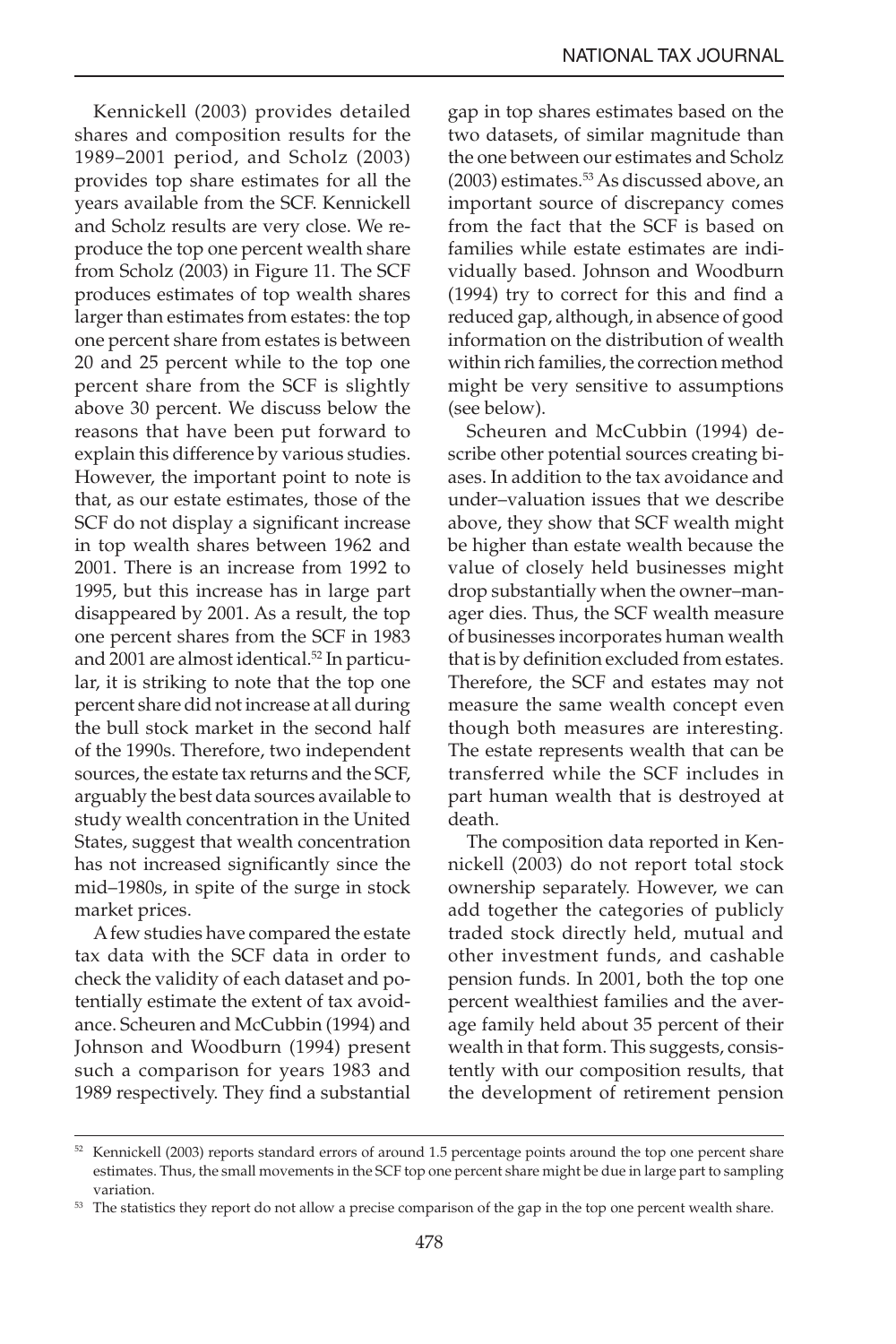funds and mutual funds has contributed to the equalization of publicly held stock ownership in the United States. We note, however, that the SCF data for 2001 show that the top one percent hold a much larger fraction than the average (34 percent versus 19 percent) in the form of business assets (which include sole proprietorships, partnerships, as well as closely held corporations). Further systematic comparisons, asset by asset narrowly defined, of the SCF and estate tax returns would be very useful to understand better the quantitative importance of each of the sources of discrepancy we have mentioned.

More recently, Wolff (1996) uses the SCF 1992 data to estimate how much estate tax would be collected by applying average mortality rates to the SCF population. He finds that expected collections estimated from the SCF should be about four times larger than actual estate tax collections for those who died in 1992, suggesting massive tax evasion and avoidance. Poterba (2000), however, repeats, the Wolff (1996) study for 1995 and finds that estate taxes estimated from the SCF are just 10 percent higher than what was actually collected. Eller et al. (2001) tries to reconcile this discrepancy and shows that the results are quite sensitive to assumptions made about mortality rates, as well as marital and charitable bequests, but find a range of estimates much closer to Poterba (2000) than to Wolff (1996). Our top wealth share estimates are about 25 percent lower than the SCF top wealth shares, suggesting that there might be some under–reporting of estates, but that the difference is actually much closer to the small gap found by Poterba (2000) than the very large gap found by Wolff (1996).

Finally, Wolff (1994) has produced series of top one percent wealth shares by past-

ing together the earlier estate series by Lampman (1962) and Smith (1984) and the modern SCF estimates.<sup>54</sup> These series represent the top one percent households (not individuals) and are reproduced in Figure 11. A close examination reveals that patching together data from different sources is a perilous exercise. The Wolff (1994) series suggest that there has been a tremendous decline in wealth concentration in the 1960s and 1970s from 34 to 20 percent, followed by an equally large surge in concentration to above 35 percent in 1989. Our series based on an homogeneous estate tax data show that the evolution of concentration has actually been much less dramatic during that period. As can be seen from Figure 11, Wolff–Marley's estimate for 1976 is based on estate tax data while the 1962 and 1983 estimates are based on the SCF. Thus, the failure to account for the large gap between the SCF and estate estimates that exists in any given year generates a dramatic distortion in the time pattern of the Wolff–Marley series.

#### Forbes 400 Richest Americans

The popular view is that the personal computer revolution of the 1980s, and the development of the Internet in the 1990s, created many new business opportunities and the extremely quick creation of new fortunes (the so called dot–comers). From this perspective, our finding of no increase in wealth concentration during the 1990s seems surprising indeed. To pursue this question further, we use the Forbes magazine annual survey of the top 400 richest Americans, available since 1982.<sup>55</sup> This systematic source has certainly been highly influential in creating the feeling that the last two decades

<sup>54</sup> These series are a revised and extended version of the earlier Wolff–Marley series constructed in the same way and presented in Wolff and Marley (1989).

<sup>55</sup> Kennickell (2003) also examines the Forbes 400 data for the years corresponding to the SCF surveys between 1989 and 2001.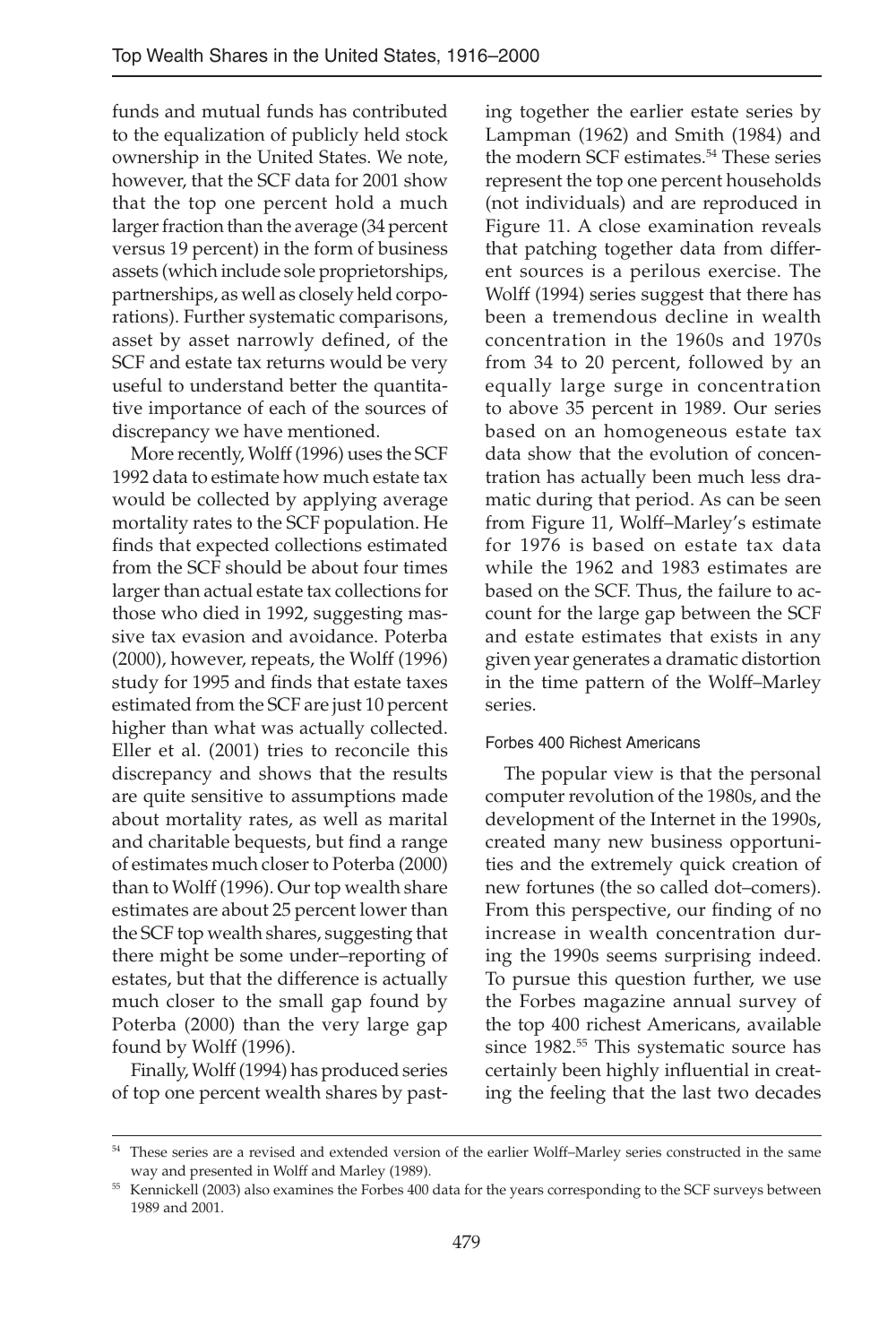had been extraordinary favorable to the creation of new fortunes.

The Forbes 400 represents an extremely small fraction of the U.S. adult population—about the top .0002 percent in 2000, that is, a group 50 times smaller than our top .01 percent group. We have used the Forbes 400 survey to estimate the top .0002 percent (corresponding almost exactly to the top 400 individuals in 2000) wealth share. This share is displayed in Figure 12.56 It shows that the fraction of wealth controlled by the top fortunes tripled from just above one percent in the early 1980s to above 3.5 percent at the peak in 2000. From 2000 to 2002, the share came down to just below three percent in 2002. Thus, the Forbes data are indeed consistent with the

popular view that the richest individuals in the United States control a sizeable share of total wealth and, more importantly, that this share has increased significantly over the last two decades. The top .01 percent share we estimated has been around four percent since the mid–1980s. This is compatible with a top .0002 percent share slightly above one percent as in the early 1980s but not with a top .0002 percent share equal to 3.5 percent as in the peak of 2000.57 Therefore, it appears that our top wealth share series from estates have failed to capture the increase due to the surge in the Forbes 400 top fortunes.<sup>58</sup>

For the early 1980s, McCubbin (1994) analyzed estate tax returns of Forbes 400 decedents and found that wealth reported



Source: Table 6, col. (3), (4), (5), and (9).

Year 1982 has been excluded because, as the first survey year, the Forbes list missed a number of fortunes.

<sup>56</sup> Those statistics are also reported in Table 6.

<sup>57</sup> More precisely, if wealth is Pareto distributed with parameter *a*, then the ratio of the top .01 percent wealth share to the top .0002 percent wealth share is  $(.01/.0002)^{1-1/a} = 3.7$  for  $a = 1.5$ , which is about the Pareto parameter that can be obtained for the wealth distribution in 2000 from Table 2.

<sup>&</sup>lt;sup>58</sup> If just a few billionaires are responsible for the surge, it is possible that they were simply not sampled (by death). Given that these types of fortunes accrued to relatively young individuals and that death probability (adjusted by the socioeconomic status) does not even reach one percent by the age of 60, it seems possible that a few–year long surge of wealth of a few individuals can remain unnoticed.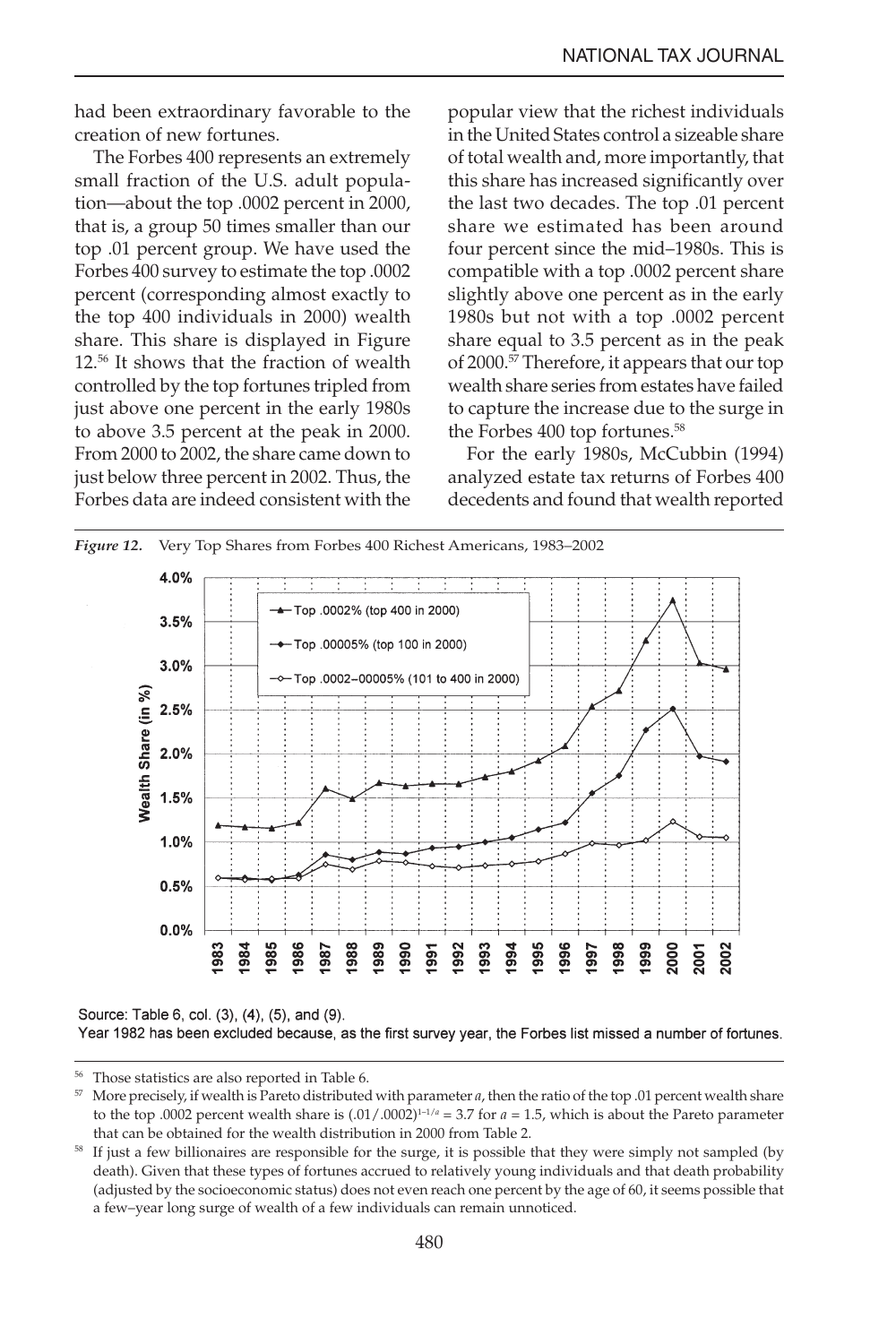|                            |                                                                                                     |                                                                      |                                              |                                               | VERY TOP SHARES FROM FORBES 400 RICHEST AMERICANS<br><b>TABLE 6</b>                                                                |                                      |                                             |                                                                                                                                                                                    |                                             |
|----------------------------|-----------------------------------------------------------------------------------------------------|----------------------------------------------------------------------|----------------------------------------------|-----------------------------------------------|------------------------------------------------------------------------------------------------------------------------------------|--------------------------------------|---------------------------------------------|------------------------------------------------------------------------------------------------------------------------------------------------------------------------------------|---------------------------------------------|
|                            |                                                                                                     |                                                                      |                                              | Very Top Wealth Shares                        |                                                                                                                                    |                                      | Ratio to Average Wealth                     |                                                                                                                                                                                    | Top Estate Share<br>$\circledcirc$          |
|                            | $\binom{b}{1}$ lions 2000 \$<br><b>Total Wealth</b><br>Forbes 400                                   | Average Wealth<br>$(millions 2000$ \$<br>Forbes 400<br>$\widehat{c}$ | Top .0002%<br>$(100 \ 404)$<br>in 2000)<br>ල | Top.00005%<br>top 101<br>in 2000)<br>$\oplus$ | Top.0002-.00005%<br>(rank 102 to 404<br>in 2000)<br>6                                                                              | Тор.0002%<br>(1004)<br>in 2000)<br>⊚ | Top .00005%<br>(top 101<br>$\sin 2000$<br>E | Top .0002-.00005%<br>(rank 102 to 404<br>in 2000)<br>$\circledS$                                                                                                                   | (top 20,000<br>Гор.01%<br>in 2000)<br>Share |
| 1982                       | 164.2                                                                                               | $\overline{41}$                                                      | 0.984                                        | 0.521                                         | 0.510                                                                                                                              | 4,922                                | 10,414                                      | 3,400                                                                                                                                                                              | 2.525                                       |
| 1983                       | 204.                                                                                                | 510                                                                  | 187                                          | 0.593                                         | 0.593                                                                                                                              | 5,933                                | 11,864                                      | 3,957                                                                                                                                                                              | 3.194                                       |
| 1984                       | 207.3                                                                                               | 518                                                                  | 1.165                                        | 0.595                                         | 0.570                                                                                                                              | 5,826                                | 11,909                                      | 3,799                                                                                                                                                                              | 3.514                                       |
| 1985                       | 214.5                                                                                               | 536                                                                  | 1.153                                        | 0.567                                         | 0.586                                                                                                                              | 5,763                                | 11,335                                      | 3,905                                                                                                                                                                              | 4.085                                       |
| 1986                       | 245.1                                                                                               | 613                                                                  | 1.217                                        | 0.628                                         | 0.589                                                                                                                              | 6,084                                | 12,560                                      | 3,926                                                                                                                                                                              | 3.913                                       |
| 1987                       | 333.6                                                                                               | 834                                                                  | 1.603                                        | 0.856                                         | 0.747                                                                                                                              | 8,017                                | 17,129                                      | 4,979                                                                                                                                                                              | 3.438                                       |
| 1988                       | 320.4                                                                                               | 801                                                                  | 1.486                                        | 0.797                                         | 0.689                                                                                                                              | 7,430                                | 15,946                                      | 4,592                                                                                                                                                                              | 3.596                                       |
| 1989                       | 373.1<br>359.5                                                                                      | 933                                                                  | 1.670                                        | 0.885                                         | 0.785                                                                                                                              | 8,349                                | 17,702                                      | 5,232                                                                                                                                                                              | 3.791                                       |
| 1990                       |                                                                                                     | 899                                                                  | 1.635                                        | 0.868                                         | 0.767                                                                                                                              | 8,173                                | 17,360                                      | 5,110                                                                                                                                                                              | 3.631                                       |
| 1991                       | 363.4                                                                                               | 885                                                                  | 1.658                                        | 0.932                                         | 0.726<br>0.755<br>0.00                                                                                                             | 8,291                                | 18,649                                      | 4,839                                                                                                                                                                              | 3.549<br>3.715<br>3.761                     |
| 1992                       | 369.3                                                                                               |                                                                      | 1.655                                        | 0.946                                         |                                                                                                                                    | 8,277                                |                                             | 4,726                                                                                                                                                                              |                                             |
| 1993                       | 390.6                                                                                               |                                                                      |                                              | 1.000                                         |                                                                                                                                    | 8,676                                | $18,930$<br>$20,001$                        | 4,901                                                                                                                                                                              |                                             |
| 1994                       | 405.2                                                                                               | 1,013                                                                | 1.799                                        | 1.049                                         |                                                                                                                                    | 8,994                                | 20,976                                      | 5,001                                                                                                                                                                              | 3.857                                       |
| 1995                       | 446.0                                                                                               | 1,115                                                                | 1.923                                        | 1.142                                         | 0.781                                                                                                                              | 9,614                                | 22,841                                      | 5,205                                                                                                                                                                              | 3.988                                       |
| 1996                       | 514.0                                                                                               | 1,285                                                                | 2.089                                        | 1.221                                         | 0.868                                                                                                                              | 10,444                               | 24,424                                      | 5,785                                                                                                                                                                              | 3.836                                       |
| 1997                       | 669.5                                                                                               | 1,674                                                                | 2.537                                        | 1.552                                         | 0.985                                                                                                                              | 12,687                               | 31,042                                      | 6,569                                                                                                                                                                              | 3.778                                       |
| 1998                       | 779.3                                                                                               | 1,948                                                                | 2.715                                        | 1.751                                         | 0.965                                                                                                                              | 13,577                               | 35,017                                      | 6,431                                                                                                                                                                              | 3.987                                       |
| 1999                       | 1033.0                                                                                              | 2,582                                                                | 3.286                                        | 2.268                                         | 1.018                                                                                                                              | 16,429                               | 45,355                                      | 6,787                                                                                                                                                                              | 3.910                                       |
| 2000                       | 1200.                                                                                               | 3,000                                                                | 3.743                                        | 2.510                                         | 1.233                                                                                                                              | 18,715                               | 50,202                                      | 8,219                                                                                                                                                                              | 3.896                                       |
| 2001                       | 925.1                                                                                               | 2,313                                                                | 3.031                                        | 1.971                                         | .060                                                                                                                               | 15,157                               | 39,428                                      | 7,066                                                                                                                                                                              |                                             |
| 2002                       | 860.0                                                                                               | 2,150                                                                | 2.958                                        | 1.909                                         | <b>GFO</b>                                                                                                                         | 14,791                               | 38,184                                      | 5,993                                                                                                                                                                              |                                             |
|                            |                                                                                                     |                                                                      |                                              |                                               | Notes: Data source is the Forbes 400 Richest American list published annually in October by Forbes Magazine since 1982.            |                                      |                                             |                                                                                                                                                                                    |                                             |
|                            |                                                                                                     |                                                                      |                                              |                                               | Columns (1) and (2) report the total wealth and average wealth of the Forbes 400 richest (in 2000 dollars, CPI from Table 1).      |                                      |                                             | Columns (3) to (5) report the share of total wealth (reported in Table 1, col. (3)) for the top $0002\%$ , the top $00005\%$ and the top $0002\%$ estimated using the Forbes list. |                                             |
|                            | The top .0002-.00005% corresponds to the Americans with wealth rank 102 to 404 in 2000              |                                                                      |                                              |                                               | The top .0002% corresponds to the 404 richest americans in 2000. The top .00005% corresponds to the 101 richest Americans in 2000. |                                      |                                             |                                                                                                                                                                                    |                                             |
|                            |                                                                                                     |                                                                      |                                              |                                               |                                                                                                                                    |                                      |                                             | Columns (6) to (8) report the ratio of the average wealth in the top $.0002\%$ , the top $.00005\%$ , and the top $.00002-00005\%$ to the average wealth in the United States      |                                             |
| (from col. (4) in Table 1) | Column (9) report the top .01% wealth share estimated from tax returns (from Table 3, col. $(7)$ ). |                                                                      |                                              |                                               |                                                                                                                                    |                                      |                                             |                                                                                                                                                                                    |                                             |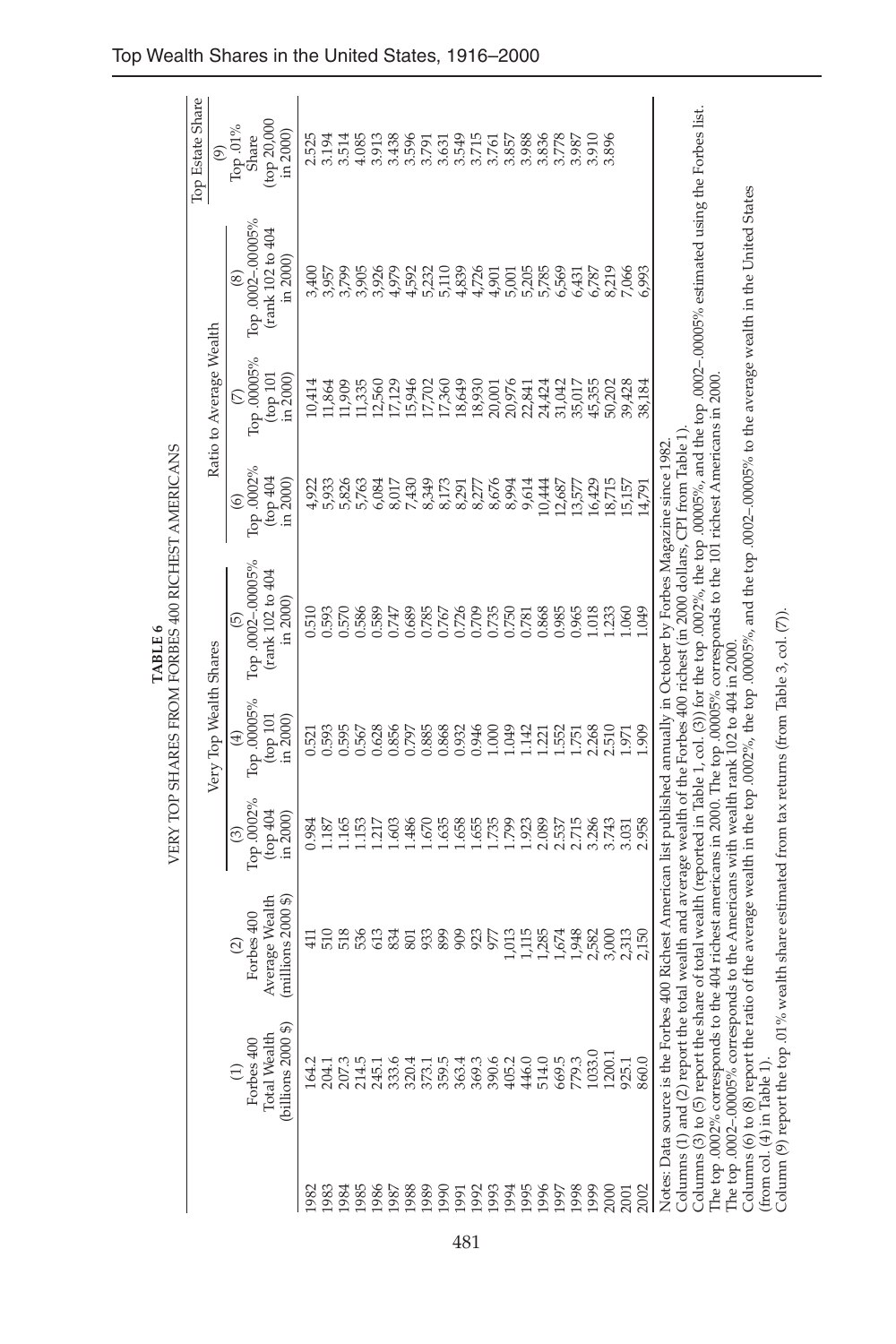on estate tax returns was on average 35 percent lower than on the Forbes list. The discrepancy was attributed mostly to the fact that the estate tax returns include only the assets and property owned by the individual decedent while the Forbes survey also includes wealth distributed to the spouse, and the full value of trusts set up to distribute wealth to family relatives but whose creator retains control. It would be extremely useful to repeat this study for the full period 1982–2002 in order to understand the reasons for the growing discrepancy that has taken place since the mid–1980s between top estates and the Forbes 400.59

It is interesting to divide further the group of the Forbes 400 into the top 100 and the next 300 richest (for year 2000). Those top groups correspond to the top .00005 percent and top .0002–.00005 percent, using our usual notation. The share of wealth accruing to those two groups is reported in Figure 12. It displays a striking contrast: the share of wealth of the top 100 has been multiplied by a factor 4.3 from 1983 to 2000 while the share of wealth of the next 300 richest individuals has only been multiplied by a factor 2.1 during the same period. $60$  It is also important to note that the share of the two groups is closely parallel during the 1980s, a decade of relatively modest growth for the Forbes shares, and that the bulk of the divergence between the two Forbes groups is concentrated in just 3 years, 1996 to 1999, which are the years of the fastest growth of the stock market (see Figure 1). It would be interesting to use the Forbes data to analyze to what extent the new technology stock market "bubble" can account for this phenomenon. In sum, three quarters of all the gains to the Forbes 400 from 1983 to 2000 have actually accrued to the top quarter of the list, and most of those gains happened in the second half of the 1990s. Therefore, taken at face value, the Forbes data, combined with the absence of a significant increase in top wealth shares in the estate tax data and the SCF, suggest that among the top fractiles of the wealth distribution, only the very top (perhaps a group limited to just the hundred richest individuals in the country) has experienced sizeable gains since the mid–1980s, while the other groups of high wealth holders actually did not experience much gains relative to the average wealth holder in the U.S. population.

The number of fortunes created by the development and expansion of new technology sector is certainly greater than a few hundred. This fact can be consistent with our findings only if, at the same time those new fortunes were created, fortunes of similar magnitude were being destroyed. Analyzing in more detail the rise and fall of the new technology companies over the last two decades could be an interesting way to cast light on this issue, and understand why the results from estate tax returns or the SCF seem so much at odds with the popular perception of the 1990s decade and the Forbes 400 data.

Our top wealth shares series from estates show a sharp drop in the very top wealth shares from 1916 to 2000, although the Forbes data suggest that our estimates have missed the surge in wealth of the very wealthiest richest Americans. How do the very richest Americans of today compare with the richest individuals from the beginning of the twentieth century? Forbes proposed a list in 1918 of the 30 richest Americans. The richest person at the time was John Rockefeller, who held

<sup>&</sup>lt;sup>59</sup> It should also be noted that the Forbes 400 estimates are often educated guesses with potentially large errors. The Forbes 400 survey might also miss some wealthy individuals. The SCF survey does include a few individuals missed by Forbes with wealth above the Forbes 400 lower bound.

<sup>60</sup> The threshold corresponding to the bottom of the top 400 has actually increased "only" by 75 percent from 1983 to 2000.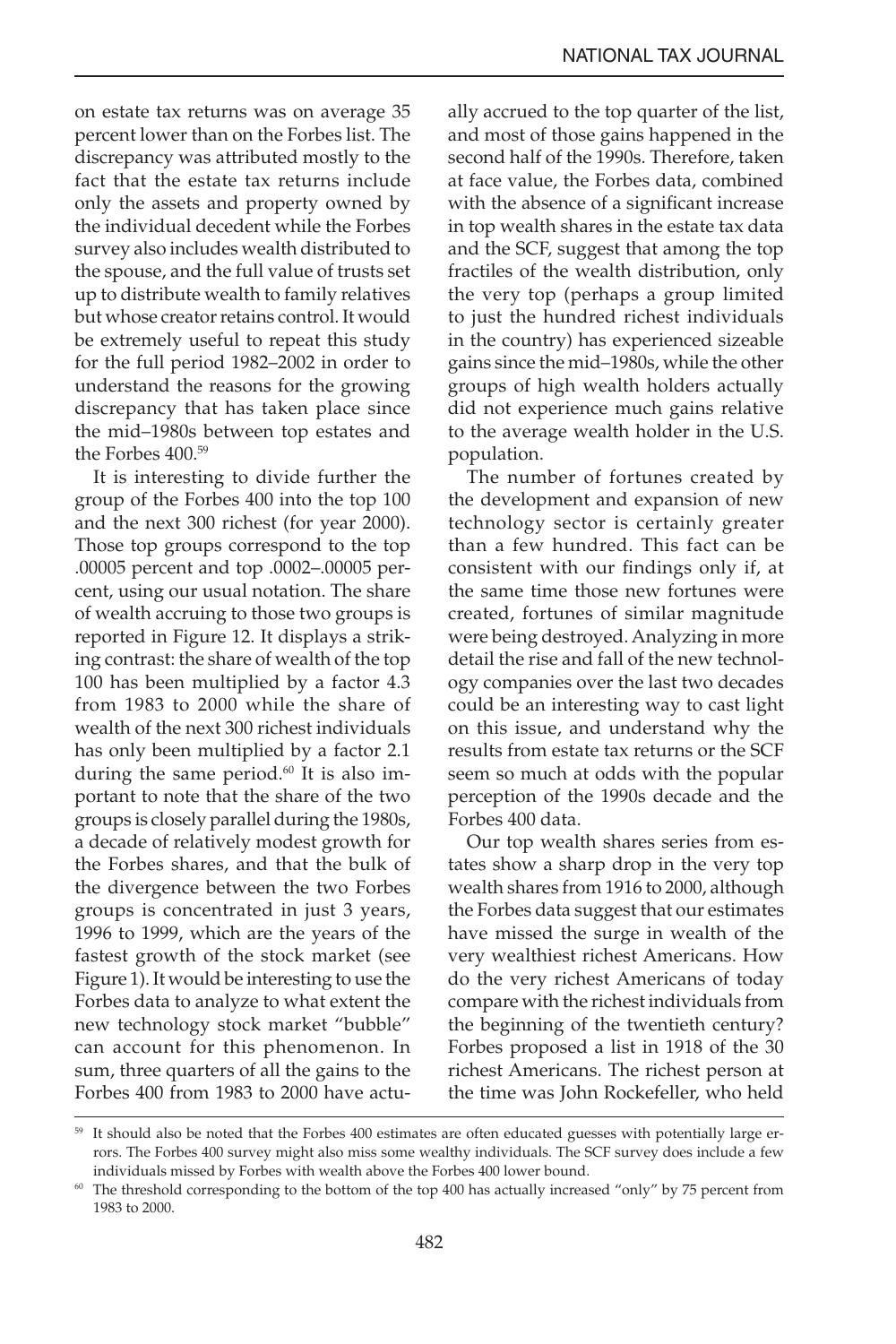an estimated fortune of \$1.2 billion (current dollars), and, thus, held 0.54 percent of total net worth. How does this compare with the wealth of the richest Americans in 2000, the very peak of the stock–market? As population has grown by a factor 3.33 from 1918 to 2000, to provide a meaningful comparison, we need to add the fortunes of Bill Gates, Lawrence Ellison, Paul Allen, and one third of Warren Buffet—the four richest Americans in 2000. They total \$166.33 billion, which is 0.52 percent of total net worth, almost exactly the same as John Rockefeller in 1918. Thus, even the peak of the stock market bubble did not produce top fortunes larger relative to the average than the one accumulated by John Rockefeller by 1918, and our top shares results suggest that there were many more wealthy individuals below him than there are today below Bill Gates.

## **CONCLUSION**

This paper has presented new homogeneous series on top wealth shares from 1916 to 2000 using estate tax return data. Although many studies have analyzed wealth inequality in the United States, none had presented consistent concentration estimates over such a long period on an almost annual basis. We have found that the shocks of the Great Depression, the New Deal, and World War II have produced a dramatic decrease in the top wealth shares. This decrease has been concentrated within the upper part of the top percentile, the top .1 percent of the wealth distribution, with much more modest changes for lower wealth groups within the top one percent. This evidence is consistent with the dramatic decline in top capital incomes documented in Piketty and Saez (2003). The large shocks that large wealth holders experienced in the first part of the century seem to have had a permanent effect: top wealth shares increased very modestly during the stock market booms of the 1960s and 1990s,

and are much lower today than in the pre–Great Depression era. We have tentatively suggested that steep progressive income and estate taxation, by reducing the rate of wealth accumulation, may have been the most important factor preventing large fortunes from being reconstituted. Many other factors such as business and finance regulations, the emergence of a large middle class in the post World War II period, and the equalization of wealth across genders might have also contributed to reducing individual wealth concentration.

Surprisingly, our top wealth shares series do not increase during the 1990s, a time of extra–ordinary stock price growth and perceived as having been extremely favorable to the creation of new fortunes. Our results are consistent with findings from the Survey of Consumer Finances (Kennickell, 2003; Scholz, 2003) which also display hardly any significant growth in wealth concentration since 1995. This absence of growth in top wealth shares is also consistent with the top income shares results from Piketty and Saez (2003) because the recent dramatic growth in top income shares has been primarily due to a surge in top labor incomes, with little growth of top capital incomes. Examination of the widely known Forbes 400 richest Americans survey shows a dramatic gain for those wealthy individuals but most of the gains are concentrated within the top 100 and in the few years of the stock market "bubble" of the late 1990s. Our composition series suggest that by 2000, the top one percent wealth holders do not hold a significantly larger fraction of their wealth in the form of stocks than the average person in the U.S. economy, explaining in part why the bull stock market of the late 1990s has not disproportionately benefited the rich.

It is striking that top wealth shares have increased so little in spite of a surge in top income shares. Such a pattern might not last for very long as top wage earn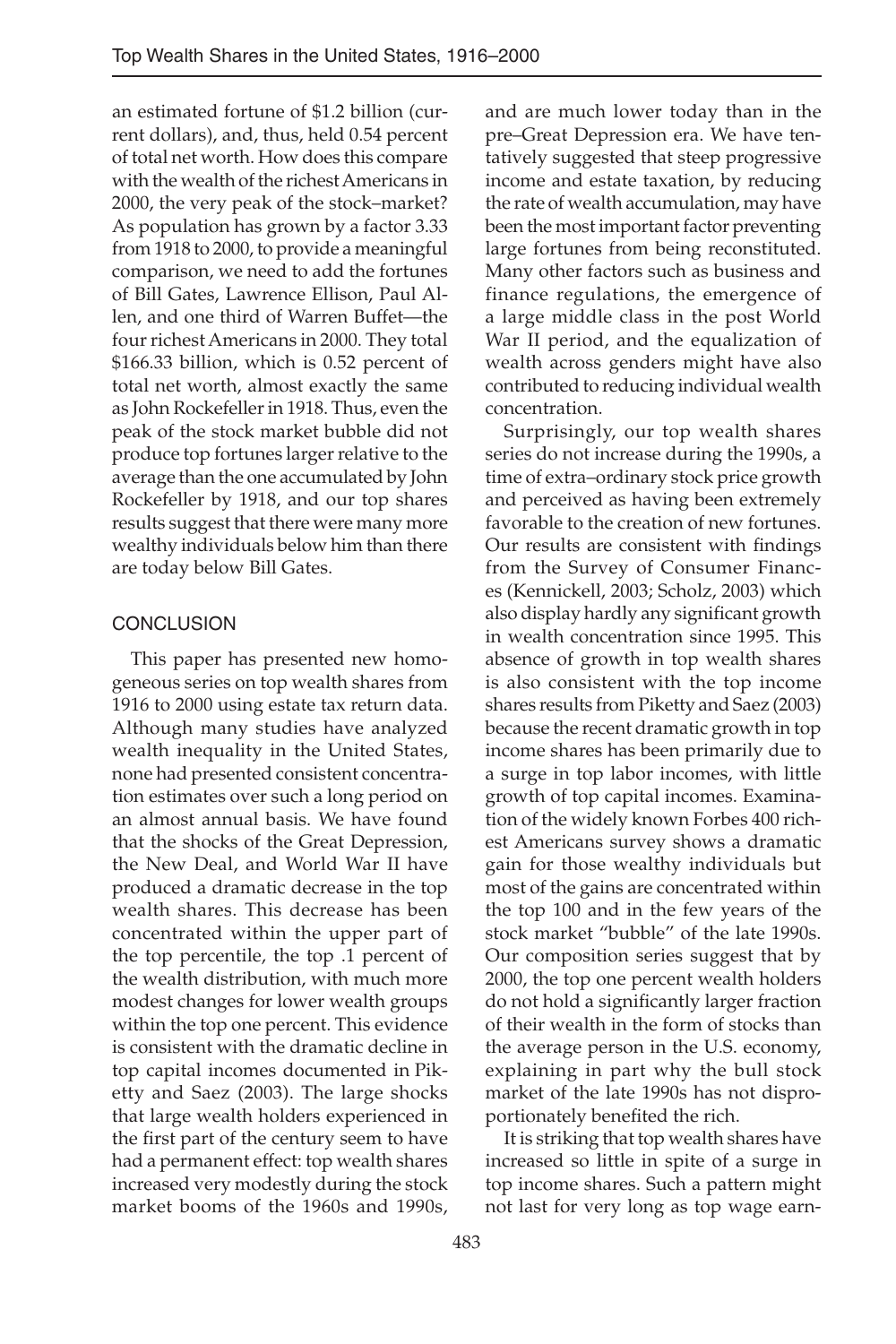ers will start to accumulate substantial wealth holdings. Our proposed interpretation also suggests that the decline of progressive taxation observed since the early 1980s in the United States<sup>61</sup> could very well spur a revival of high wealth concentration during the next few decades. Analyzing savings behavior of the rich would be an important step to cast additional light on the links between income and wealth inequality.

## **Acknowledgments**

We are extremely grateful to Barry Johnson for facilitating our use of the micro estate tax returns data and for his enormous help and patience explaining it. We thank Ed Wolff for providing us with additional and unpublished data from Wolff (1989). We thank two anonymous referees, Tony Atkinson, Alan Auerbach, David Joulfaian, Arthur Kennickell, Thomas Piketty, Karl Scholz, James Poterba, Joel Slemrod, Scott Weisbenner, and numerous seminar participants for very helpful comments and discussions. Jeff Liebman and Jeff Brown kindly shared their socioeconomic mortality differential measures. Financial support from NSF Grant SES–0134946, the Sloan Foundation and from the Social Sciences and Humanities Research Council of Canada is gratefully acknowledged.

### **REFERENCES**

Aghion, Philippe, and Patrick Bolton.

 "A Theory of Trickle–Down Growth and Development." *Review of Economic Studies* 64 No. 2 (April, 1997): 151–72.

Aizcorbe, Ana M., Arthur B. Kennickell, and Kevin B. Moore.

 "Recent Changes in U.S. Family Finances: Evidence from the 1998 and 2001 Survey of Consumer Finances." *Federal Reserve Board Bulletin* (January, 2003): 1–32.

Atkinson, Anthony B.

"Measuring Top Incomes: Methodological Issues." Oxford Nuffield College. Mimeo, 2003.

Atkinson, Anthony B., and Allan J. Harrison. *Distribution of Personal Wealth in Britain*. Cambridge: Cambridge University Press, 1978.

Bernheim, B., Douglas, Robert J. Lemke, and John Karl Scholz.

 "Do Estate and Gift Taxes Affect the Timing of Private Transfers?" NBER Working Paper No. 8333. Cambridge, MA: National Bureau of Economic Research, 2001.

Brown, Jeffrey R., Jeffrey B. Liebman, and Joshua Pollet.

 "Estimating Life Tables That Reflect Socioeconomic Differences in Mortality." In *The Distributional Aspects of Social Security and Social Security Reform*, edited by Martin Feldstein and Jeffrey B. Liebman, 447–57. Chicago and London: The University of Chicago Press, 2002.

Cooper, George.

*A Voluntary Tax? New Perspectives on Sophisticated Tax Avoidance.* Studies of Government Finance. Washington D.C.: The Brookings Institution, 1979.

DeLong, J. Bradford.

 "Robber Barons." In *Series of Lectures on Economics: Leading World Experts at the Carnegie Moscow Center*, edited by Tatyana Maleva and Anders Aslund. Moscow: Carnegie Endowment for International Peace, 2002.

Eller, Martha, Brian Erard, and Chih–Chin Ho. "The Magnitude and Determinants of Federal Estate Tax Noncompliance." In *Rethinking Estate and Gift Taxation*, edited by William G. Gale, James R. Hines Jr., and Joel Slemrod, 375–410. Washington, D.C.: Brookings Institution Press, 2001.

Feenberg, Daniel R., and James M. Poterba. "Income Inequality and the Incomes of Very High Income Taxpayers: Evidence from Tax Returns." In *Tax Policy and the Economy* vol. 7, edited by James M. Poterba, 145–77. Cambridge, MA: National Bureau of Economic Research and MIT Press, 1993.

<sup>&</sup>lt;sup>61</sup> Top income tax rates have gone down dramatically from 70 to 35 percent since 1981 and the U.S. estate tax is scheduled to be phased–out by 2011.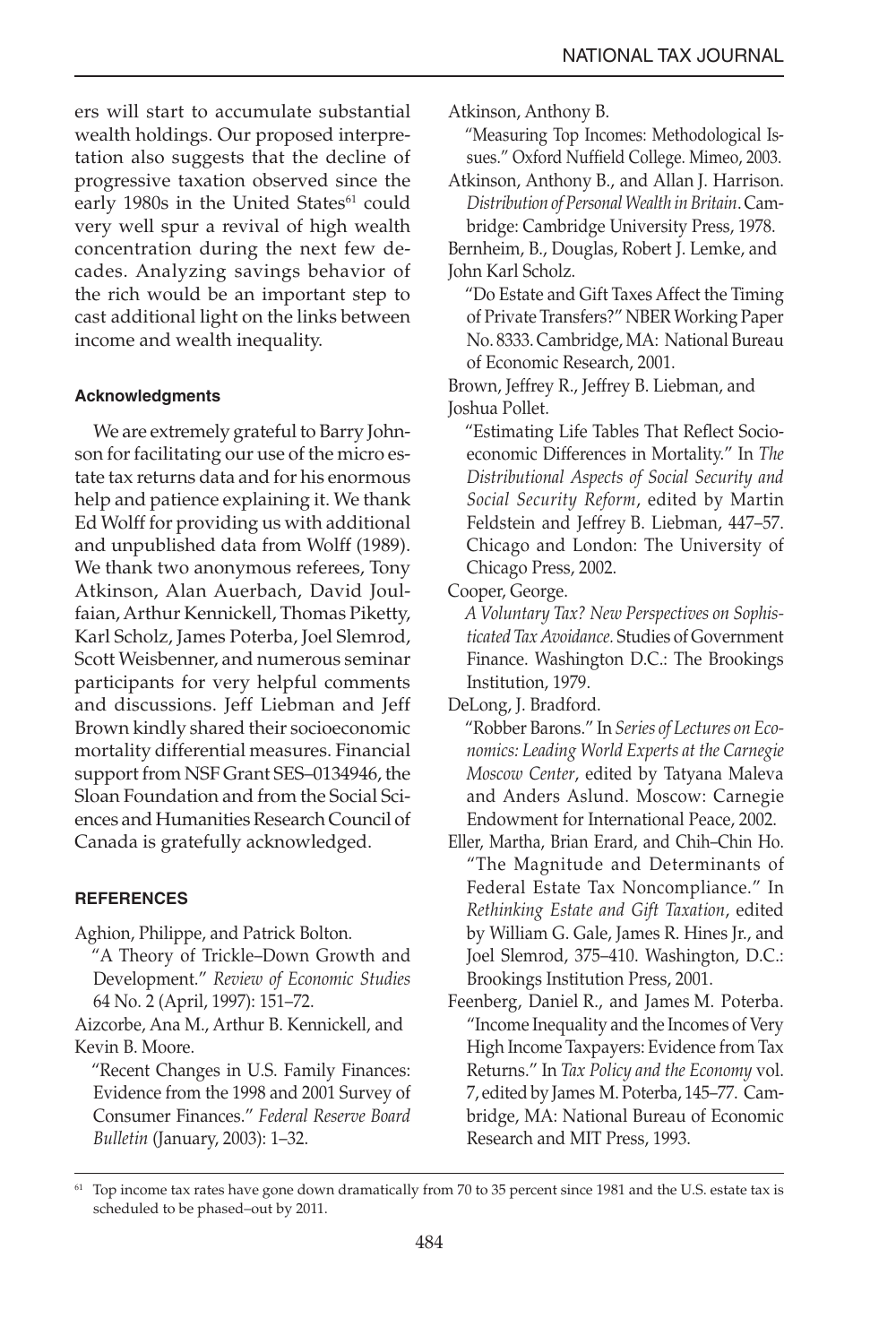Feenberg, Daniel R., and James M. Poterba. "The Income and Tax Share of Very High Income Households, 1960–1995." *American Economic Review* 90 No. 2 (May, 2000): 264–70.

Goldsmith, Raymond, Dorothy Brady, and

Horst Mendershausen.

*A Study of Saving in the United States*, Vol. III. Princeton, NJ: Princeton University Press, 1956.

Gordon, Roger H.

 "Can High Personal Tax Rates Encourage Entrepreneurial Activity?" *IMF Staff Papers* 45 No. 1 (March, 1998): 49–80.

Greenwood, Daphne.

 "An Estimation of U.S. Family Wealth and its Distribution from Microdata, 1973." *Review of Income and Wealth* 29 No. 1 (March, 1983): 23–43.

Harris, C. Lowell.

 "Wealth Estimates as Affected by Audit of Estate Tax Returns." *National Tax Journal* 2 No. 4 (December, 1949): 316–33.

Holtz–Eakin, Douglas, and Donald Marples. "Distortion Costs of Taxing Wealth Accumulation: Income Versus Estate Taxes." NBER Working Paper No. 8261. Cambridge, MA: National Bureau of Economic Research, 2001.

Johnson, Barry W.

 "Personal Wealth, 1992–1995." *Statistics of Income Bulletin* (Winter, 1997–98): 70–95.

Johnson, Barry W., and Lisa M. Schreiber. "Personal Wealth, 1998." *Statistics of Income Bulletin* (Winter, 2002–03): 87–115.

Johnson, Barry W., and Marvin Schwartz. "Estimates of Personal Wealth, 1989." In *Compendium of Federal Estate Tax and Personal Wealth Studies*, edited by Barry W. Johnson, 287–304. Washington, D.C.: Department of Treasury, Internal Revenue Service, Pub. 1773 (4–94), 1994.

Johnson, Barry W., and R. Louise Woodburn. "The Estate Multiplier Technique: Recent Improvements for 1989." In *Compendium of Federal Estate Tax and Personal Wealth Studies*, edited by Barry W. Johnson, 391–400. Washington, D.C.: Department of Treasury, Internal Revenue Service, Pub. 1773 (4–94), 1994.

Joulfaian, David.

"Gift Taxes and Lifetime Transfers: Time Series Evidence." Office of Tax Analysis and George Washington University. Mimeo, 2003.

Katz, Lawrence, and David Autor.

 "Changes in the Wage Structure and Earnings Inequality." In *Handbook of Labor Economics*, edited by Orley Ashenfelter and David Card, 1463–555. Amsterdam and New York: Elsevier/North Holland, 1999.

Kennickell, Arthur.

"Modeling Wealth with Multiple Observations of Income: Redesign of the Sample for the 2001 Survey of Consumer Finances." Survey of Consumer Finances Working Paper. Washington, D.C.: Survey of Consumer Finances, 2001.

Kennickell, Arthur.

 "Using Income Data to Predict Wealth." Survey of Consumer Finances Working Paper. Washington, D.C.: Survey of Consumer Finances, 2001.

Kennickell, Arthur.

 "A Rolling Tide: Changes in the Distribution of Wealth in the United States, 1989–2001." Survey of Consumer Finances Working Paper. Washington, D.C.: Survey of Consumer Finances, 2003.

Kennickell, Arthur B., Martha Starr–McCluer, and Annika E. Sunden.

 "Family Finances in the U.S.: Recent Evidence from the Survey of Consumer Finances." *Federal Reserve Board Bulletin* (January, 1997): 1–24.

King, Willford I.

 "Wealth Distribution in the Continental United States at the Close of 1921." *Journal of the American Statistical Association* 22 No. 158 (June, 1927): 135–53.

Kopczuk, Wojciech, and Emmanuel Saez.

 "Top Wealth Shares in the United States, 1916–2000: Evidence from Estate Tax Returns." NBER Working Paper No. 10399. Cambridge, MA: National Bureau of Economic Research, 2004.

Kopczuk, Wojciech, and Joel Slemrod.

"The Impact of the Estate Tax on the Wealth Accumulation and Avoidance Behavior of Donors." In *Rethinking Estate and Gift Taxation*, edited by William G. Gale, James R. Hines Jr.,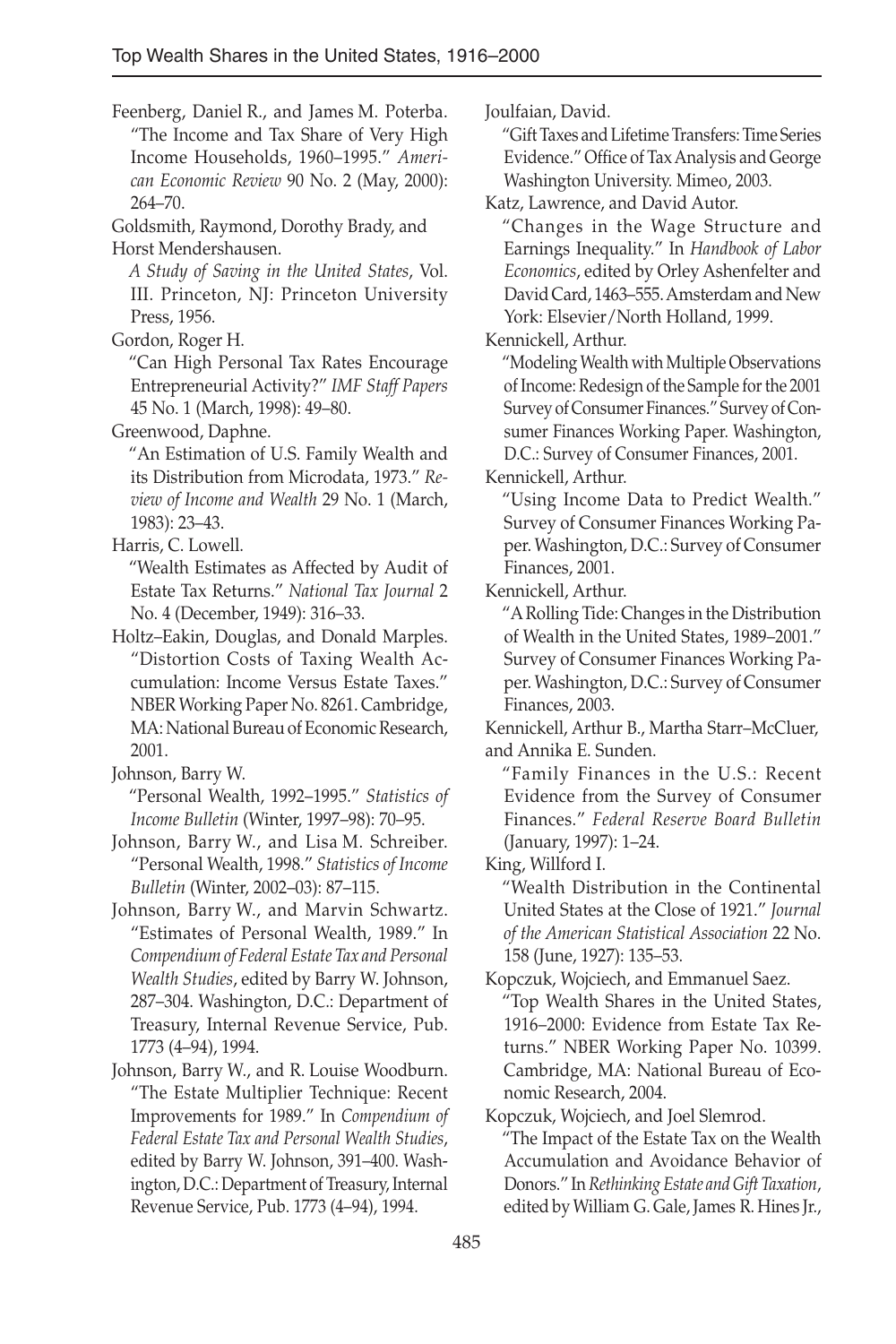and Joel Slemrod, 299–343. Washington, D.C.: Brookings Institution Press, 2001.

Kopczuk, Wojciech, and Joel Slemrod.

 "Tax Consequences on Wealth Accumulation and Transfers of the Rich." In *Death and Dollars: The Role of Gifts and Bequests in America*, edited by Alicia H. Munnell and Annika Sundén, 213–49. Washington, D.C.: Brookings Institution Press, 2003.

Kuznets, Simon.

 "Economic Growth and Economic Inequality." *American Economic Review* 45 No. 1 (March, 1955): 1–28.

Lampman, Robert J.

*The Share of Top Wealth–Holders in National Wealth, 1922–56.* Princeton, NJ: Princeton University Press, 1962.

Luckey, John R.

 "A History of Federal Estate, Gift and Generation–Skipping Taxes." CRS Report for Congress 95-444A. Washington, D.C.: Congressional Research Service, March, 1995.

Mallet, Bernard.

 "A Method of Estimating Capital Wealth from Estate Duty Statistics." *Journal of the Royal Statistical Society* 71 No. 1 (March, 1908): 65–101.

McCubbin, Janet G.

 "Improving Wealth Estimates Derived From Estate Tax Data." In *Compendium of Federal Estate Tax and Personal Wealth Studies*, edited by Barry W. Johnson, 363–9. Washington, D.C.: Department of Treasury, Internal Revenue Service, Pub. 1773 (4–94), 1994.

McGarry, Kathleen.

 "Inter Vivos Transfers and Intended Bequests." *Journal of Public Economics* 73 No. 3 (September, 1999): 321–51.

Mikow, Jacob M.

"Fiduciary Income Tax Returns, 1997." *Statistics of Income Bulletin* (Winter, 2000–01): 77–99. Piketty, Thomas.

 "Income Inequality in France, 1901–1998." *Journal of Political Economy* 111 No. 5 (October, 2003): 1004–42*.*

Piketty, Thomas, and Emmanuel Saez.

 "Income Inequality in the United States, 1913–1998." *Quarterly Journal of Economics* 118 No. 1 (February, 2003): 1–39.

Poterba, James M.

 "The Estate Tax and After–Tax Investment Returns." In *Does Atlas Shrug? The Economic Consequences of Taxing the Rich*, edited by Joel Slemrod, 329–49. New York: Harvard University Press and Russell Sage Foundation, 2000.

Poterba, James M.

 "Estate and Gift Taxes and Incentives for Inter Vivos Giving in the US." *Journal of Public Economics* 79 No. 1 (January, 2001): 237–64.

Scheuren, Fritz, and Janet McCubbin.

 "Piecing Together Personal Wealth Distributions." In *Compendium of Federal Estate Tax and Personal Wealth Studies*, edited by Barry W. Johnson, 371–90. Washington, D.C.: Department of Treasury, Internal Revenue Service, Pub. 1773 (4–94), 1994.

Schmalbeck, Richard.

 "Avoiding Federal Wealth Transfer Taxes." In *Rethinking Estate and Gift Taxation*, edited by William G. Gale, James R. Hines Jr., and Joel Slemrod. Washinton, D.C.: Brookings Institution Press, 2001.

Scholz, John Karl.

 "Wealth Inequality and the Wealth of Cohorts." University of Wisconsin. Mimeo, 2003.

Schwartz, Marvin.

 "Estimates of Personal Wealth, 1982: A Second Look." In *Compendium of Federal Estate Tax and Personal Wealth Studies*, edited by Barry W. Johnson, 255–70. Washington, D.C.: Department of Treasury, Internal Revenue Service, Pub. 1773 (4–94), 1994.

Schwartz, Marvin, and Barry W. Johnson. "Estimates of Personal Wealth, 1986." In *Compendium of Federal Estate Tax and Personal Wealth Studies*, edited by Barry W. Johnson, 271–86. Washington, D.C.: Department of Treasury, Internal Revenue Service, Pub. 1773 (4–94), 1994.

Smith, James D.

 "Trends in the Concentration of Personal Wealth in the United States, 1958–1976." *Review of Income and Wealth* 30 No. 4 (December, 1984): 419–28.